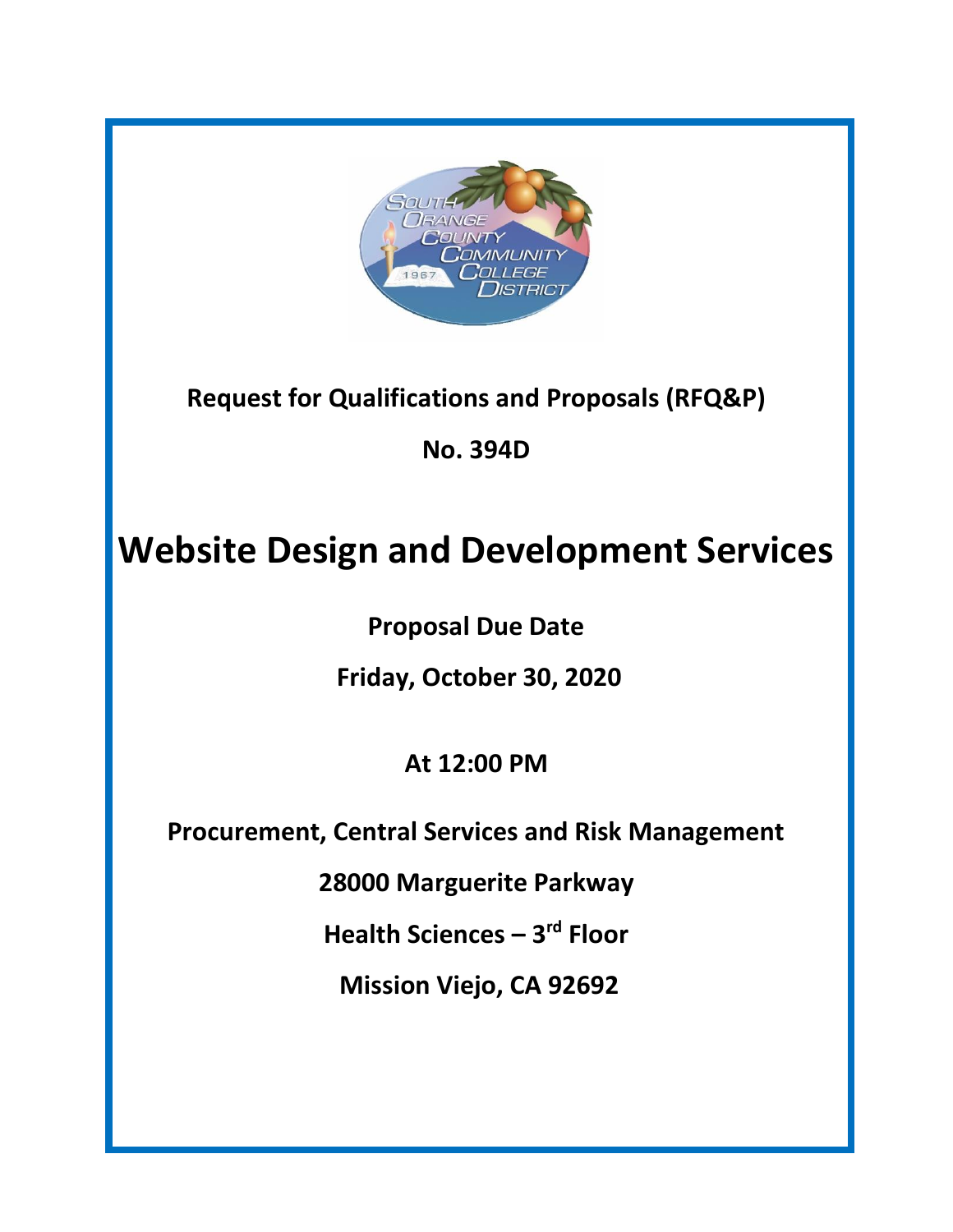### **Table of Contents**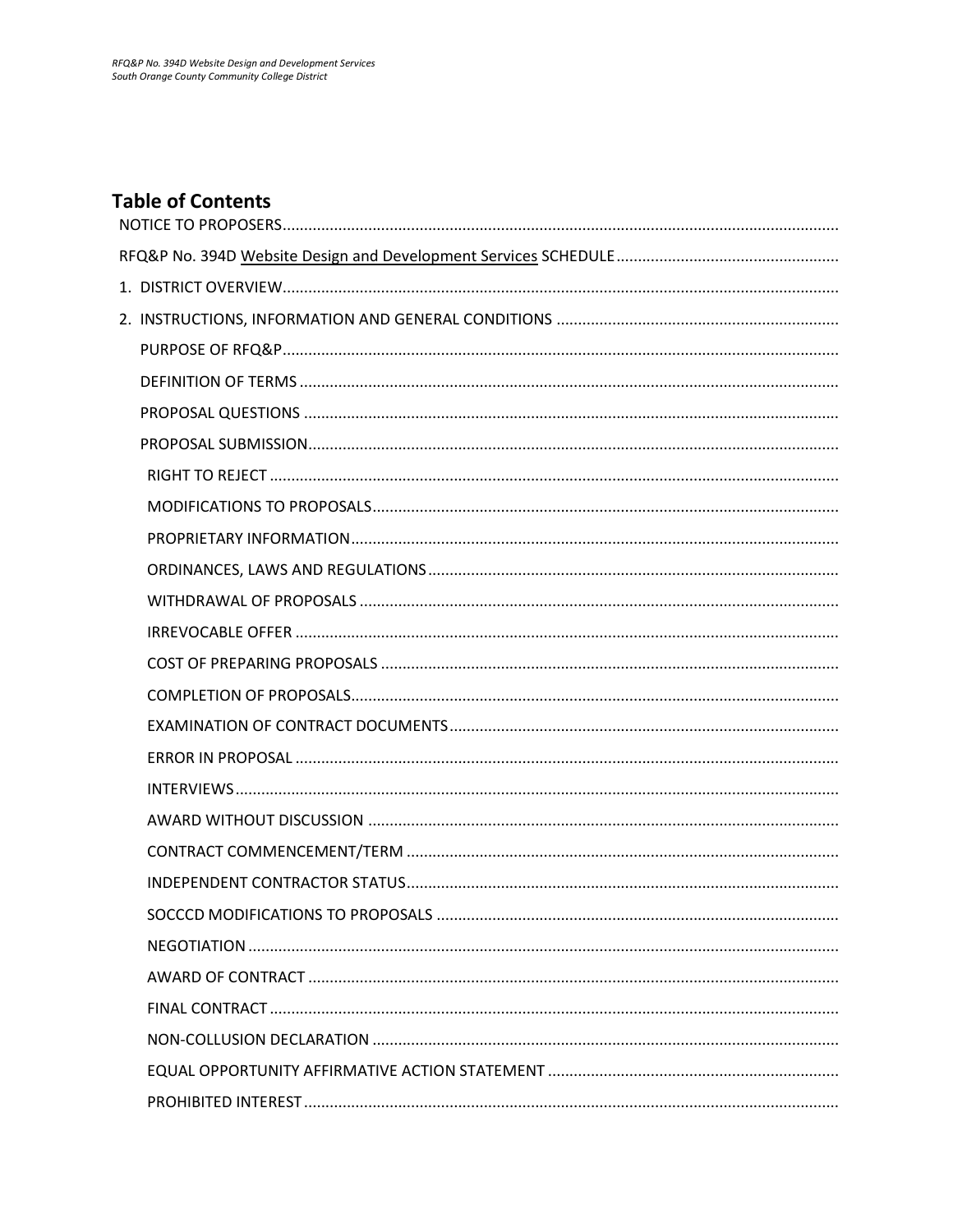| 3. |  |
|----|--|
| 4. |  |
| 5. |  |
|    |  |
|    |  |
|    |  |
|    |  |
|    |  |
|    |  |
|    |  |
|    |  |
|    |  |
|    |  |
|    |  |
|    |  |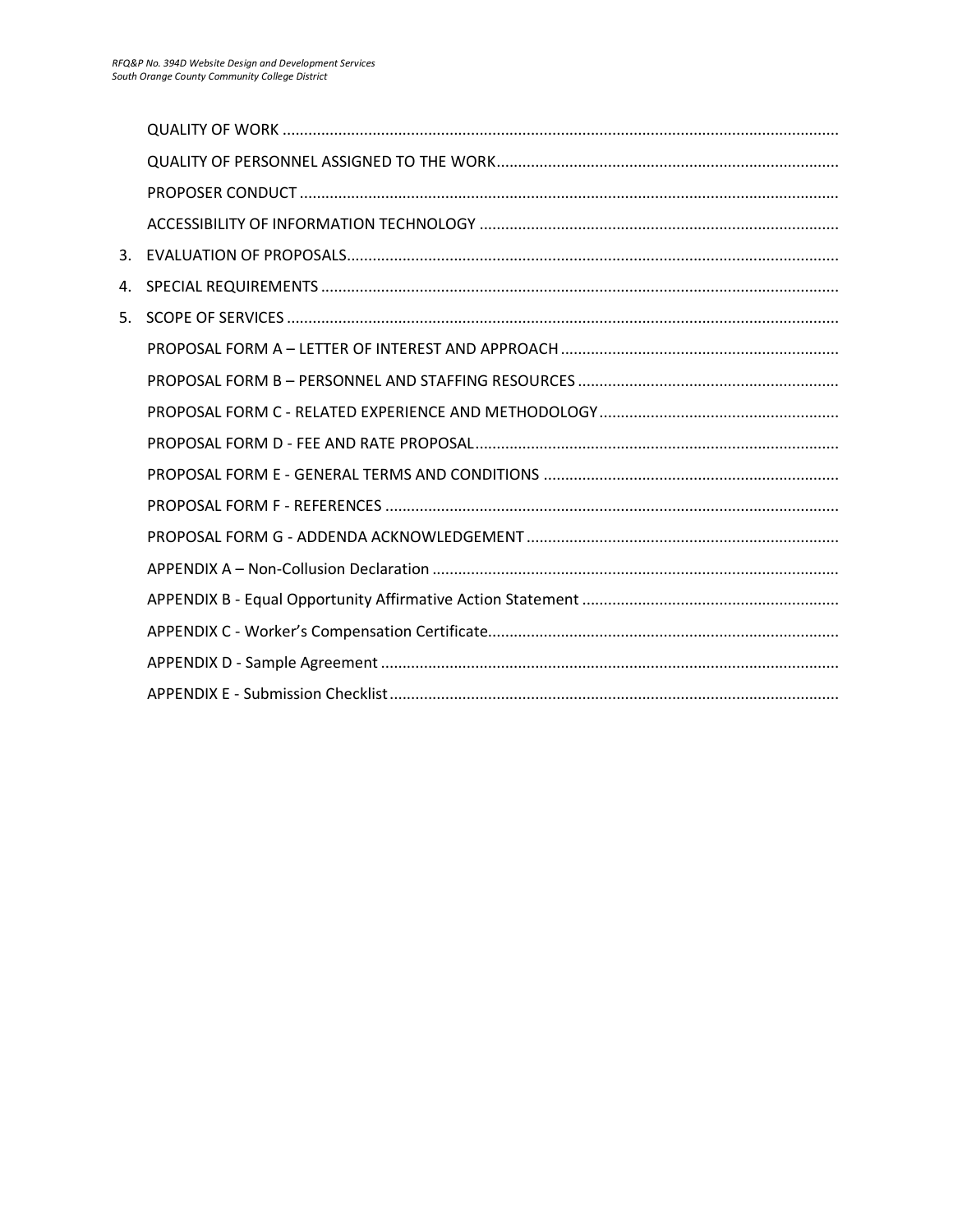#### **Notice to Firms**: **Request for Qualification/Proposal (RFQ&P) No. 394D**

<span id="page-3-0"></span>

| District:                    | SOUTH ORANGE COUNTY COMMUNITY COLLEGE DISTRICT                          |
|------------------------------|-------------------------------------------------------------------------|
| Project:                     | <b>RFQ&amp;P 394D</b><br><b>Website Design and Development Services</b> |
|                              | <b>South Orange County Community College District</b>                   |
| <b>RFQ&amp;P Deadline:</b>   | Friday, October 30, 2020                                                |
|                              | 12:00 PM                                                                |
| <b>Email Address for</b>     | purchasing-dept@socccd.edu                                              |
| <b>Receipt of Proposals:</b> |                                                                         |

NOTICE IS HEREBY GIVEN that the South Orange County Community College District, of Orange County, California, acting by and through its Governing Board, hereinafter referred to as "DISTRICT," will receive up to, but not later than, the above-stated time, responses to the Request for Qualifications and Proposals for the above Project.

There will be a mandatory pre-proposal meeting conducted via Zoom on Friday, October 16, 2020 at 10:00 AM. All RFQ&P respondents shall confirm their attendance by email to: purchasing-dept@socccd.edu by Wednesday, October 14, 2020 at 5:00 PM. The subject line should read: "RFQ&P 394D Pre-Proposal Meeting Confirmation." Physical presence is not required. A call-in number will be provided prior to the meeting day to those who confirm attendance. Any proposer that does not attend the entire conference and/or does not arrive on-time may be deemed non-responsive.

A complete Request for Qualifications and Proposals may be viewed online at www.socccd.edu at the Bids link.

Any and all questions must be sent via email to purchasing-dept@socccd.edu. Firms shall reference RFQ&P 394D Website Design and Development Services in the email subject line. The final day for questions shall be Tuesday, October 13, 2020, no later than 5:00 PM.

The District reserves the right to reject any or all submittals or to waive any irregularities and/or informalities in any proposals.

No proposer may withdraw any proposal for a period of one hundred and eighty (180) calendar days after the submission deadline.

Priya Jerome

Executive Director, Procurement, Central Services & Risk Management

<span id="page-3-1"></span>PUBLISH: OC REGISTER September 28, 2020 & October 5, 2020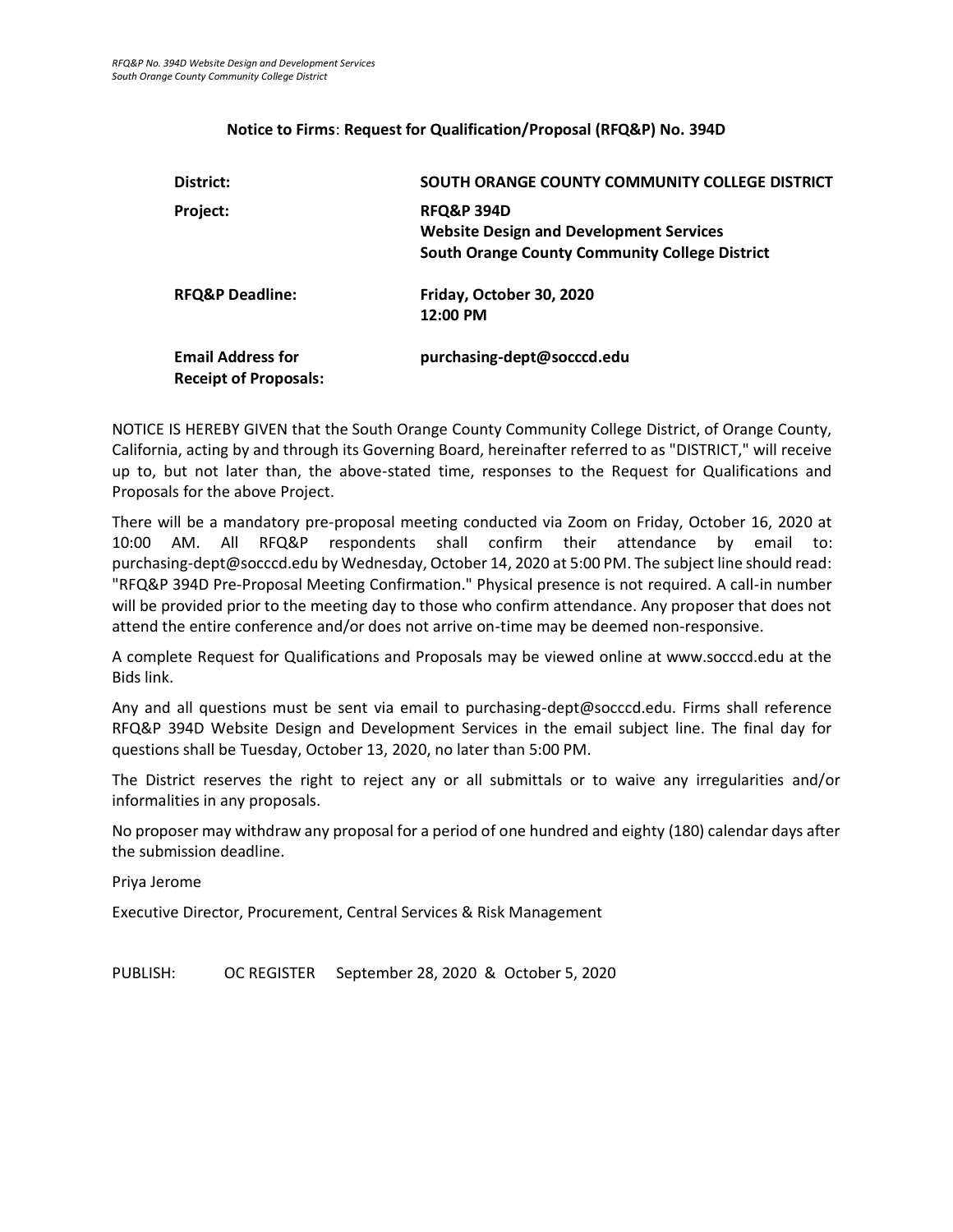### **RFQ&P No. 394D Website Design and Development Services**

### **SCHEDULE**

| Date of Issue / Document Available    | September 28, 2020                        |
|---------------------------------------|-------------------------------------------|
| <b>Advertisement Dates</b>            | September 28, 2020                        |
|                                       | October 5, 2020                           |
| Publication                           | OC Register                               |
| Requests for Information (RFI)        | 10/13/2020                                |
| <b>Mandatory Pre-Proposal Meeting</b> | 10/16/2020                                |
|                                       | 10:00 AM                                  |
|                                       | Zoom conference call information will be  |
|                                       | sent to all firms that RSVP.              |
| District Responds to RFI's            | 10/19/2020                                |
|                                       | End of Day                                |
|                                       |                                           |
| <b>Due Date</b>                       | Friday, October 30, 2020                  |
|                                       | 12:00 PM                                  |
| Interview/Presentations (if needed)   | Friday, November 13, 2020                 |
|                                       | Zoom conference call information will be  |
|                                       | sent to shortlisted firms.                |
| Contract Negotiations (if needed)     | Monday, November 16, 2020<br>through      |
|                                       | Friday, November 20, 2020                 |
|                                       | All negotiations will take place via Zoom |
|                                       | conference calls.                         |
| <b>Anticipated Governing</b>          | December 14, 2020                         |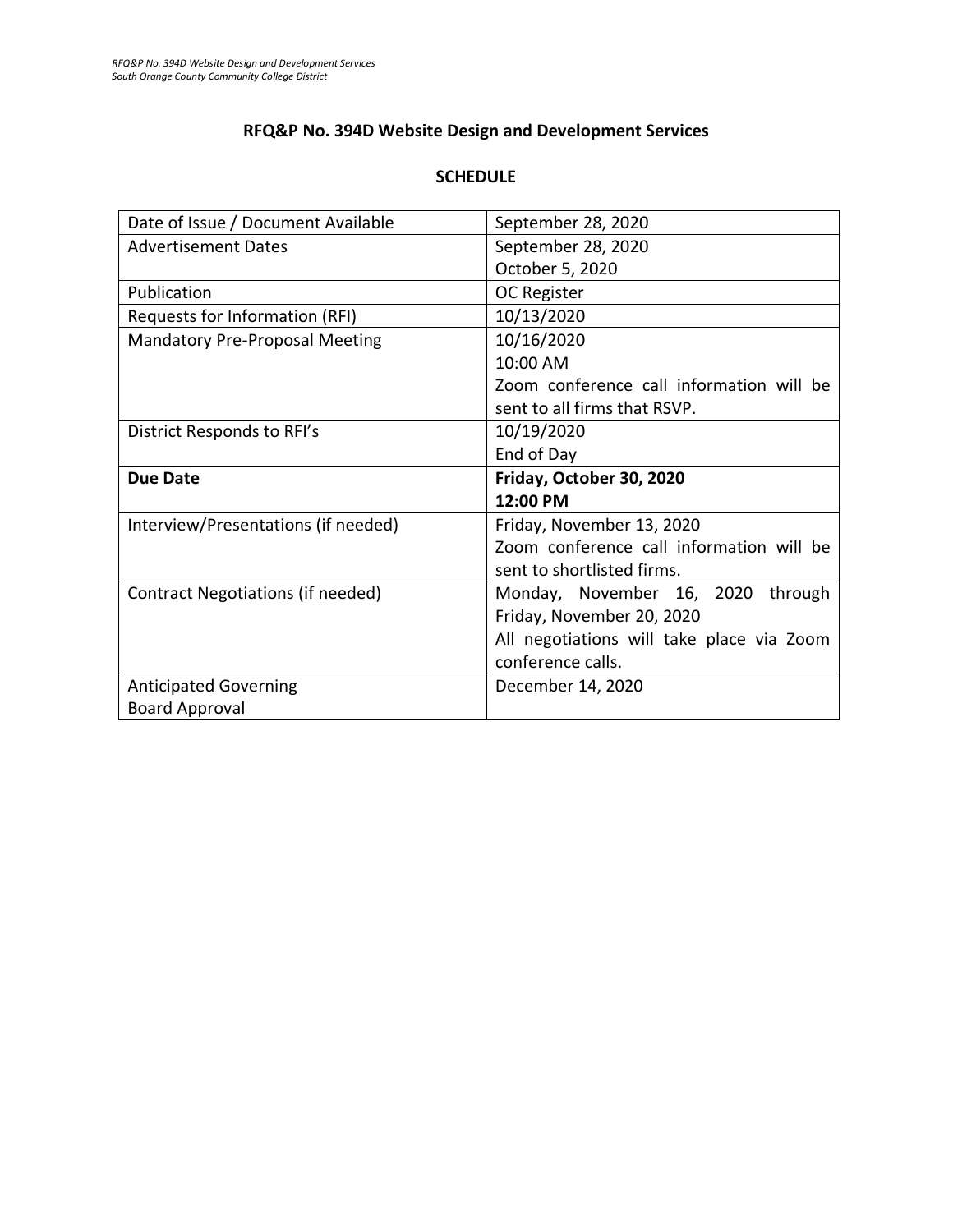## <span id="page-5-0"></span>**1. DISTRICT OVERVIEW**

South Orange County Community District encompasses 382 square miles in South Orange County serving over 909,000 residents in 26 communities. We know that higher education is directly linked to quality of life and economic vitality. We have helped generations of families achieve their educational and career goals since 1967.

This multi-campus district is comprised of Saddleback College in the City of Mission Viejo (1967), Irvine Valley College in the city of Irvine (1985) and Advanced Technology Education Park (2007) in the city of Tustin.

The District is governed by a seven-member elected Board of Trustees and the District's chief executive officer is the Chancellor.

District Services provides centralized administrative services to our three campuses including: Chancellor and Trustee Services, Business Services, Technology and Learning Services, and Human Resources. These departments provide accounting, benefits, facilities planning, fiscal services, human resources, information technology, institutional research and planning, payroll, public affairs, procurement, contracting, risk management, and warehouse/mailroom services to our District.

The District continually assesses the effectiveness of its services through district-wide surveys, shared governance committees and task forces that are established to accomplish specific projects. Strategic planning is an essential tool for guiding our direction and assuring compliance with accreditation standards.

### **PROGRAM OVERVIEW**

The District is seeking a firm to develop websites for Saddleback College, Irvine Valley College and South Orange County Community College District that are innovative, unique and distinct while resonating with current and potential students, parents, visitors, faculty, staff, stakeholders, and the community. The District and colleges envision websites with functionality that incorporate cutting-edge technologies and streamlined user-interactions which meet the needs of a diverse audience of varying ages, ethnicities, and socio-economic backgrounds.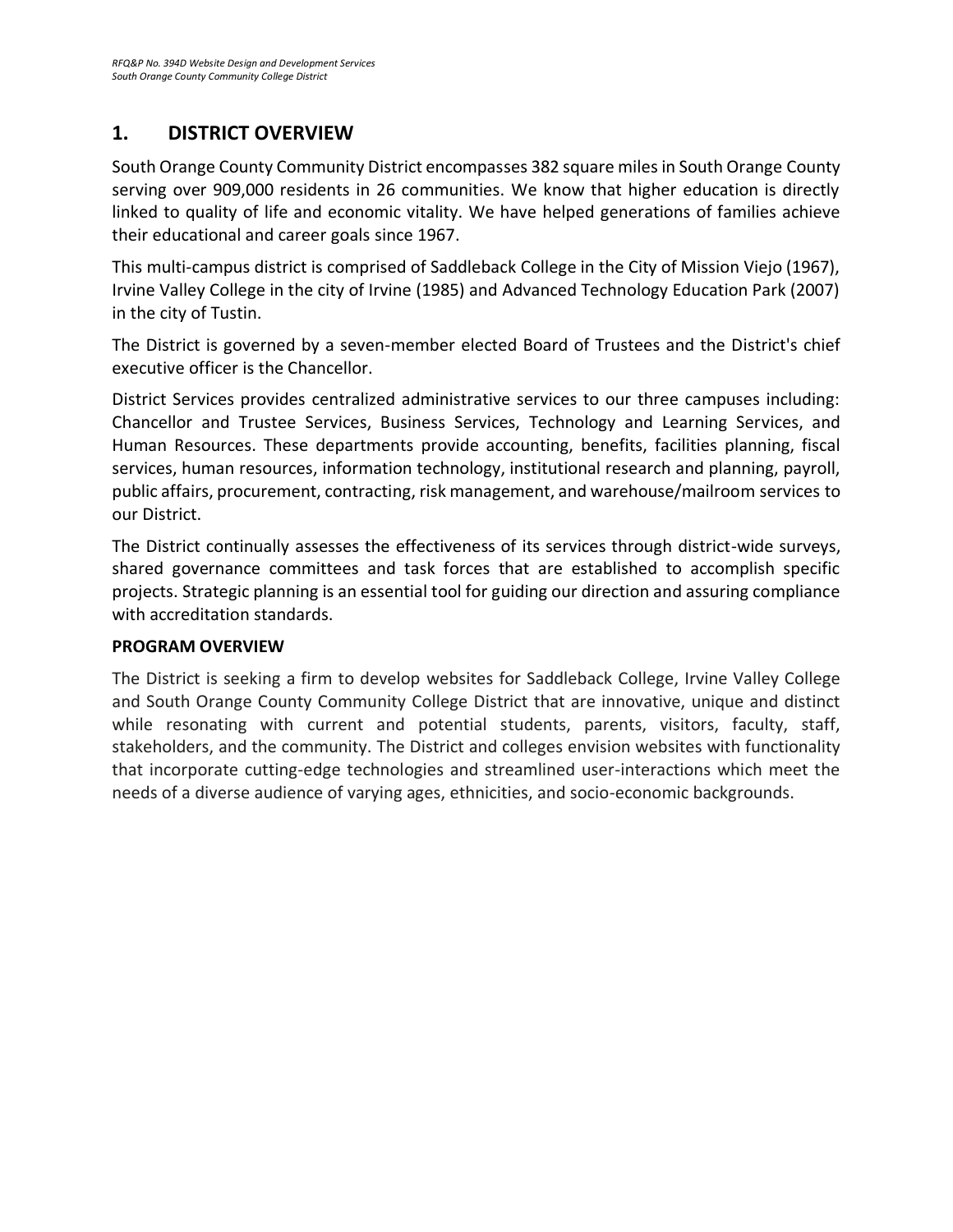### <span id="page-6-0"></span>**2. INSTRUCTIONS, INFORMATION AND GENERAL CONDITIONS**

### <span id="page-6-1"></span>**PURPOSE OF RFQ&P**

South Orange County Community College District (SOCCCD) is seeking to retain a qualified firm to provide Website Design and Development Services. The entirety of this RFQ&P sets forth the District's requirements in detail. All responses should be submitted in accordance with the terms and conditions contained in the foregoing document.

### <span id="page-6-2"></span>**DEFINITION OF TERMS**

- The designation of District refers to the South Orange County Community College District, a political subdivision of the State of California.
- The term "**Proposers"** refers to Firms that elect to submit proposals for Website Design and Development Services.
- The terms **"Contract"** and **"Agreement"** shall be used interchangeably within this document.
- Throughout this document, the term "**District"** shall be used to designate the rights and responsibilities of the South Orange County Community College District.
- The term "**District-wide**" represents District Services (DS), Irvine Valley College (IVC), Saddleback Community College (SC), and the Advanced Technology Education Park (ATEP).
- The term "**Proposer"** shall be used to designate the rights and responsibilities of the successful firm responding to this RFQ&P.

### <span id="page-6-3"></span>**PROPOSAL QUESTIONS**

All questions regarding this RFQ&P should be sent, via e-mail to Priya Jerome at purchasingdept@socccd.edu.

Questions will only be accepted until 10/13/2020 no later than 5:00 PM. The e-mail subject line should read: "Your company name/Questions regarding RFQ&P No. 394D." No direct responses will be sent to the company/firm asking the question. Questions will be answered in the form of an **Addendum** and sent to all potential respondents by end of day on 10/19/2020. All addendums to this RFQ&P will be posted on the District's web site.

### <span id="page-6-4"></span>**PROPOSAL SUBMISSION**

It shall be the responsibility of the Proposer to ensure that Proposals are received via email submission per the instructions below:

Proposals are to be submitted, via e-mail, to the Purchasing Department no later than **12:00 PM** on Friday, October 30, 2020. Submit Proposal to: [purchasing-dept@socccd.edu](mailto:purchasing-dept@socccd.edu) The Proposal must be emailed to the address above as an attachment in Word or PDF format and not exceed file size of 10MB. Proposals with documents exceeding 10MB in size should be saved to a smaller file size or split up and sent as separate emails. Subject line of e-mail containing submitted proposal should include and read "name of your company/submittal for RFQ&P No. 394D ("Email 1 of XX" if more than one)."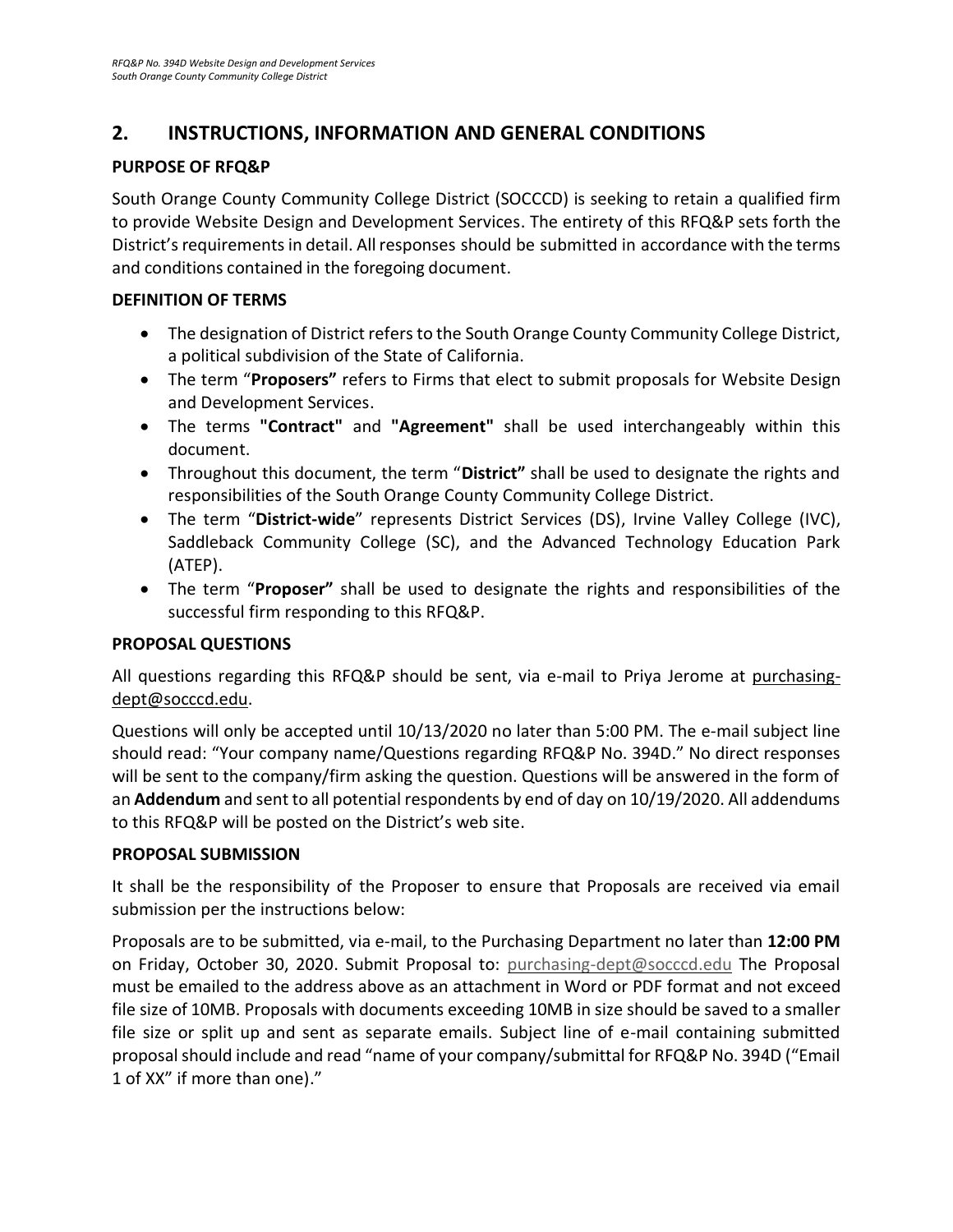Oral, telephone, facsimile (fax machine) proposals **will not** be accepted.

Proposals should be in 12-point type. Proposals submitted in response are to be labeled Form A, B, C etc. and be in the following order:

- 1. **Letter of Interest and Approach** PROPOSAL FORM A
- 2. **Personnel and Staffing Resources** PROPOSAL FORM B
- 3. **Related Experience and Methodology** PROPOSAL FORM C
- 4. **Project Schedule** PROPOSAL FORM D
- 5. **IT Accessibility Standards and Compliance** PROPOSAL FORM E
- 6. **Fee and Rate Proposal** PROPOSAL FORM F
- 7. **General Terms and Conditions** PROPOSAL FORM F
- 8. **References** PROPOSAL FORM G
- 9. **Addenda Acknowledgement** PROPOSAL FORM H
- 10. **Appendices**
	- A. Non-Collusion Declaration
	- B. Equal Opportunity Affirmative Action Statement (requires Corporate Seal)
	- C. Firm's Certificate Regarding Worker's Compensation (requires Corporate Seal)
	- D. Sample Agreement
	- E. Submission Checklist

### <span id="page-7-0"></span>**RIGHT TO REJECT**

This RFQ&P does not constitute a commitment by the District to award a contract. The District reserves the right to waive any irregularities and/or informalities and to reject any or all proposals and/or to cancel the Request for Qualifications & Proposals. The District expressly reserves the right to postpone the proposal opening date for its own convenience. The award shall be made on the proposal(s) that serve(s) the best interest of the District and will not be evaluated solely on a monetary basis; however, proposers are encouraged to submit their best prices in their proposals. Award will be based on proposer's qualification and best fit as deemed by the District. No contract award shall exist until executed and approved by the District's Governing Board.

### <span id="page-7-1"></span>**MODIFICATIONS TO PROPOSALS**

The proposal may be modified after its submission by written notice to the District of withdrawal and resubmission before the date and time specified for receipt of proposals. Modification will not be considered if offered in any other manner. No modifications will be allowed after the RFQ&P due date and time has passed.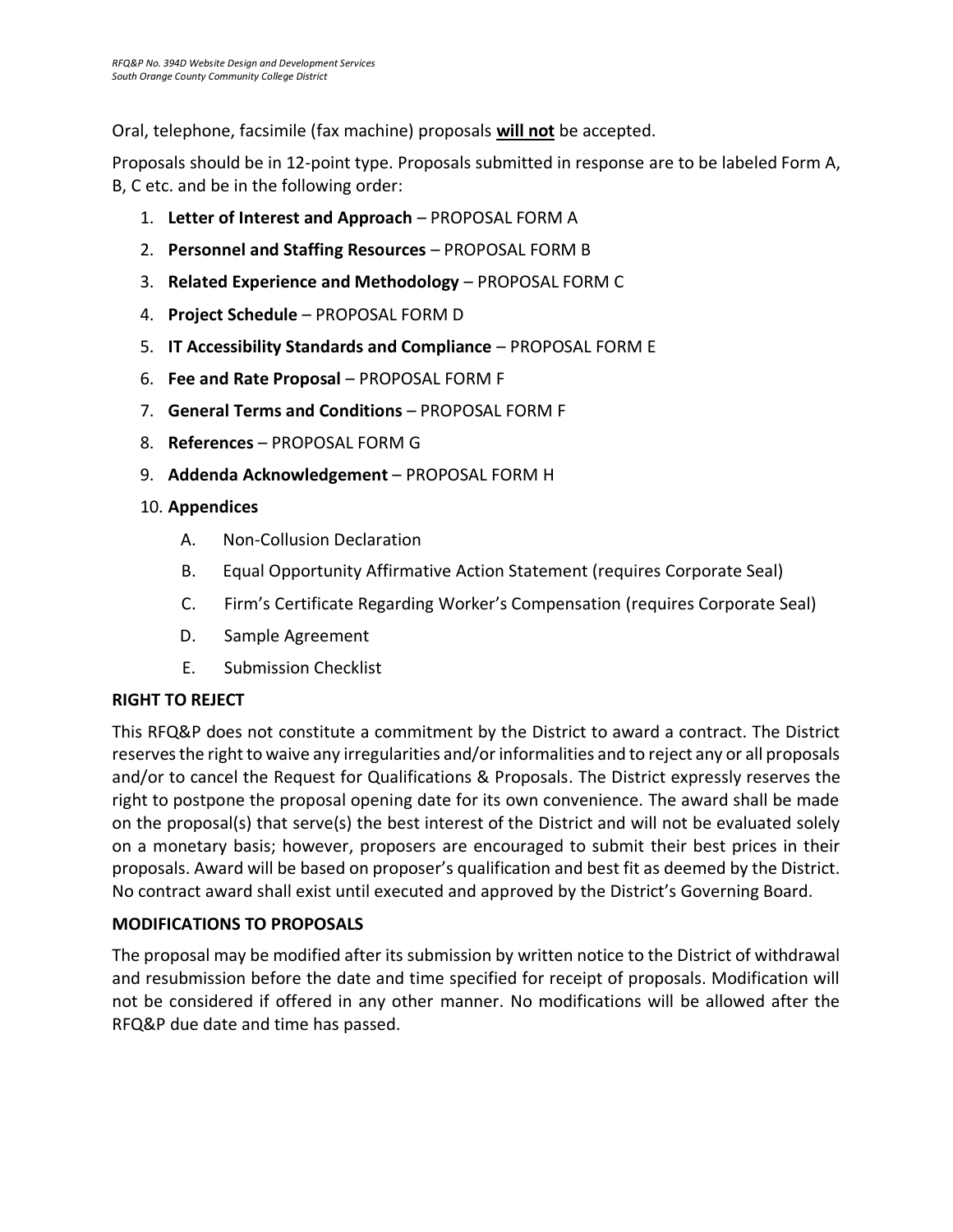### **PUBLIC RECORDS**

All materials submitted in response to the RFQ&P are deemed property of the District upon submission to the District. Responses to the RFQ&P and other materials submitted in connection therewith shall be deemed "public records" except for those marked or noted by a Respondent as "trade secrets" (as that term is defined and used in Civil Code §3426.1), "confidential" or "proprietary". Financial statements are not subject to disclosure under the Public Records Act. The foregoing notwithstanding, the District may reject for non-responsiveness a Response to the RFQ&P which indiscriminately notes that the Response or portions thereof are "Trade Secret", "Confidential", or "Proprietary" and exempt from disclosure as a public record. Notwithstanding the designation of materials submitted in response to the RFQ&P as "public records" such materials shall not be subject to disclosure under the Public Records Act until after the District has issued a recommendation for award of the Architectural Services Agreement. The District is not liable or responsible for the disclosure of RFQ&P Responses, or portions thereof, deemed to be public records, including those records exempt from disclosure if disclosure is required by law, by an order of a court of competent jurisdiction, or which occurs through inadvertence, mistake or negligence on the part of the District or its agents or representatives. If the District is required to defend or otherwise respond to any action or proceeding wherein request is made for the disclosure of the contents of any portion of an RFQ&P Response deemed exempt from disclosure hereunder, by submitting an RFQ&P Response, each Respondent agrees to defend, indemnify and hold harmless the District in any action or proceeding from and against any liability, including without limitation attorneys' fees arising therefrom. The party submitting materials sought by any other party shall be solely responsible for the cost and defense in any action or proceeding seeking to compel disclosure of such materials; the District's sole involvement in any such action shall be that of a disinterested stakeholder, retaining the requested materials until otherwise ordered by a court of competent jurisdiction.

### <span id="page-8-0"></span>**ORDINANCES, LAWS AND REGULATIONS**

The Proposer shall comply with all ordinances, laws, and regulations pertaining to the operation contemplated hereby, including, but not limited to, the California Workers' Compensation Act, the Federal Equal Employment Opportunities Act, and the Americans with Disabilities Act. The Proposer shall apply for, obtain, and maintain in force all permits and licenses required by the various agencies of Federal, State, and local government having jurisdiction over the Proposer operations. All operations and materials shall be in accordance with all applicable Federal, State, County and City laws, statutes and requirements.

### <span id="page-8-1"></span>**WITHDRAWAL OF PROPOSALS**

<span id="page-8-2"></span>Any Proposer may withdraw their proposal by written request via e-mail to purchasingdept@socccd.edu at any time **prior** to the deadline set for receipt of proposals. The subject line of the e-mail should include and read: "Your Company Name/Withdrawal of RFQ&P No. 394D." No proposal may be withdrawn or modified after that deadline. Withdrawn proposals may be resubmitted up to the time designated for the receipt of proposals provided that they are then fully in conformance with the general terms and conditions of the RFQ&P.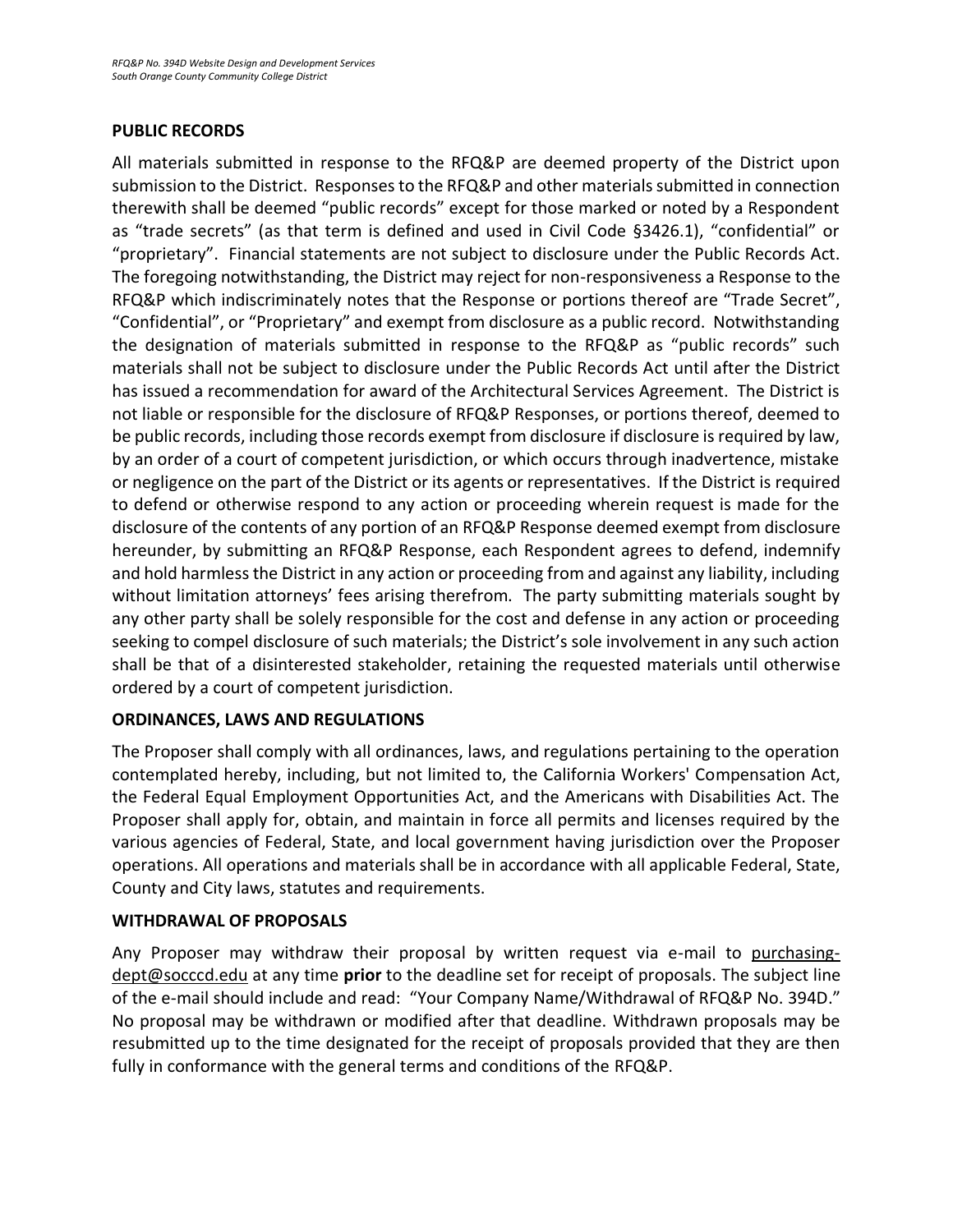### **IRREVOCABLE OFFER**

Proposals shall be considered irrevocable offers for a period of one hundred and eighty (180) days from the date of receipt and may not be withdrawn during this period without consent of the District.

### <span id="page-9-0"></span>**COST OF PREPARING PROPOSALS**

Any and all costs associated with the preparation of responses to this RFQ&P, including site visits, oral presentations and any other costs shall be entirely the responsibility of the Proposer and shall not be reimbursable in any manner by the District.

### **COMPLETION OF PROPOSALS**

Proposals shall be completed in all respects as required by the instructions herein. A proposal may be rejected if it is conditional or incomplete, or if it contains alterations of form or other irregularities of any kind. A proposal will be rejected if, in the opinion of the District, the information contained therein was intended to erroneously and fallaciously mislead the District in the evaluation of the proposal. Proposers are required to follow and adhere to the format as prescribed in this RFQ&P.

### **EXAMINATION OF CONTRACT DOCUMENTS**

Proposers shall thoroughly examine the contents of this RFQ&P. The failure or omission of any Proposer to receive or examine any contract document, form, instrument, addendum, or other document shall in no way relieve the firm from obligations with respect to this RFQ&P or to the contract to be awarded. The submission of a proposal shall be taken as prima facie evidence of compliance with this section.

If any ambiguity, conflict, discrepancy, omission or other errors in the RFQ&P is discovered, then the Proposer shall notify the District of the error in writing and request modification or clarification of the document through the timelines and process identified in the Proposal Questions / Requests for Information (RFI) section of this RFQ&P. All requests for clarifications shall be sent to the attention of the Executive Director of Procurement, Central Services and Risk Management by email a[t purchasing-dept@socccd.edu.](mailto:purchasing-dept@socccd.edu)

### **ERROR IN PROPOSAL**

Proposer shall be bound by the terms and conditions of the proposal. However, if material errors are found in a proposal, the District may notify the Proposer that the submitted proposal requires correction of the errors. The District reserves the right to request additional information and/or clarification to allow corrections of errors or omissions.

### **RESPONDENTS CONTINUING OBLIGATION**

Each Respondent is under a continuing obligation, commencing upon submission of its RFQ/P Response, to immediately notify the District, in writing, if it learns that any of the following have occurred: (i) any statement made in any portion of its RFQ/P Response was false, misleading or omits material facts rendering any statement in its RFQ/P Response to be false or misleading; (ii) circumstances have occurred since the Respondent submitted its RFQ/P Response that, if they had occurred prior to the date that the Respondent submitted its RFQ/P Response, would have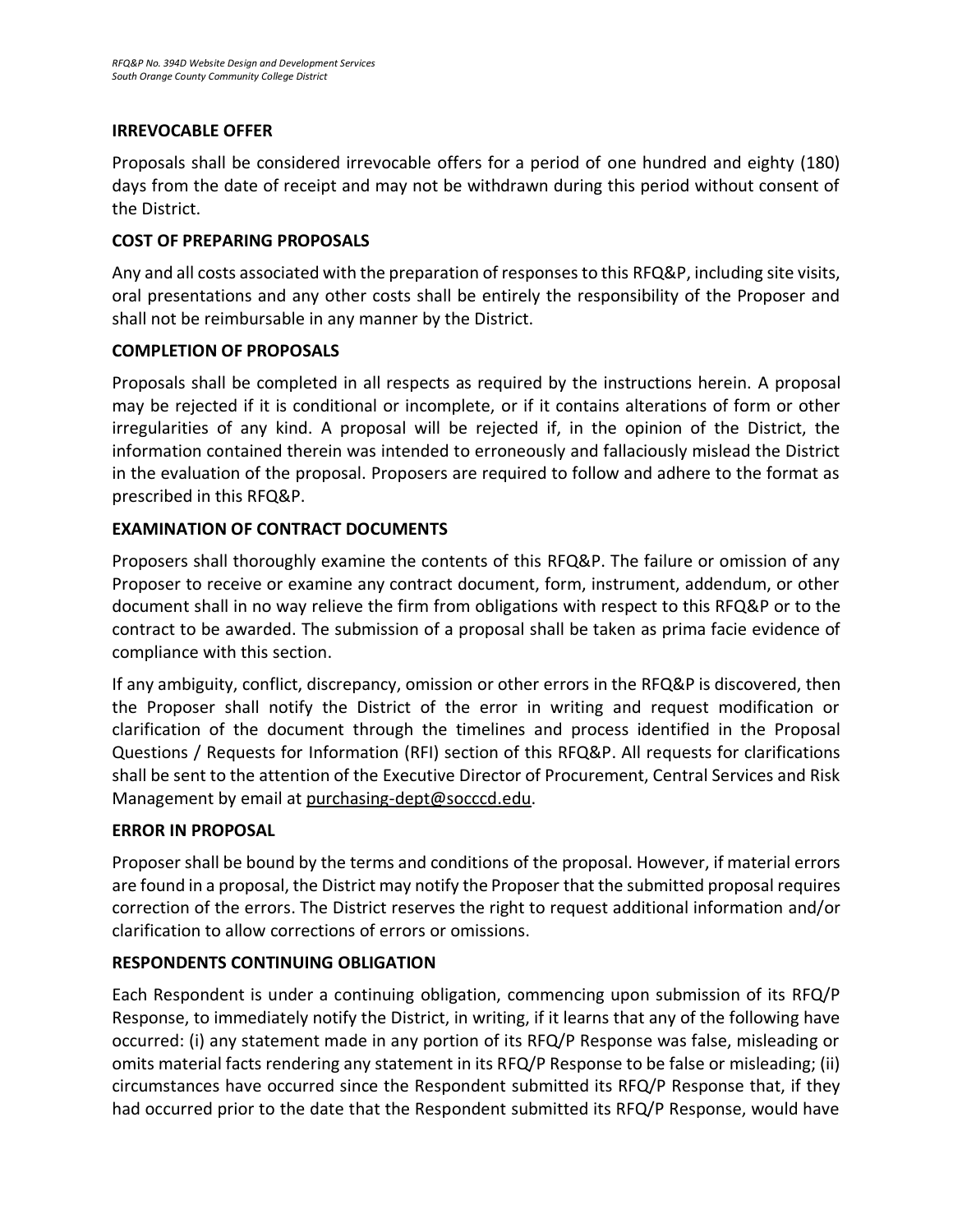required the disclosure of such circumstances; or (iii) the Respondent has undergone a change in ownership in which ownership of fifty percent (50%) of more of its stock, ownership equity or assets has changed.

### **NO DISTRICT WARRANTY**

Respondents are solely responsible for confirmation of the suitability of any information provided by the District relating to the Project or this RFQ&P, including, estimates of costs, statements of needs or requirements, projections, and budgets. The District does not warrant the accuracy, sufficiency or completeness of such information.

### <span id="page-10-0"></span>**INTERVIEWS**

The District intends to interview firms and has scheduled interviews on Friday, November 13, 2020 at the District offices. Oral presentations will be evaluated and may be subjected to the selection criteria. The District requires the mandatory presence of the designated representatives identified in the proposals as being the ones who will be assigned to the District be present and prepared to respond to District inquiries. The decision to hold interviews and the scope or any limitations thereof shall be at the discretion of the District.

### <span id="page-10-1"></span>**AWARD WITHOUT DISCUSSION**

The District reserves the right to make an award without further discussion of the proposals received. Therefore, it is critical that all proposals submitted shall be in the most favorable terms possible, both economically and technically.

### <span id="page-10-2"></span>**CONTRACT COMMENCEMENT/TERM**

It is the intent of the District to commence the resulting contract as soon as possible. Performance period for this contract is anticipated to be from January 1, 2021 through June 30, 2022. After award, contract is subject to cancellation with 30-days written notice by either party.

### **INDEPENDENT CONTRACTOR STATUS**

It is expressly understood that the firm named in any contract entered into by the District is acting as an "independent contractor" and not as an agent or employee of the District.

### <span id="page-10-3"></span>**DISTRICT MODIFICATIONS TO PROPOSALS**

Any interpretation, modifications, correction, or change of this RFQ&P will be made by written Addendum and will be issued by the District and shall become part of the RFQ&P. Interpretations, corrections, or changes of this RFQ&P made in any other manner will not be binding, and Proposers shall not rely upon such interpretations, corrections, and changes. All Addenda issued to this RFQ&P will be posted to the District web site at [www.socccd.edu](http://www.socccd.edu/) on the bids link. Addenda will also be e-mailed to all that are known to have received a copy of the RFQ&P. **Since failure to acknowledge any Addendum(s) may be cause for rejection, Proposers must return the addendum-completed acknowledgment(s) prior to or with the proposal. See Proposal Form I.**

### <span id="page-10-4"></span>**NEGOTIATION**

District reserves the right to negotiate the final pricing and all other terms and conditions before award of contract.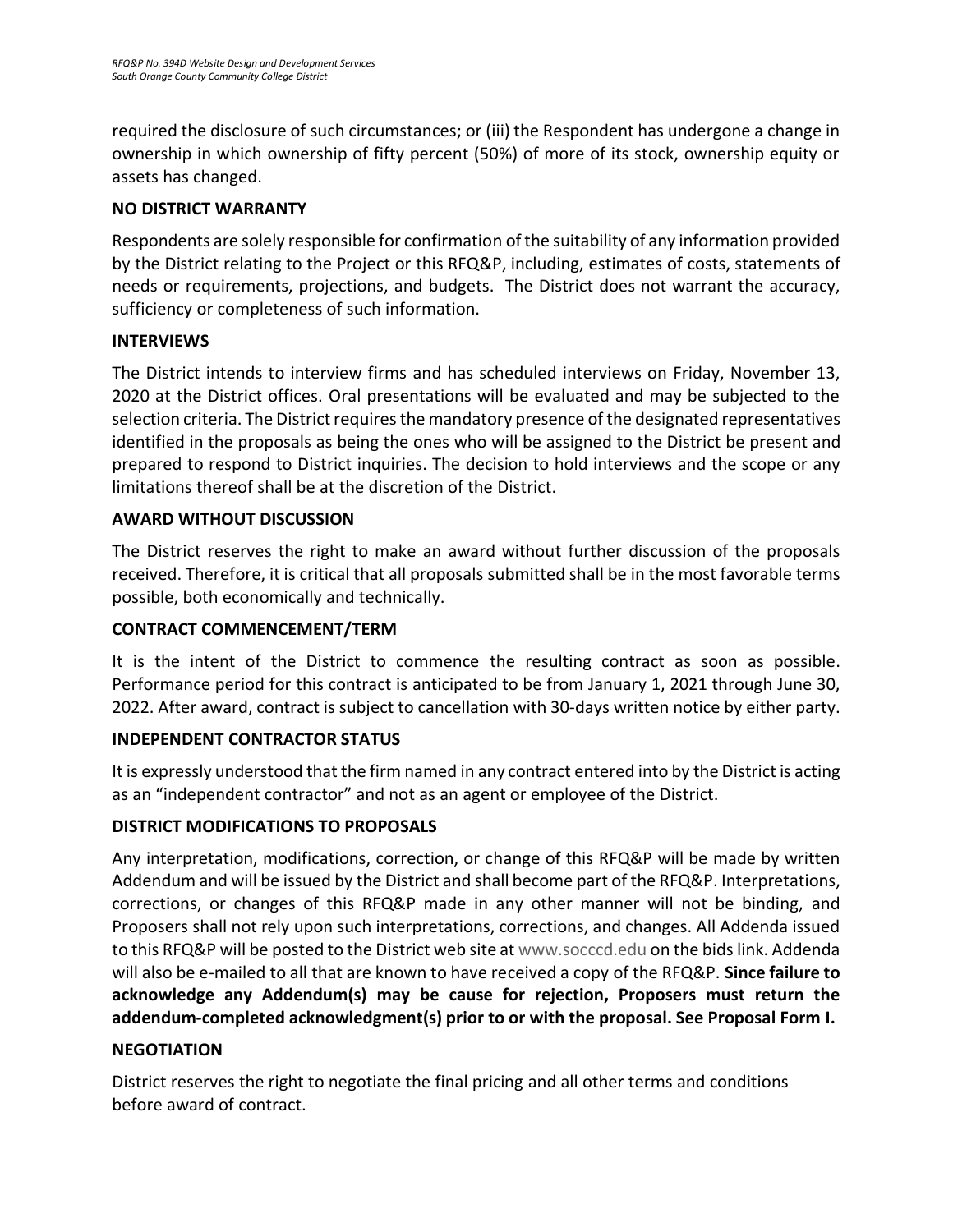### <span id="page-11-0"></span>**AWARD OF CONTRACT**

It is anticipated that a contract will be awarded by the Board of Trustees at a regularly scheduled meeting on December 14, 2020. The award will be made to the responsive and responsible firm judged to offer the most advantages and deemed the best fit for the District. At the time of the formal award, the apparent successful firm shall have agreed to contract terms representing the understandings between the parties as to terms and conditions which will govern the relationship of District and Proposer and the obligation of each party for performance of the Agreement.

### <span id="page-11-1"></span>**FINAL CONTRACT**

The following documents are considered part of the final Agreement, in order of precedence:

- A. The final Agreement between the District and the Proposer;
- B. This RFQ&P as originally released, with Appendices and any addenda released prior to proposal opening.
- C. The Proposer's proposal in total, including all addenda and attachments;

All of the above documents are intended to cooperate and be complementary; provided further, however, that in the event of a conflict between the final Agreement and the provisions set forth in the above referenced documents and/or any other attachments or exhibits thereto (referred to as "referenced documents" for the purposes of this section), the Agreement shall control, unless the provisions set forth in any of the above "referenced documents" to this Agreement provide the District with greater benefits or more expansive services in which case such provisions set forth in any "referenced documents" shall compliment the terms of the Agreement. The intention of the documents is to include all labor, materials, equipment and transportation necessary for the proper delivery of all services called for in any contract which may arise as a result of this RFQ&P.

### **NON-COLLUSION DECLARATION**

Declarations are required to be completed by the Proposer declaring that the proposal is in all respects fair and without collusion or fraud. Please see Appendix A.

### <span id="page-11-2"></span>**EQUAL OPPORTUNITY AFFIRMATIVE ACTION STATEMENT**

Proposer must accept and sign the Equal Opportunity and Affirmative Action Statement set forth in Appendix B.

### <span id="page-11-3"></span>**PROHIBITED INTEREST**

<span id="page-11-4"></span>No official of the District who is authorized in such capacity and on behalf of the District to take part in negotiations or to make, accept or approve this contract, shall have direct or indirect financial interest in the award or any part thereof. Proposer shall receive no compensation hereunder should bidder aid, abet or knowingly participate in violation of this article or breach or violation of this article, the District shall have the right to terminate the contract either in part or in whole and any loss or damage sustained by the District in procuring the services on the open market which the Proposer agreed to perform, shall be borne and paid for by the Proposer.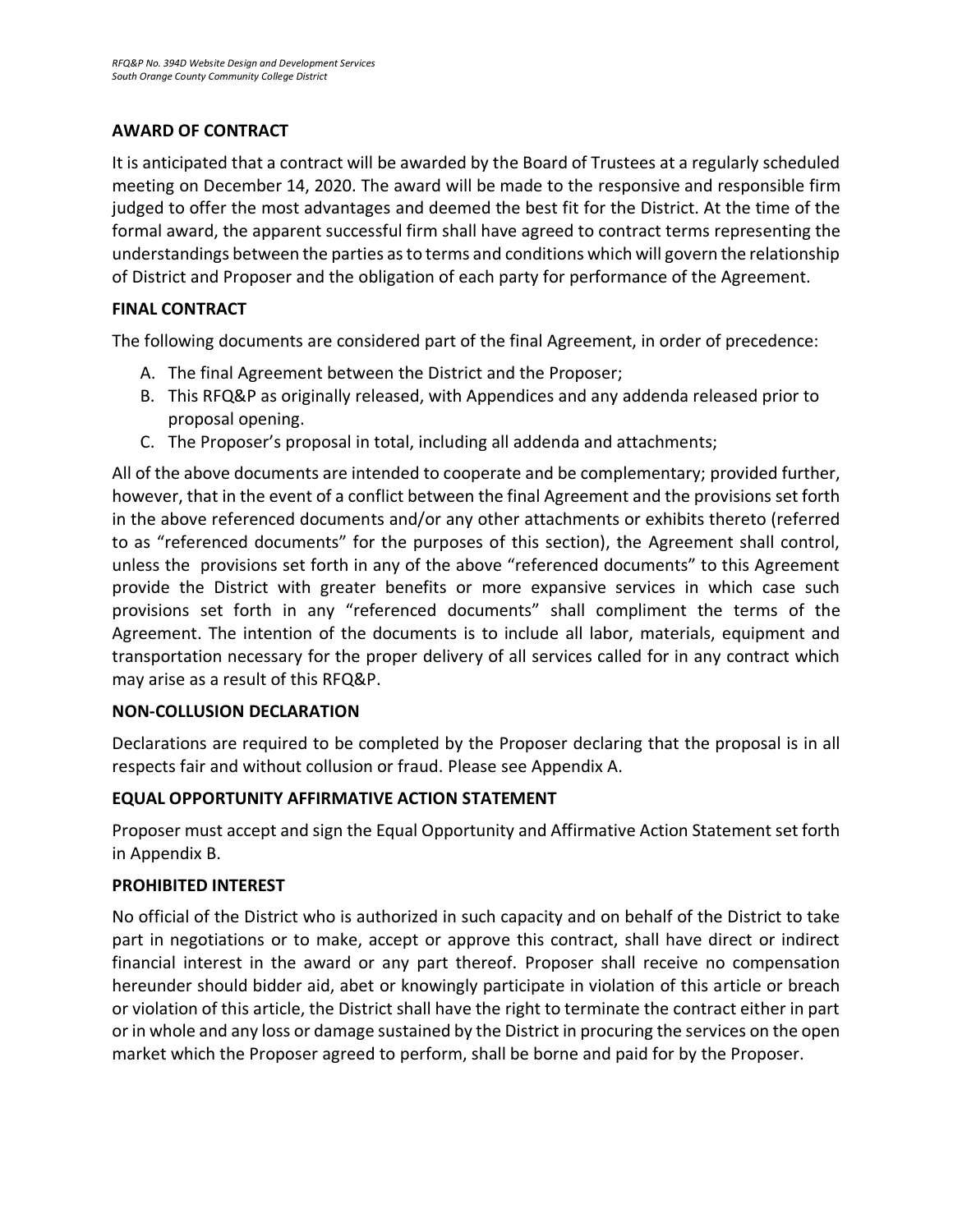### **QUALITY OF WORK**

The Proposer shall be responsible for the performance of all work as specified herein and shall guarantee that work will meet or exceed the specifications as set forth herein. If it is determined by the District that such services and/or materials do not meet requirements of the District, the Proposer shall be required to correct the same at their own expense.

### <span id="page-12-0"></span>**QUALITY OF PERSONNEL ASSIGNED TO THE WORK**

<span id="page-12-1"></span>The Proposer shall not employ on this account any unfit person or anyone not skilled in the work assigned to her/him and shall devote only its best qualified personnel to work under this contract. Should the District deem anyone employed under any contract which may arise as a result of this RFQ&P to be incompetent or unfit to perform their duties and so inform the Proposer, the Proposer shall immediately remove such person from this work and such individual shall not again, without prior written permission of the District, be assigned to work under this contract.

### **PROPOSER CONDUCT**

<span id="page-12-2"></span>During the RFQ&P window (from release of this RFQ&P to final award), proposer is not permitted to contact any District employees, members of the evaluation committee, members of the Board of Trustees or any consultant or professional retained by the District for the purpose of providing the District advice or professional services relating to the Project or the RFQ&P unless at the request of the District's designated contact person (Priya Jerome, Executive Director of Procurement, Central Services & Risk Management) or to fulfill pre-existing contractual obligations. No gratuities of any kind will be accepted, including meals, gifts, or trips. Violation of these conditions may constitute immediate disqualification.

### **ACCESSIBILITY OF INFORMATION TECHNOLOGY**

The District is committed to an accessible environment for all Faculty, Staff, Students, and Community Members. To support this goal only products which are accessible to all Faculty, Staff, Students, and Community Members as defined under Sec 508 of the Rehabilitation Act [\(http://www.section508.gov/section-508-standards-](http://www.section508.gov/section-508-standards-) guide) and WCAG 2.0 Level AA [\(http://www.w3.org/TR/WCAG20/\) s](http://www.w3.org/TR/WCAG20/))pecifications will be purchased.

The vendor shall provide a product or service that meets the District's Accessibility and Usability requirements, and maintain documentation describing the conformance to specified standards on a public website. The vendor will assume financial responsibility for any accommodation expenses incurred due to a failure of the product/service to meet accessibility requirements.

With respect to accessibility requirements, the vendor shall:

- 1. Conform to section 508 of the Rehabilitation Act [\(http://www.section508.gov/section-](http://www.section508.gov/section-508-standards-guide)[508-standards-guide\)](http://www.section508.gov/section-508-standards-guide) and WCAG 2.0 Level AA [\(http://www.w3.org/TR/WCAG20/\)](http://www.w3.org/TR/WCAG20/) specifications.
- 2. Provide documentation regarding the level of accessibility conformance in the form of a Voluntary Product Accessibility Template (VPAT) and documentation as to how the product meets WCAG 2.0, Level AA.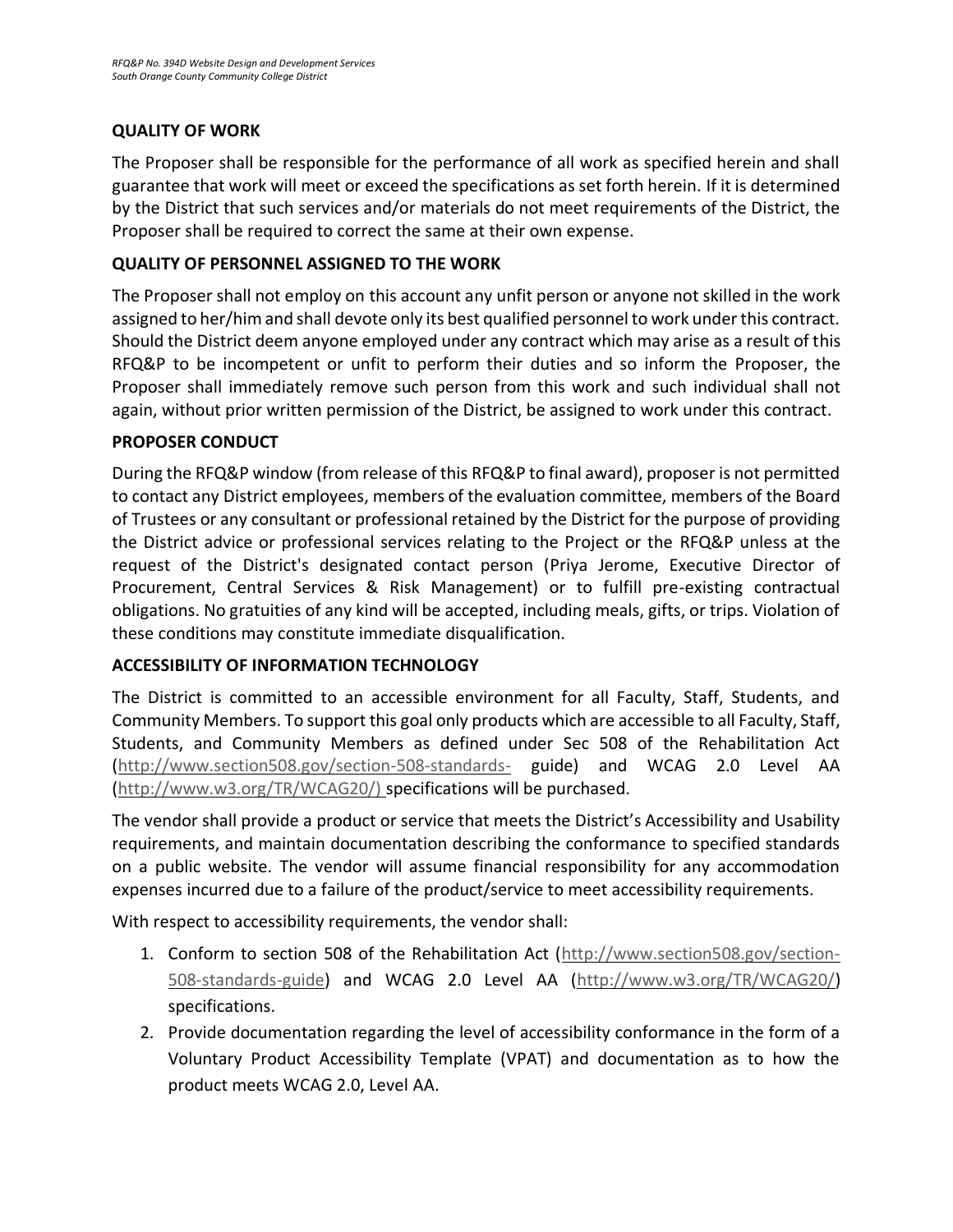- 3. Comply with all applicable FCC regulations regarding advanced communications services, including support for multi-modal advanced communications services to facilitate communication between individuals using digital text, audio, and video [\(http://www.fcc.gov/encyclopedia/advanced-communications-services-acs\).](http://www.fcc.gov/encyclopedia/advanced-communications-services-acs))
- 4. Respond to any accessibility issues discovered or reported by users within one (1) business day and communicate in writing a timeframe specific to resolving the reported issue(s). Resolution of reported accessibility issue(s) should be addressed as the highest priority within the next immediate development cycle or otherwise mutually agreed upon timeline.
- 5. Include considerations for accessibility and universal design in product development, testing, and updates by ensuring to the greatest extent possible equivalent ease of use for individuals with disabilities as compared to non-disabled individuals.
- 6. Identify a designated accessibility representative to address issues or questions pertaining to the accessibility of the product or service.
- 7. Proposer(s) who are deemed by the District will be required to submit their proposed products and documentation to an independent third-party firm of the District's choosing for a review of the accessibility of your proposed products and services. The District reserves the right to direct the vendor regarding which sections of the proposed system will be evaluated. The Proposer and District will be invited to the debrief meeting and provided a copy of the final report. The costs for this evaluation will be fully covered by the Proposer.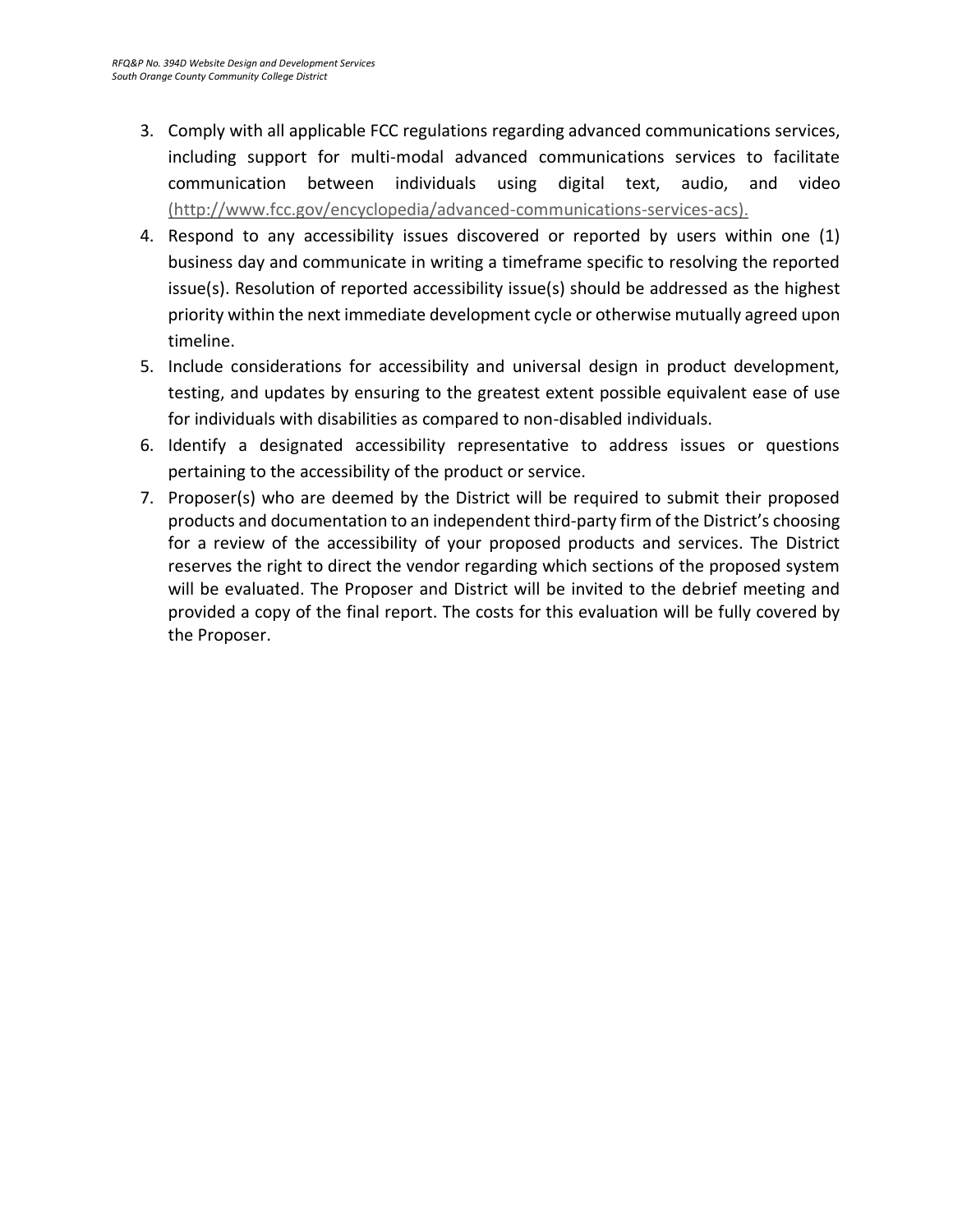### **3. EVALUATION OF PROPOSALS**

The proposals shall be primarily evaluated based upon qualifications of the firm and personnel, innovativeness, demonstrated knowledge and experience with California community colleges, and estimated fees.

### **Selection Process**

All proposals will be examined for merit and ranked by a screening committee according to quality and responsiveness. The top proposals will be placed on a short list of finalists and may be called for interviews. The interview process may include members from the District's leadership in addition to select members of the screening committee.

Team members giving the presentation shall consist of those who will actually direct, execute, and complete the project. The firm or firms selected as first choice will be notified and asked to negotiate final terms of the contract. Contracts will be forwarded to the Board of Trustees for approval and authorization to proceed.

### **Content and Order of RFQ&P Response**

Firm's proposal should be concise and contain the proposal form and sections as identified below. RFQ&P responses submitted in formats other than those prescribed in this RFQ&P document may be rejected at the sole discretion of the District. All sections identified below must be included for the RFQ&P response to be considered complete and must be divided into tabbed sections.

| <b>Proposal Form</b> | <b>Section Title</b>                      | <b>Points</b> |
|----------------------|-------------------------------------------|---------------|
| А                    | Letter of Interest and Approach           | 10            |
| В                    | Personnel and Staffing Resources          | 20            |
| C                    | Related Experience and Methodology        | 25            |
| D                    | Project Schedule                          | 10            |
| F                    | IT Accessibility Standards and Compliance | 15            |
| F                    | Fee and Rate Proposal                     | 20            |
|                      | <b>Total</b>                              | 100           |
| <b>Interviews</b>    |                                           | <b>Points</b> |
|                      |                                           | 100           |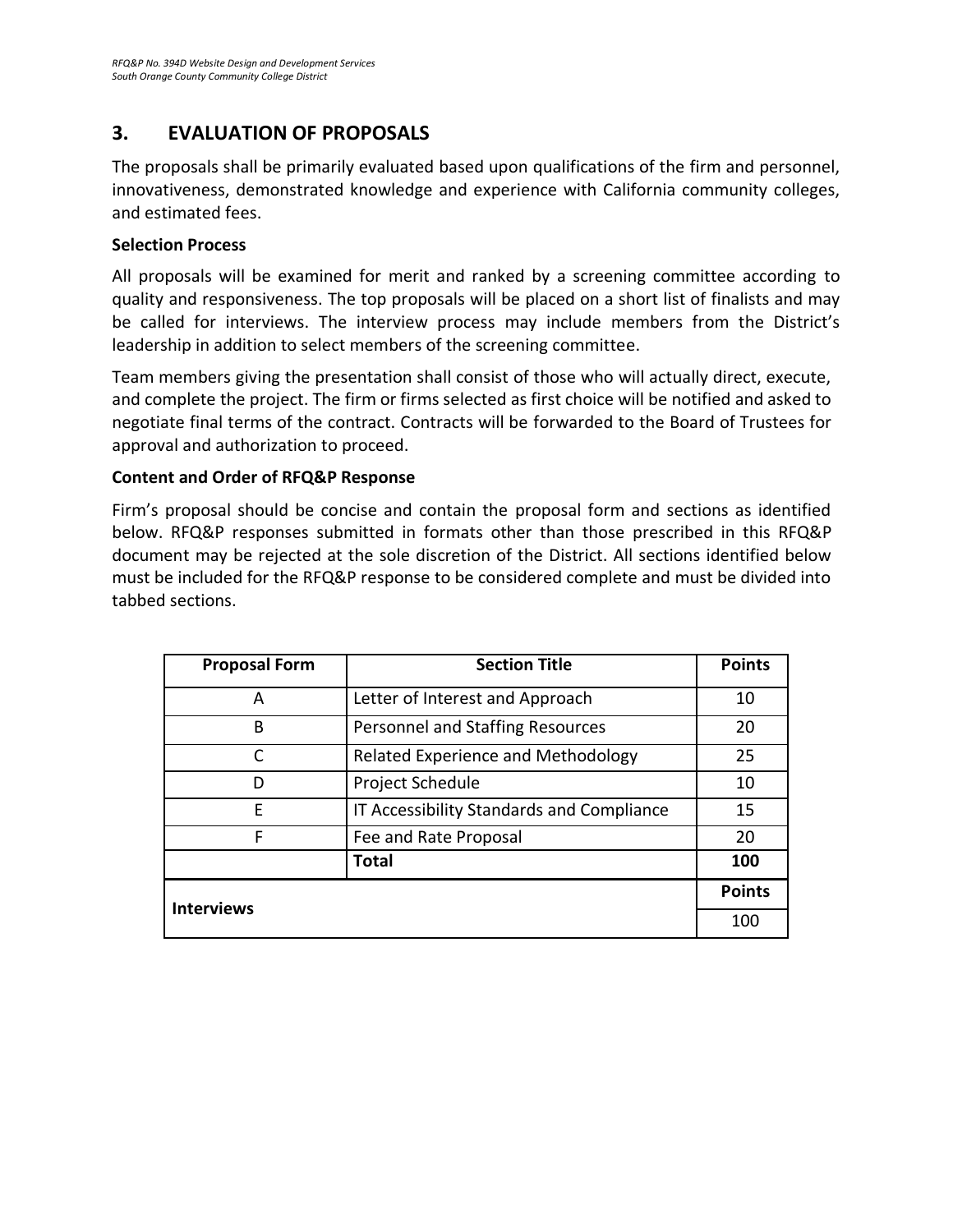### **4. SPECIAL REQUIREMENTS**

Firms must have demonstrated website design and development experience utilizing the Drupal content management system, preferably for institutions of higher education and community colleges in particular.

### <span id="page-15-0"></span>**5. SCOPE OF SERVICES**

The District is soliciting proposals to create three entirely new comprehensive, unique and distinct websites for Saddleback College, Irvine Valley College and District Services utilizing the Drupal content management system.

The selected firm shall design and develop three websites that offer straightforward and compelling information that is clearly and attractively presented. The websites shall include userfriendly architecture that helps students, faculty, staff, and the community obtain needed information. Students must be able to easily navigate the application and enrollment process and find resources from pre-enrollment through graduation to assist in providing a successful college journey.

The websites shall ensure accessibility for users of all abilities by conforming to state and federal accessibility standards.

Services will include project management, content organization, layout, design, and coding development and implementation.

The selected firm will lead focus groups/meetings with the three separate constituency groups for SC, IVC and DS to garner input and feedback, and in developing their own respective website designs.

The firm awarded the contract shall have sufficient bandwidth and resources to simultaneously coordinate and deliver the three websites on or before June 2022.

**No hosting, maintenance services, or any other ongoing services are to be included.** Firms shall design and develop turnkey easily maintainable websites that will be maintained by SC, IVC and DS staff after the websites have been completed.

### **SADDLEBACK COLLEGE WEBSITE**

The SC website shall minimally include the following features/functions:

- 1. Home page that offers students a clear path to accessing information about the college's academic programs, student services, and campus activities and resources.
- 2. Class schedule page (will link to dynamic class schedule which is created and administered in-house).
- 3. News/announcements and calendar functions.
- 4. Program page template for academic programs and student services departments, with the District's economic modeling consultant's (EMSI) labor market data to be integrated on program pages.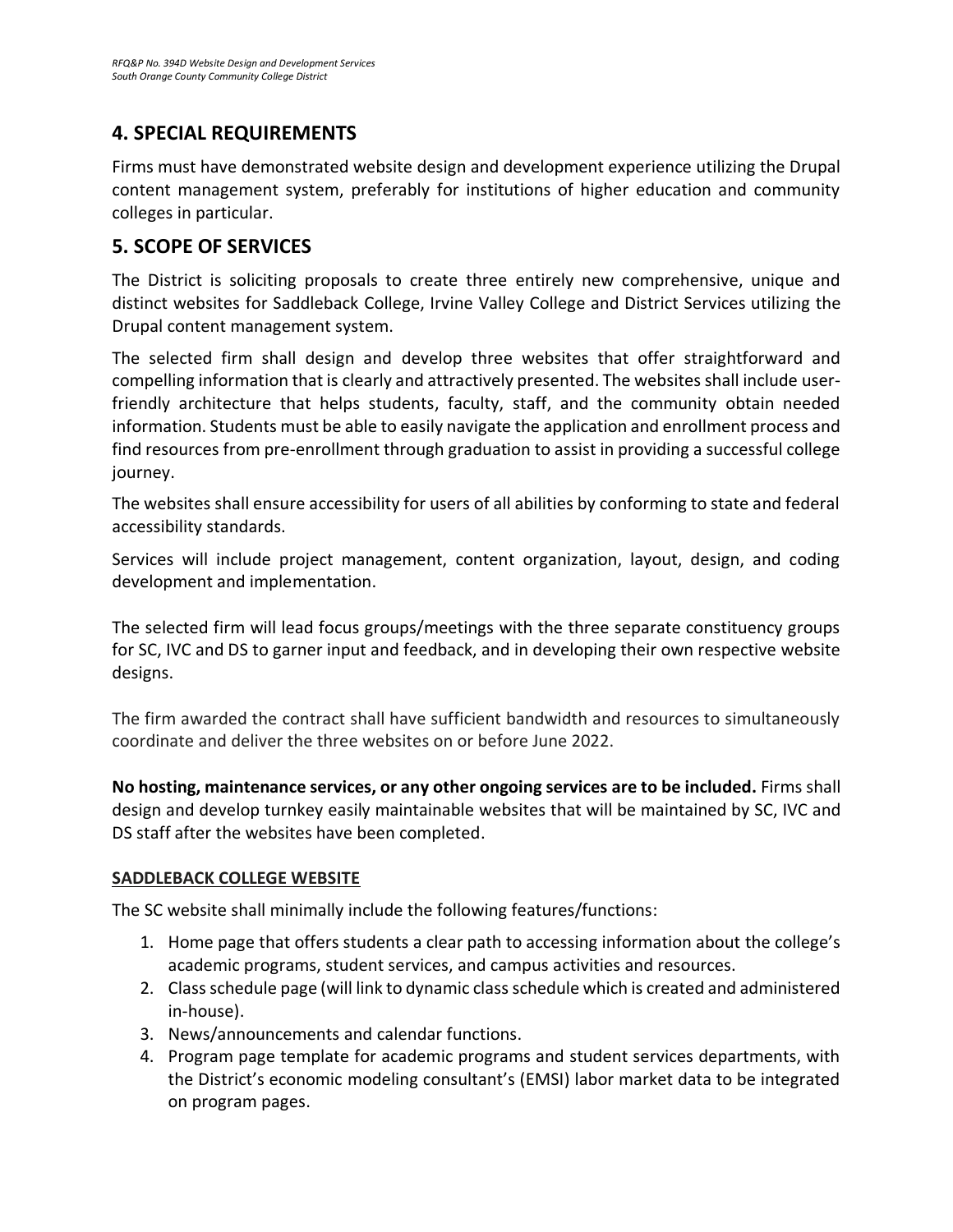- 5. Marketing landing page template.
- 6. Search function.
- 7. A Guided Pathways presence, integrating EMSI/Career Coach tools.
- 8. Establish navigation and architecture by formulating journey maps, particularly in the enrollment pipeline to ensure diverse audiences access the information they need to reach their goals.
- 9. User-friendly editing tools.
- 10. Mobile readiness.
- 11. Full compliance with ADA guidelines (Web Content Accessibility Guidelines (WCAG) 2.0).
- 12. Ability to switch to other languages.
- 13. Seamless integration with mobile devices, apps, blogs, social media tools and video.

Services shall minimally include:

- 1. Project management.
- 2. Regular design team meetings with college work group.
- 3. Assistance with content migration.
- 4. Content organization, layout, design, and coding development and implementation.
- 5. Establish content workflow and permission sets.
- 6. Provide Drupal/editor training along with training manuals for those who will provide training to employees.
- 7. Content writing: Custom content will be requested, including but not limited to home page, welcome page(s), and enrollment pages.
- 8. Photography services are to be included in the proposal, however if classes continue to conducted online through the course of this engagement, the college will provide photography. The college will provide videography.
- 9. Perform Search Engine Optimization (SEO) services.
- 10. Development of a Style Guide which shall be provided as a deliverable upon completion of the project.

Timeline: Project to start in January 2021, launch no later than June 2022, with progress benchmarks clearly established throughout 2021.

### **IRVINE VALLEY COLLEGE WEBSITE**

With the implementation of Guided Pathways, IVC is embarking on a project to develop a student focused website that aligns with the four pillars of Guided Pathways, which includes:

- 1) Creating clear curricular pathways to employment and further education
- 2) Helping students choose and enter their pathway
- 3) Helping students stay on their path
- 4) Ensuring that learning is happening with intentional outcomes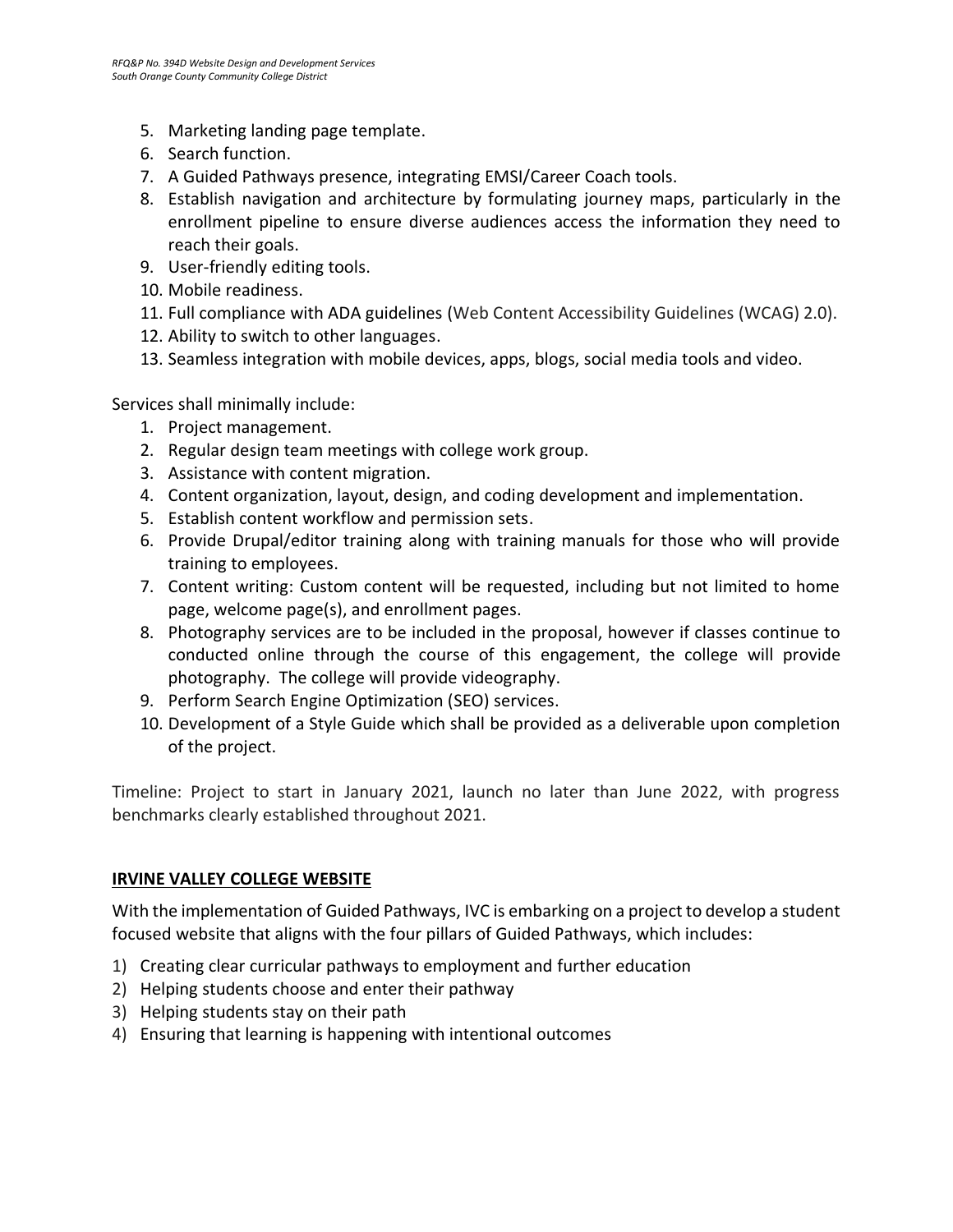The website project will include a restructuring of the current college website's navigational architecture to align with Guided Pathways, which will include the pathways to become an IVC student, along with journey maps to ensure students are able to reach their educational goals.

In addition to aligning the website to the Guided Pathways framework, the project will assist with simplifying and streamlining the student onboarding process and providing students with a clear and concise path to attaining their educational aspirations.

At IVC, collaboration is at the heart of the web design process. The selected firm will work alongside the college's Guided Pathways team which will include assigned marketing staff, webmasters and a steering working group.

The IVC website shall minimally include the following features/functions:

- 1. An innovative home page that offers students personal journeys to navigate the website.
- 2. Student onboarding process and organizational structures for milestones on the college journey (through Student Services processes).
- 3. Integrating IVC's Guided Pathways Site (Phase 1).
- 4. Developing architecture to navigate to Class schedule page (will link to dynamic class schedule which is created and administered in-house).
- 5. Integration of news/announcements and calendar functions utilizing IVC's 3<sup>rd</sup> party Application (Trumba).
- 6. Program page template for academic programs, including Career Education and Student Services departments.
- 7. Marketing landing page template.
- 8. Search function optimization.
- 9. Established navigation and architecture by formulating journey maps to ensure audiences are able to reach their goals.
- 10. User-friendly editing tools.
- 11. Established content workflow and permission sets.
- 12. Mobile ready.
- 13. Full compliance with ADA guidelines (Web Content Accessibility Guidelines (WCAG) 2.0).
- 14. Ability to switch to other languages.
- 15. Seamless integration with mobile devices, apps, blogs, social media tools and video.

Services for the design and development of the IVC website shall include:

- 1. Project management.
- 2. Regular design team meetings with working group, (including marketing team and two webmasters).
- 3. Assistance with content migration.
- 4. Layout, design, and coding development and implementation of site on Drupal.
- 5. User training and Beta review.
- 6. Content writing: Custom content will be requested, including but not limited to home page, welcome page(s), enrollment pages and areas of support within Student Services.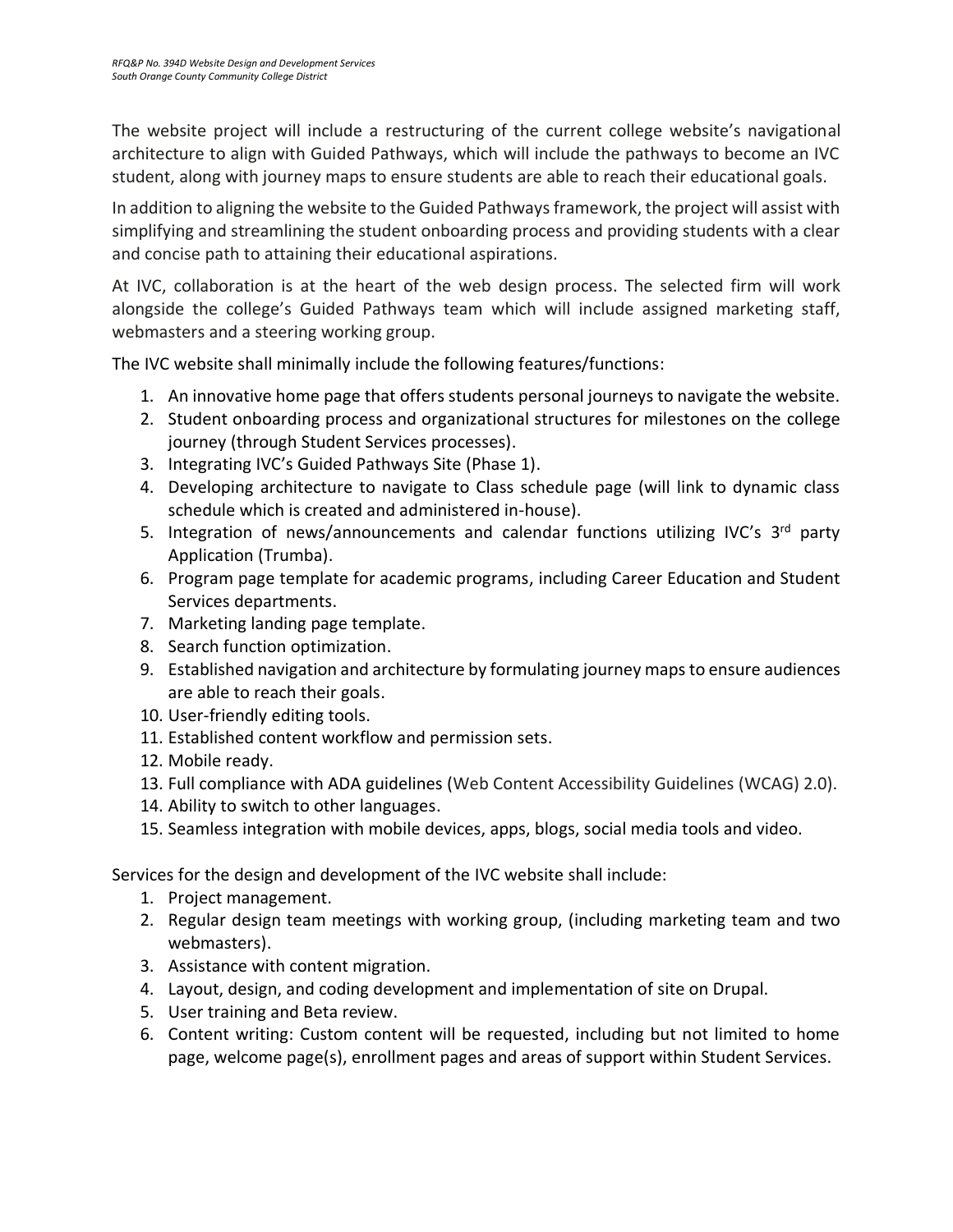- 7. Photography services are to be included in the proposal, however if classes continue to conducted online through the course of this engagement, the college will provide photography. The college will provide videography.
- 8. Perform SEO services.
- 9. Development of a Style Guide which shall be provided as a deliverable upon completion of the project.

Timeline: Project to start in January 2021, launch no later than June 2022, with progress benchmarks clearly established throughout 2021.

### **DISTRICT SERVICES WEBSITE**

The DS website shall minimally include the following features/functions:

- 1. Home page that offers staff, faculty, students and the community a clear path to accessing information about the Board of Trustees, Public Meetings and Hearings, District Policies, and Press Information.
- 2. Department and Staff Directory Information.
- 3. News/announcements through a prominent banner.
- 4. Department page templates for updates, programs and services.
- 5. Marketing landing page template.
- 6. Search function.
- 7. User-friendly editing tools.
- 8. Mobile readiness.
- 9. Full compliance with ADA guidelines (Web Content Accessibility Guidelines (WCAG) 2.0).
- 10. Ability to switch to other languages.
- 11. Seamless integration with mobile devices, apps, blogs, social media tools and video.

Services shall include:

- 1. Project management.
- 2. Regular design team meetings with district work group.
- 3. Assistance with content migration.
- 4. Content organization, layout, design, and coding development and implementation.
- 5. Establish content workflow and permission sets.
- 6. Provide Drupal/editor training along with training manuals for those who will provide training to employees.
- 7. Content writing: Custom content will be requested, including but not limited to home page, welcome page(s), and enrollment pages.
- 8. Photography services are to be included in the proposal, however if classes continue to conducted online through the course of this engagement, the District will provide photography. The District will provide videography.
- 9. Development of a Style Guide which shall be provided as a deliverable upon completion of the project.

Timeline: Project to start in January 2021, launch no later than January 2022, with progress benchmarks clearly established throughout 2021.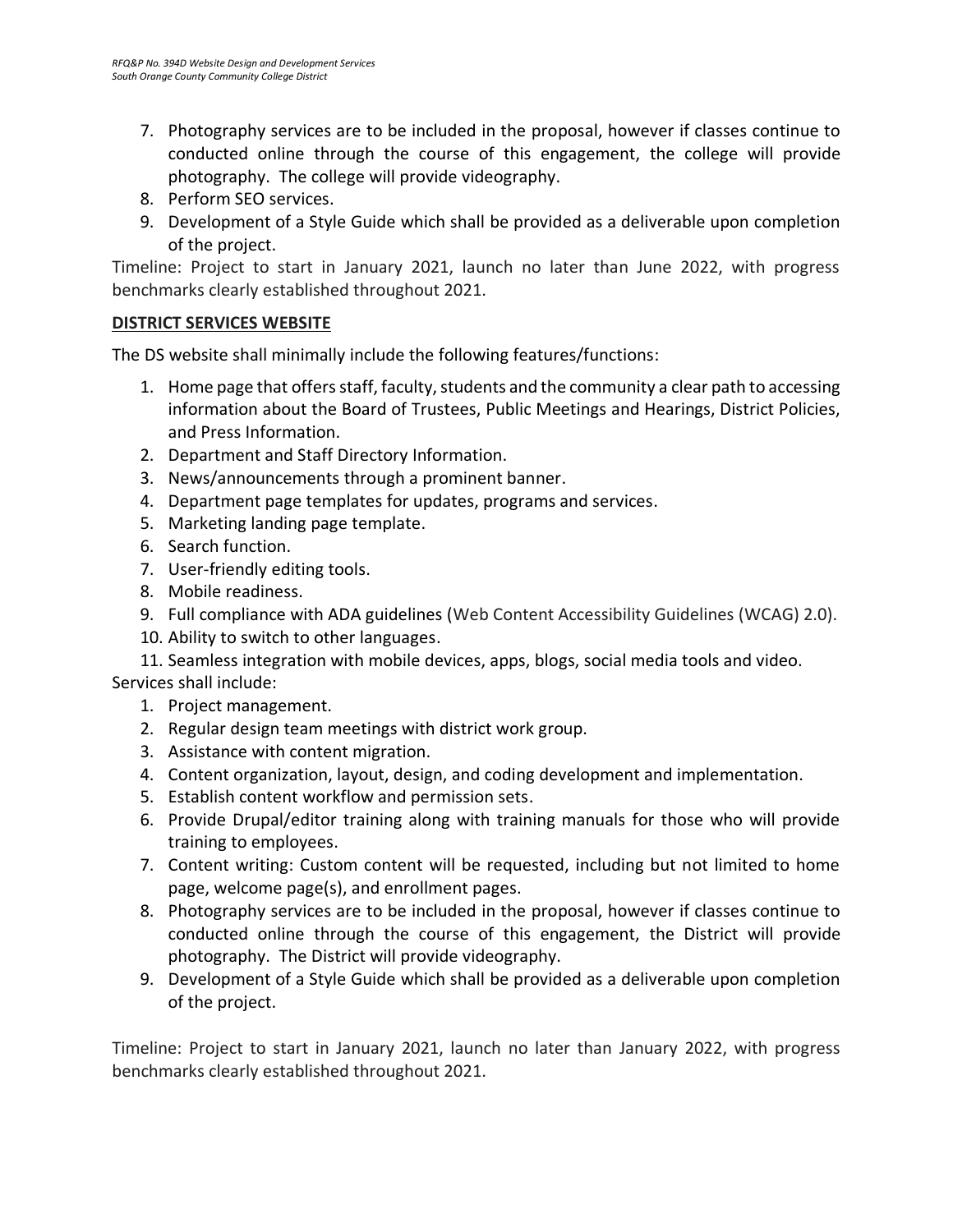# <span id="page-19-0"></span>**PROPOSAL FORM A LETTER OF INTEREST AND APPROACH (Two Page Limit Excluding Proposer Firm Information)**

### **Letter of Interest and Approach**

The RFQ&P response should be introduced with a Letter of Interest that presents a statement of interest, firm's approach, and philosophy for implementing these services, and a brief description of the consultant/firm including qualifications for providing the requested services.

1. Describe what is unique about the consultant/firm as it relates to this specific project.

### **Cover letter to District in addition to the Proposer's narrative must include all of the information noted below in a letter format.**

The individual who is authorized to bind Consultancy Services for the Development of a District and Colleges' Website Design and Development Services Proposal (hence, "Proposer") contractually must sign the cover letter, must indicate the signatory is so authorized, and must indicate the title or position of the signatory. **An unsigned cover letter shall cause the proposal to be rejected.** The cover letter must contain a statement from the Proposer that acknowledges that all documents submitted pursuant to this request for proposal process will become a matter of public record. The letter must contain the following:

- The Proposer's name, address, e-mail, telephone, and facsimile number.
- The Proposer's Federal Employer Identification Number and Corporate Identification Number, if applicable.
- The name, title or position, and telephone number of the individual signing the cover letter and statement signatory is authorized to bind the firm.
- The name, title or position, and telephone number of the primary contact and/or account administrator, if different from the individual signing the cover letter.
- Provide all the named people who will actually perform the work when the Program begins.
- A statement to the effect that the proposal is a firm and irrevocable offer, good for one hundred and eighty (180) days. **Please complete Proposal Form A through G and Appendices A through E as part of your RFQ&P response.**
- A statement expressing the Proposer's willingness to perform the services as described in this RFQ&P.
- A statement indicating that all forms, certificates and compliance requirements included in this RFQ&P are completed and duly submitted in the proposal response.
- A statement that there is no conflict of interest. Use Form E.
- A statement expressing the Proposer's availability of staff and other required resources for performing all services and providing all deliverables within the specified time frames as described in the RFQ&P.
- A statement attesting that the Proposer is not on the federal list of current companies or individuals that have been declared ineligible to receive Federal contracts due to a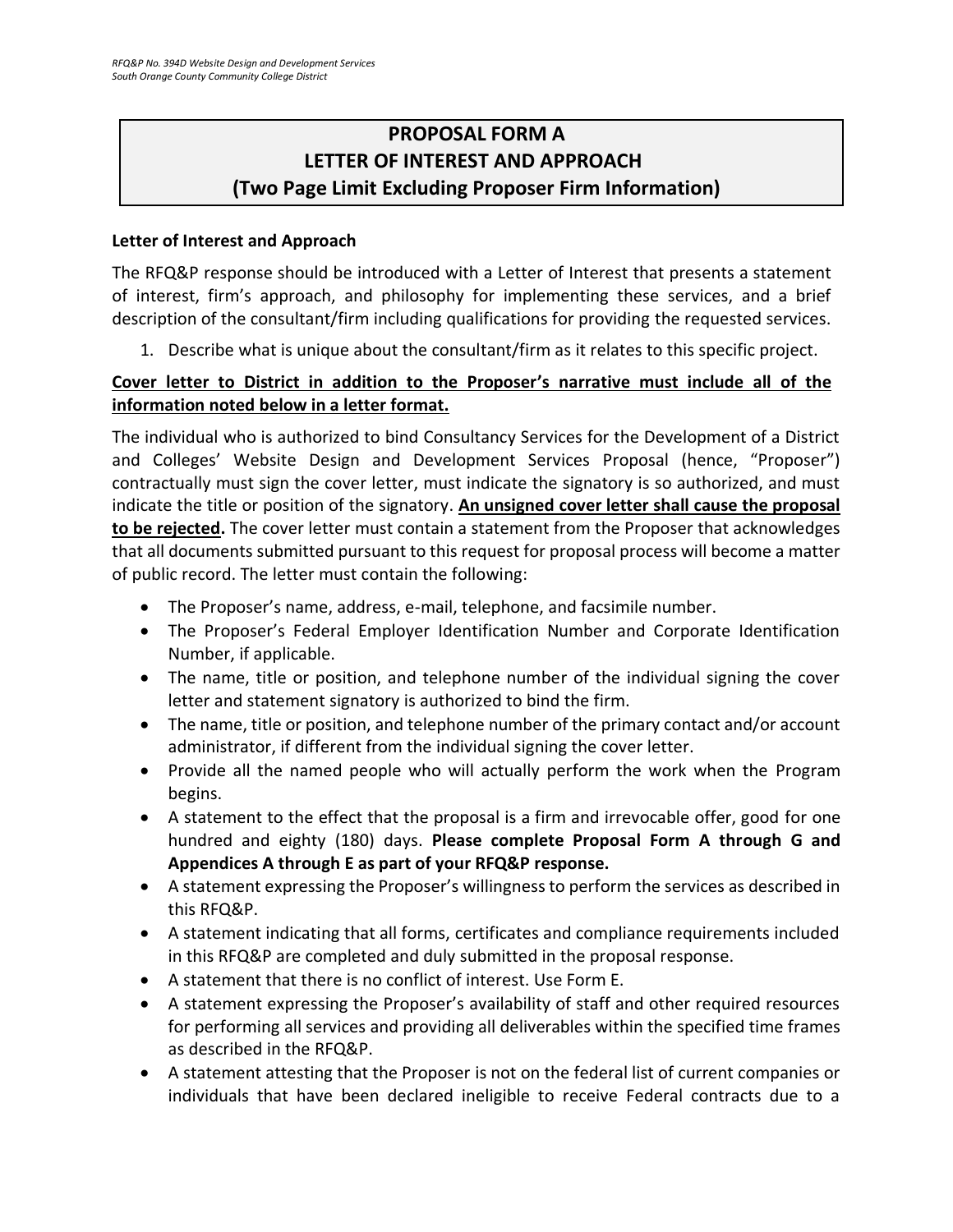violation of Executive Order 11246, as amended; Section 503 of the Rehabilitation Act of 1973, as amended 29 U.S.C. Section 793; and/or the Vietnam Era Veterans' Readjustment Assistance Act of 1974, as amended, 38 U.S.C. Section 4212.

• Please indicate if the firm is a small, minority, women, and/or disabled veteran business enterprise by providing a copy of the current certification.

### **Proposer Firm Information**

• Type of Firm: Corporation: Proprietorship: Partnership: Joint Venture: etc. Other (please describe):  $\blacksquare$ • Business License Number: **Example 19** • Number of years in business under firm name: • Has the firm changed its name within the past 3 years?  $YFS \Box$  NO  $\Box$ If yes, provide former name(s): • Have there been any recent (within the last three years) changes in control/ownership of the firm? YES □ NO □ If yes, explain. The same state of the state of the state of the state of the state of the state of the state of the state of the state of the state of the state of the state of the state of the state of the state of the s  $\mathcal{L}$  $\overline{\phantom{a}}$ • Have officers or principals of the firm ever had their business license suspended or revoked for any reason? YES □ NO □ If yes, please explain.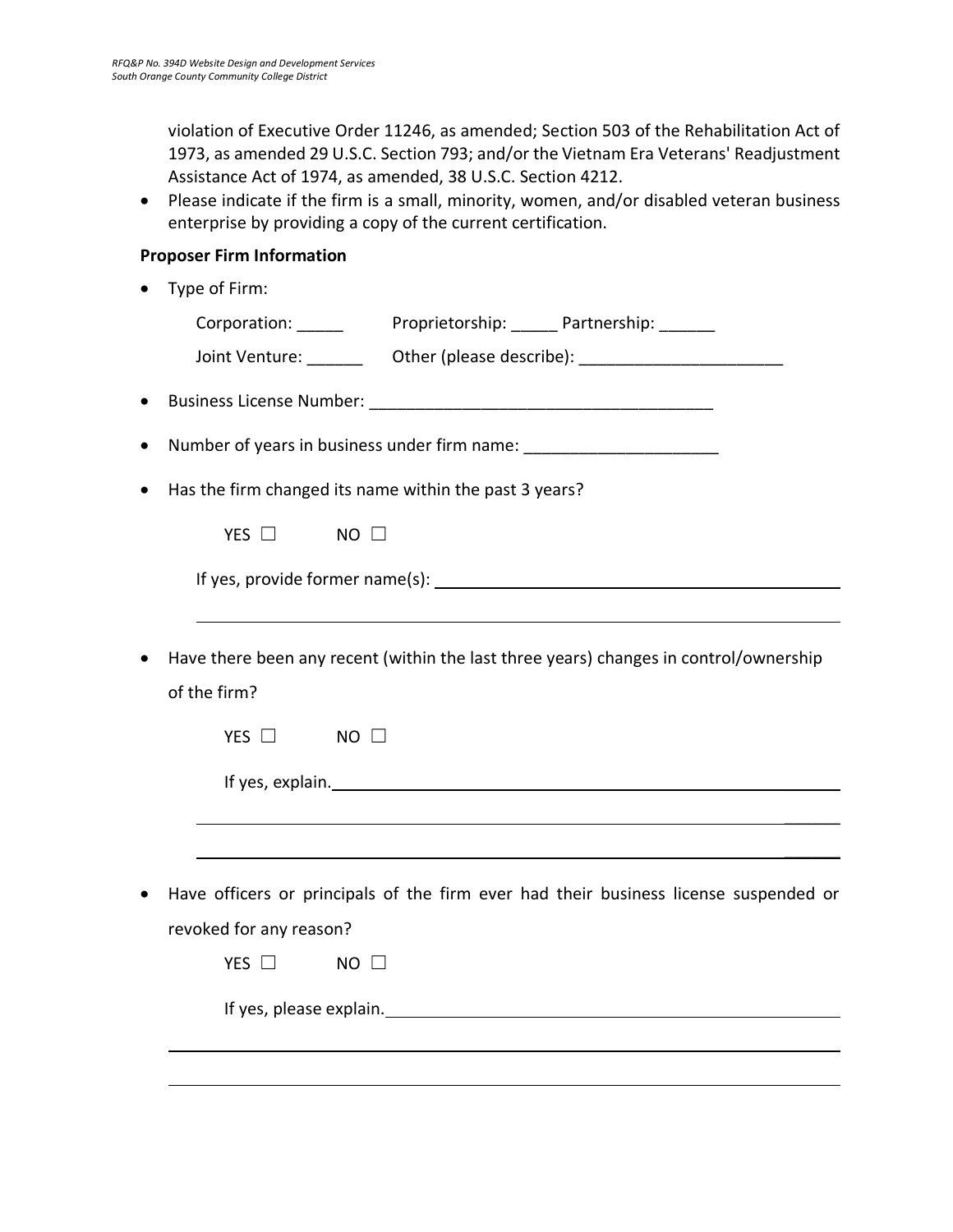• Does the firm have an acceptable history of working proactively to avoid litigation?

| VEC<br><b>F5</b> | NΩ |  |
|------------------|----|--|
|                  |    |  |

If no, please provide specific information on termination for default, litigation settled or judgments entered within the last five (5) years.

• Within the past five (5) years, have one or more contract(s) to provide services to which the Respondent was a party to have been terminated for default of the Respondent officers or principals of the firm?

YES □ NO □

If yes, please explain.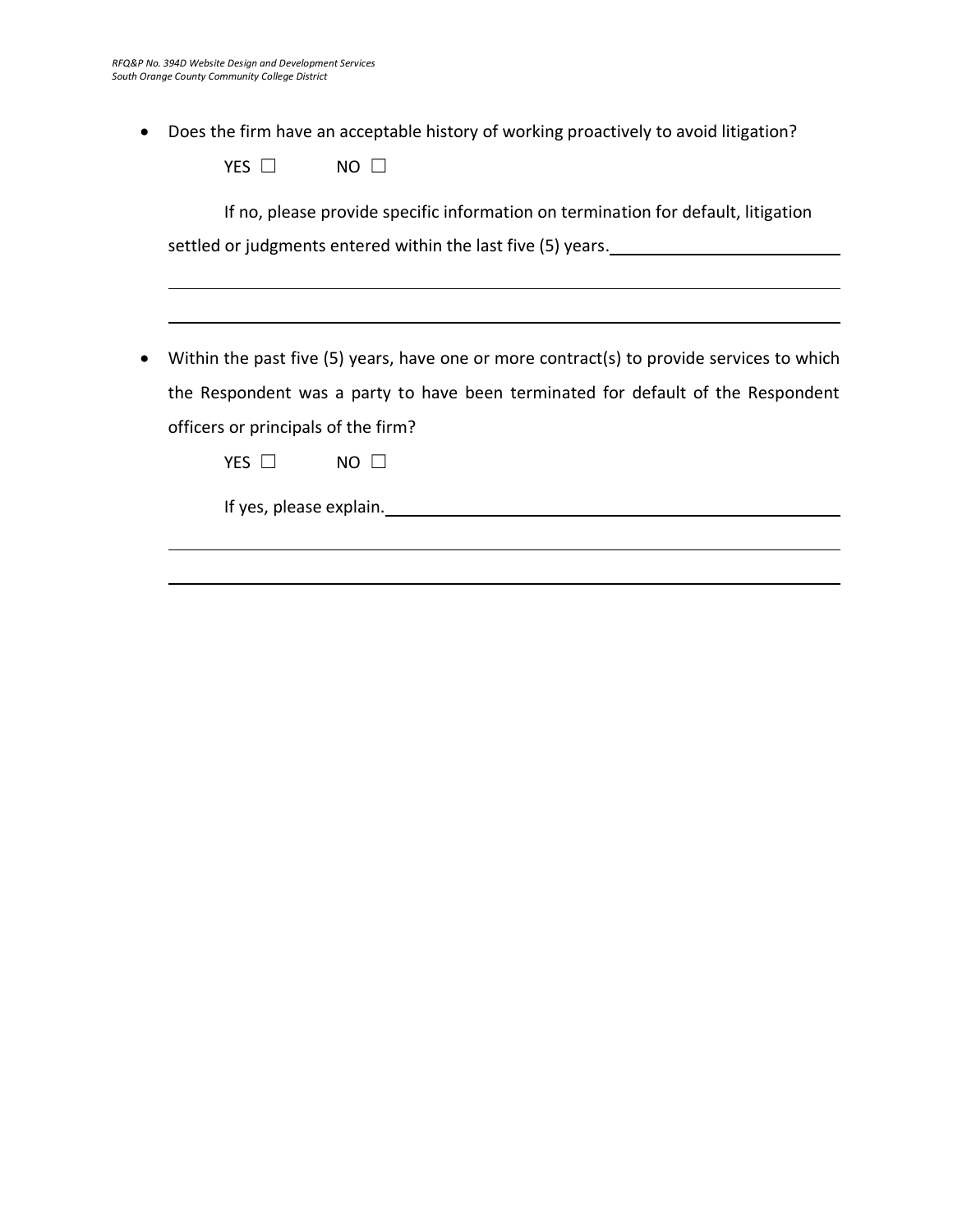# **PROPOSAL FORM B PERSONNEL AND STAFFING RESOURCES (One Page Limit Per Resume)**

<span id="page-22-0"></span>Submit resumes for each team member including sub-consultants proposed to provide service to the District including specific qualifications and recent related experience providing similar services. **List the proposed staff's current and anticipated availability during the contract period.** Include the following data and any other relevant information for the District to evaluate:

- 1. Provide total number of professional staff currently employed by the firm.
- 2. Resumes should include the Project Executive or person(s) providing oversight of the project team, if applicable.
- 3. Identify person/s who will be principally responsible for working with the District. Indicate the role and responsibility of each person/s, and how many years of experience with a focus on community college district qualifications relative to the proposed role. If the Proposer is chosen as a finalist, the proposed individual/s must attend the interview and in-person presentation.
- 4. Indicate whether or not individual is currently a direct employee of the firm. If a direct employee, indicate how many years with the firm.
- 5. Provide brief biographies, education, training, professional certifications, and work experience history of individual/s that will be working directly with the colleges and District, highlighting the skills identified with their tasks.
- 6. Link each named person with the specific tasks, responsibilities, and deliverables.
- 7. If more than one person is named as a candidate for a specific role, include above information for all listed persons.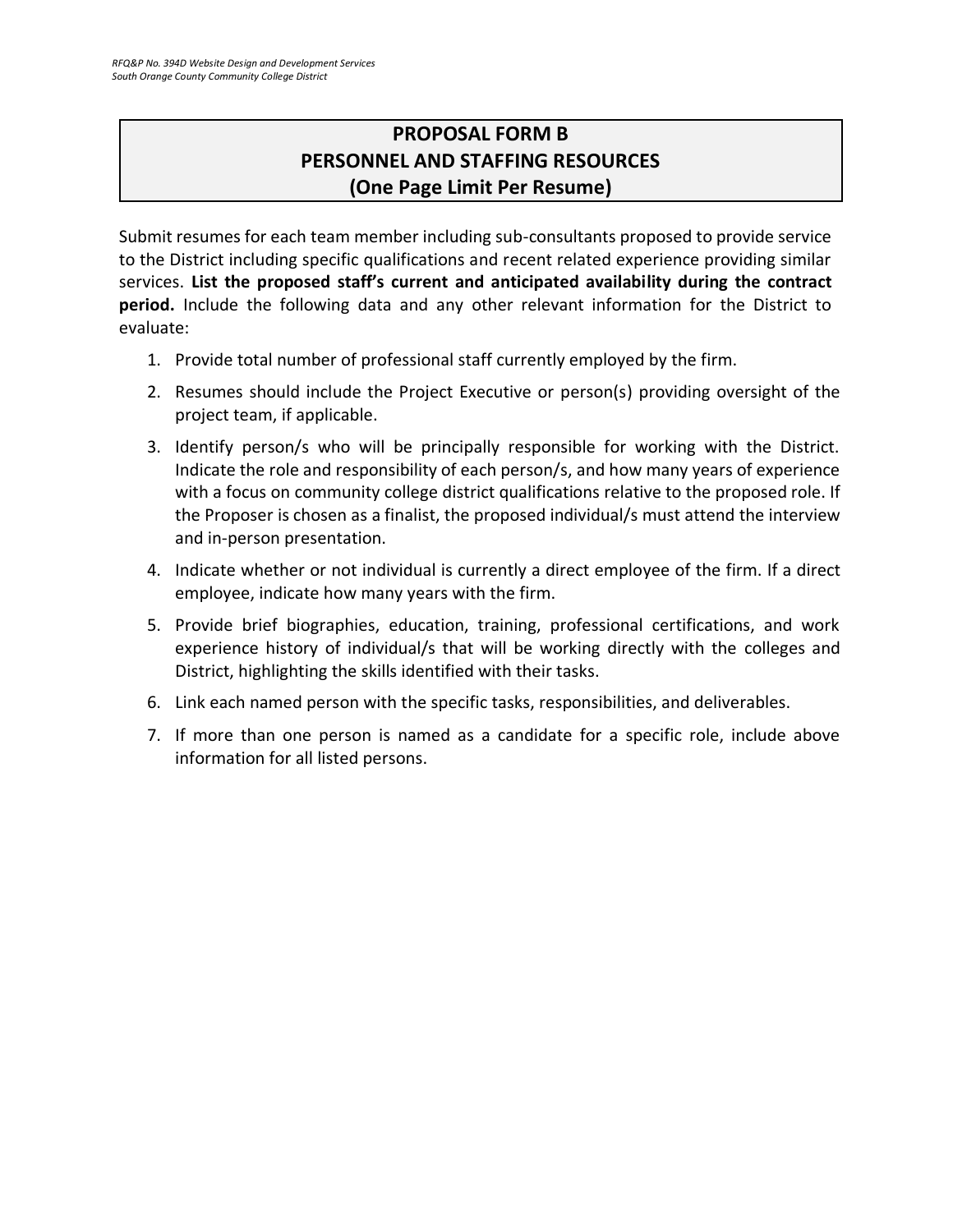# **PROPOSAL FORM C RELATED EXPERIENCE AND METHODOLOGY (Five Page Limit)**

- <span id="page-23-0"></span>1. Provide a summary of the Firm's experience in relation to the services contemplated in this RFQ&P.
- 2. Describe how the firm will provide services and fulfill the requirements and expectations of the District.
- 3. Provide a summary of your Firm's experience working with Community Colleges and the experience of the staff assigned to this project.
- 4. Based on the RFQ&P scope, clearly specify any work that would be considered additional services.
- 5. Name and state the number of public entity clients served within the past 5 years.
- 6. Do you provide weekly status reports? If so, describe the type of information the status report contains.
- 7. Identify any special services typically provided by the firm and how those services are billed.
- 8. Indicate the firm's proximity to the District and availability to accomplish the work.
- 9. List projects in chronological order in which team members were involved. Indicate whether project was completed by firm or by a team member when employed by another firm.
- 10. Submit a full list of links to similar websites designed for California Community Colleges or higher education institutions.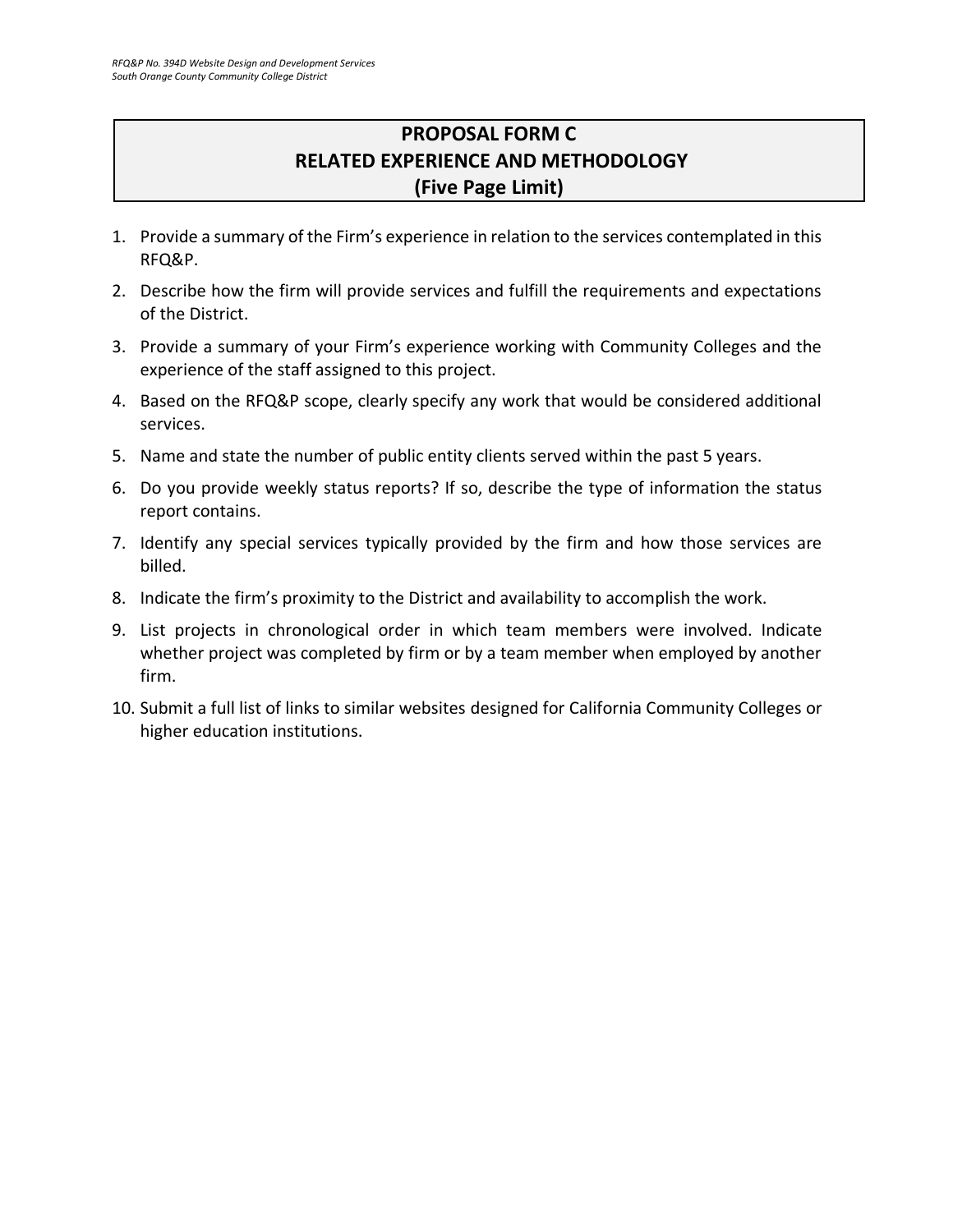# **PROPOSAL FORM D PROJECT SCHEDULE (Four Page Limit)**

The Firm will work closely with the District and colleges to ensure accurate, timely, and sufficient information necessary is gathered to complete the project. Accordingly, please respond to the following:

- 1. Firm shall provide detailed illustrative project schedule that includes milestones, timelines for completion and the work plan for all phases included in the Scope of Services for the Saddleback College, Irvine Valley College and District Services websites.
- 2. What strategies will be employed to ensure that the schedule is adhered to? Describe specific techniques to be adopted for working with the District and colleges' leadership, faculty, and staff to manage and conduct the data assimilation process and to keep the project on schedule. The proposal should specifically address how the team would balance the reality of deadlines with District's commitment to participatory (shared) governance and deliberative processes.
- 3. What strategies will be used to assure appropriate participation from District and college constituencies?
- 4. In order to accomplish timely completion of the project, identify the various constituency groups that the firm anticipates would be part of the process and identify the number of meetings and hours of engagements needed.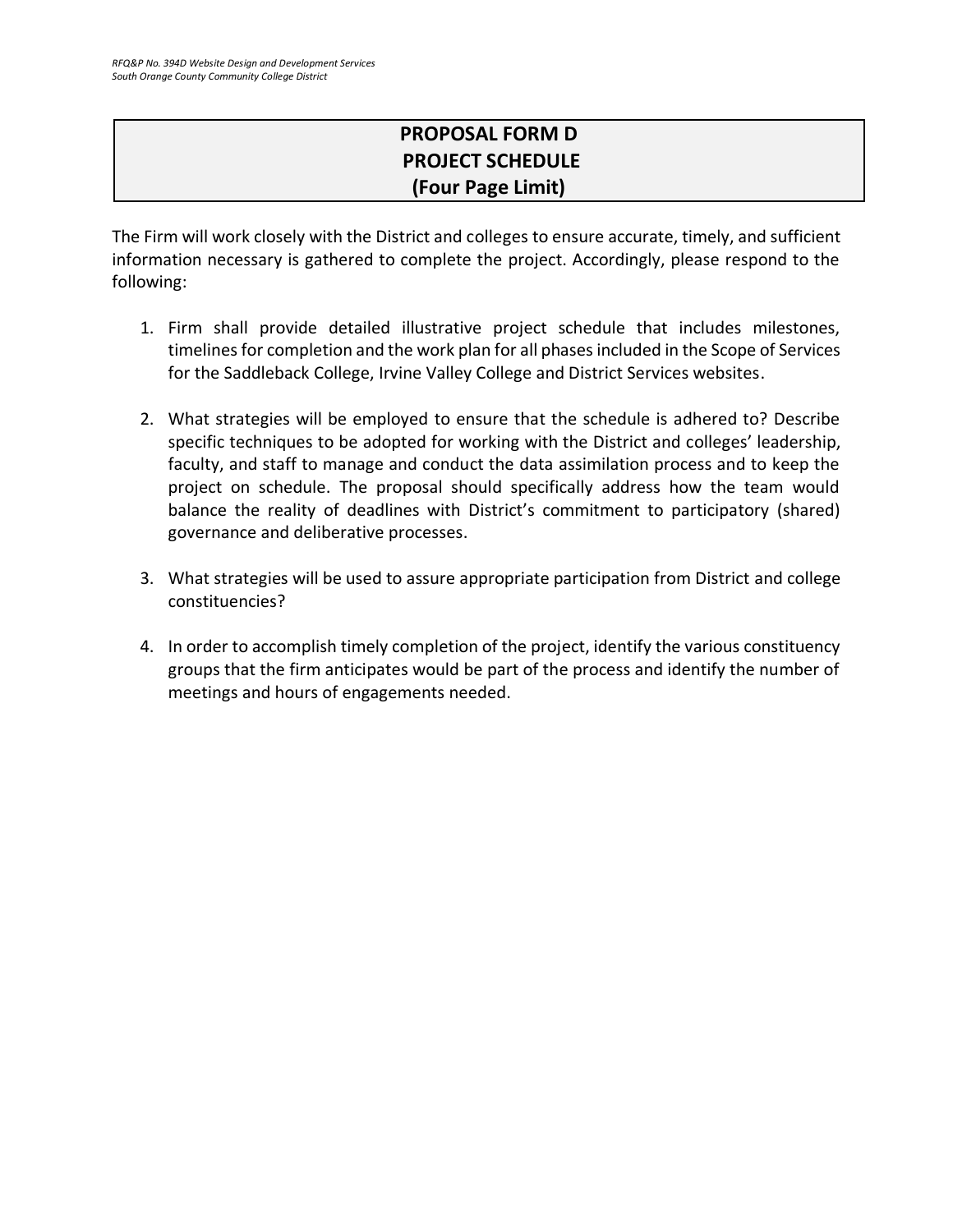# **PROPOSAL FORM E IT ACCESSIBILITY AND COMPLIANCE**

Firms shall demonstrate compliance with the following standard: WCAG 2.0 level AA for products and/or services as identified in this RFQ&P.

Firm shall provide detailed information to the below questions along with the necessary demonstrations as required about the accessibility of the proposed products and/or services as identified in this RFQ&P.

- 1. For services to develop web-related products, include a description of how each of the WCAG 2.0 level AA standard/requirement will be implemented.
- 2. For each area of noncompliance, describe any planned remediation roadmaps, including timelines and steps that will be taken to achieve full compliance, as well as interim workarounds to enable access by individuals with disabilities.
- 3. Provide your Firm's policy or commitment statement regarding electronic accessibility.
- 4. Who in your Firm is responsible for the electronic accessibility policy and compliance? Provide contact information.
- 5. Do you have an accessibility function or team responsible for technical development? Describe its role in your organization.
- 6. How does your company achieve compliance with IT accessibility standards?
- 7. Describe the testing protocols you use to assess the accessibility of your product/service.
- 8. Can you provide live or pre-recorded demonstrations of the accessibility of your product?
- 9. How do you assure that you keep your product current with changing legal requirements and accessibility best practices?
- 10. If needed and when requested, Firm shall provide evaluation products for additional District validation testing.

### **Demonstration and Tests (as determined by the District):**

- Shortlisted Firms shall be required to provide demonstrations during the interview/evaluation process for product demonstration to support their statements about the accessibility of their products or services.
- At a minimum, the Firm should show how blind or low-vision users would access the product using a screen reader. The Firm also may be asked to include members of other disabled communities to demonstrate different types of accessibility compliance.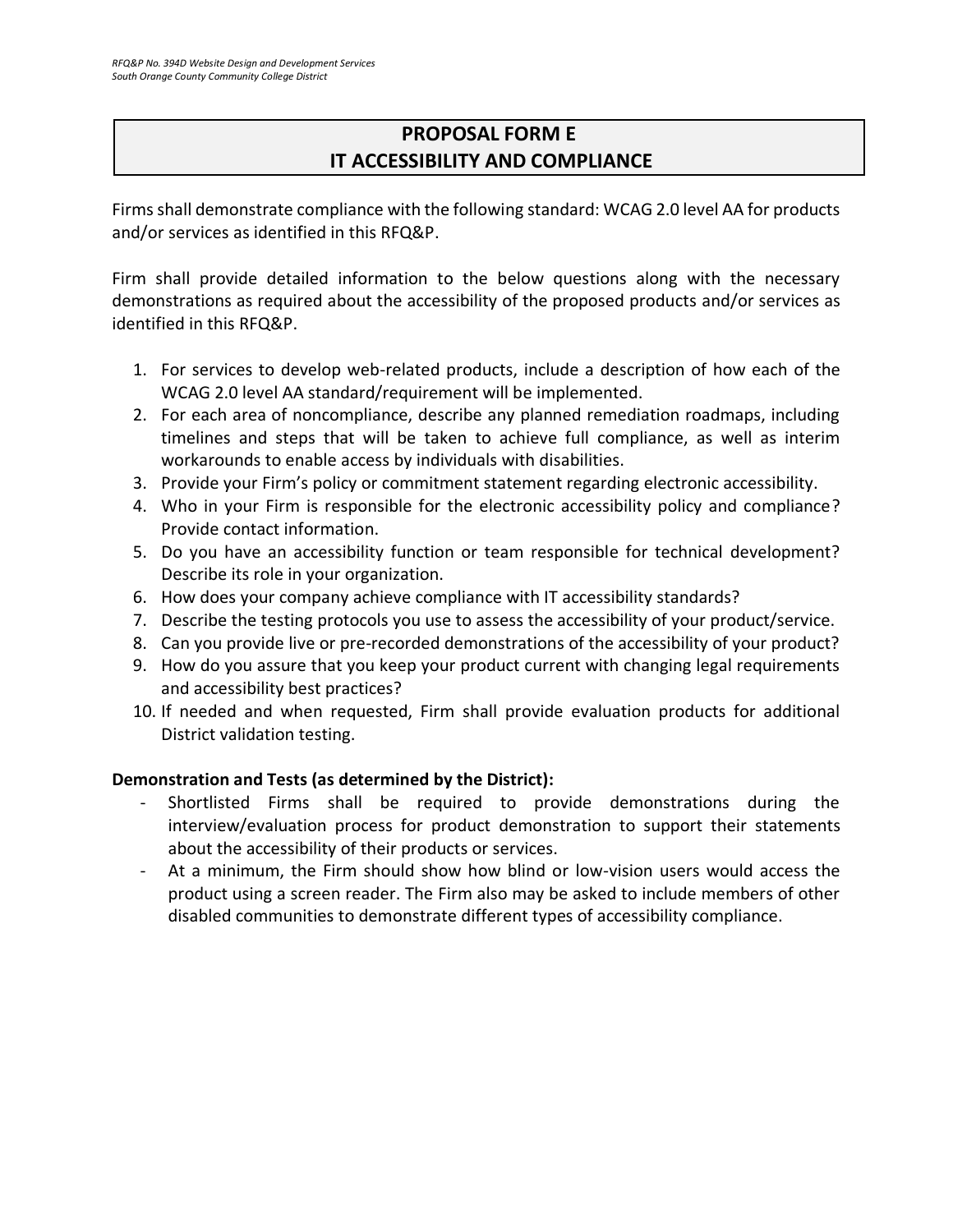# **PROPOSAL FORM F FEE AND RATE PROPOSAL**

<span id="page-26-0"></span>The proposed fee schedule shall include fully burdened hourly rates for each title/individual proposed for the work. It is the proposer's responsibility to understand the complexity of the District as well as the complexity of the proposed work and to submit a not-to-exceed fee accordingly using the form below.

Fees shall be firm and fixed.

Fees shall be inclusive of the billable hourly rates and estimated total hours required to fulfill their duties. Such rates shall include all labor, materials, overhead and profit (OH&P), and other direct and indirect costs including incidental travel. Actual contract rates and project fees will be subject to negotiation prior to issuance of any agreement

| <b>Team Member Title</b>                         | <b>Hourly Billable Rate</b> | <b>Total Est. Project</b><br><b>Hours</b> | <b>Not to Exceed Fee</b> |
|--------------------------------------------------|-----------------------------|-------------------------------------------|--------------------------|
|                                                  | \$                          |                                           | Ś                        |
|                                                  |                             |                                           |                          |
|                                                  |                             |                                           |                          |
|                                                  |                             |                                           |                          |
|                                                  |                             |                                           |                          |
|                                                  |                             |                                           |                          |
|                                                  |                             |                                           |                          |
|                                                  |                             |                                           |                          |
| Not to Exceed Fee for Saddleback College Website |                             |                                           |                          |

### **1. Professional Fees: Saddleback College Website**

### **2. Professional Fees: Irvine Valley College Website**

| <b>Team Member Title</b> | <b>Hourly Billable Rate</b>                         | <b>Total Est. Project</b><br><b>Hours</b> | <b>Not to Exceed Fee</b> |
|--------------------------|-----------------------------------------------------|-------------------------------------------|--------------------------|
|                          | Ś                                                   |                                           | \$                       |
|                          |                                                     |                                           |                          |
|                          |                                                     |                                           |                          |
|                          |                                                     |                                           |                          |
|                          |                                                     |                                           |                          |
|                          |                                                     |                                           |                          |
|                          |                                                     |                                           |                          |
|                          |                                                     |                                           |                          |
|                          | Not to Exceed Fee for Irvine Valley College Website |                                           |                          |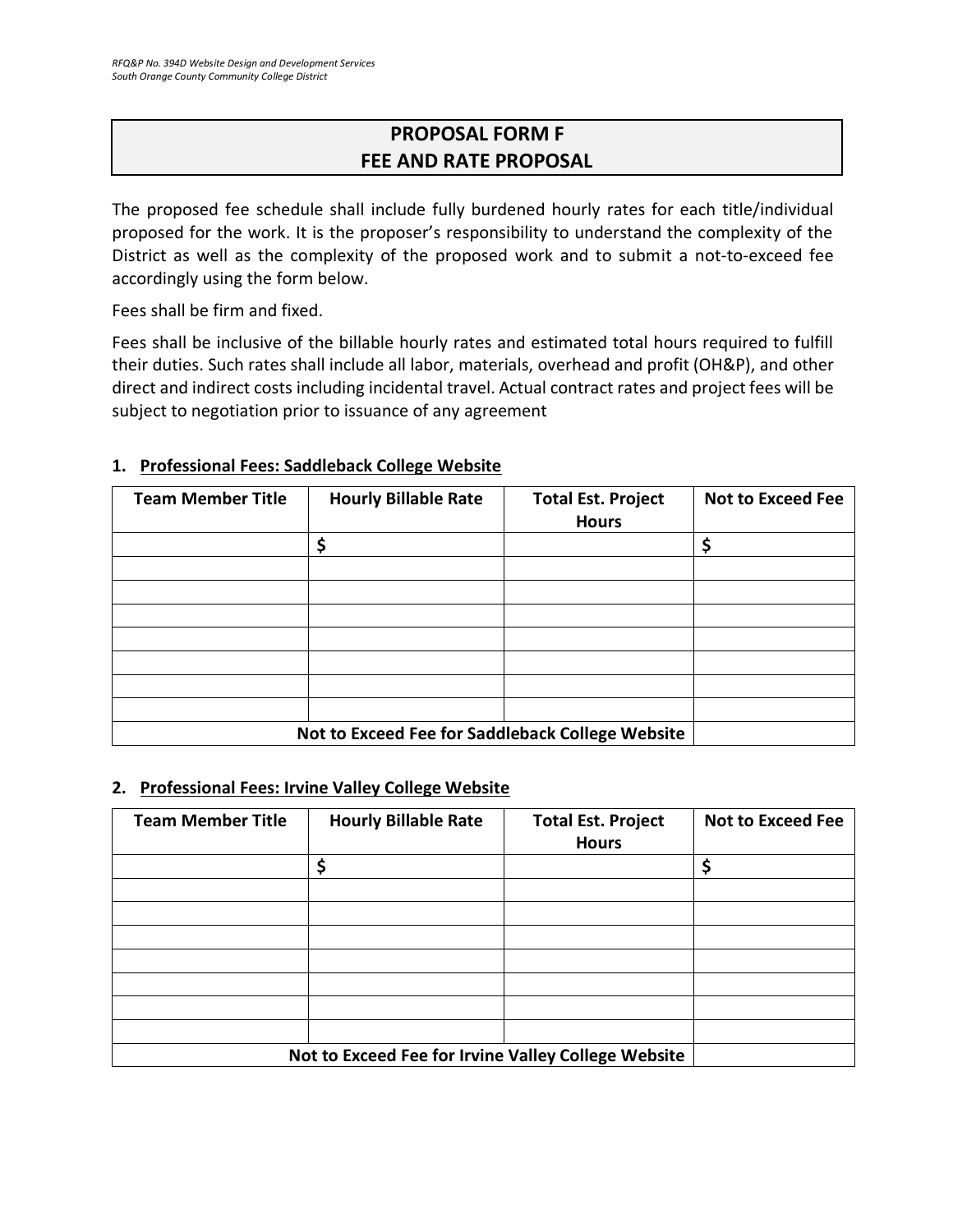### **3. Professional Fees: District Services Website**

| <b>Team Member Title</b>                        | <b>Hourly Billable Rate</b> | <b>Total Est. Project</b><br><b>Hours</b> | <b>Not to Exceed Fee</b> |
|-------------------------------------------------|-----------------------------|-------------------------------------------|--------------------------|
|                                                 | ς                           |                                           | \$                       |
|                                                 |                             |                                           |                          |
|                                                 |                             |                                           |                          |
|                                                 |                             |                                           |                          |
|                                                 |                             |                                           |                          |
|                                                 |                             |                                           |                          |
|                                                 |                             |                                           |                          |
|                                                 |                             |                                           |                          |
| Not to Exceed Fee for District Services Website |                             |                                           |                          |

# **4. TOTAL NOT TO EXCEED FEE: \$\_\_\_\_\_\_\_\_\_\_\_\_\_\_\_\_\_\_\_\_\_\_\_\_\_\_\_\_\_\_\_\_\_\_\_\_\_\_\_\_\_\_\_\_\_\_\_\_\_\_\_\_**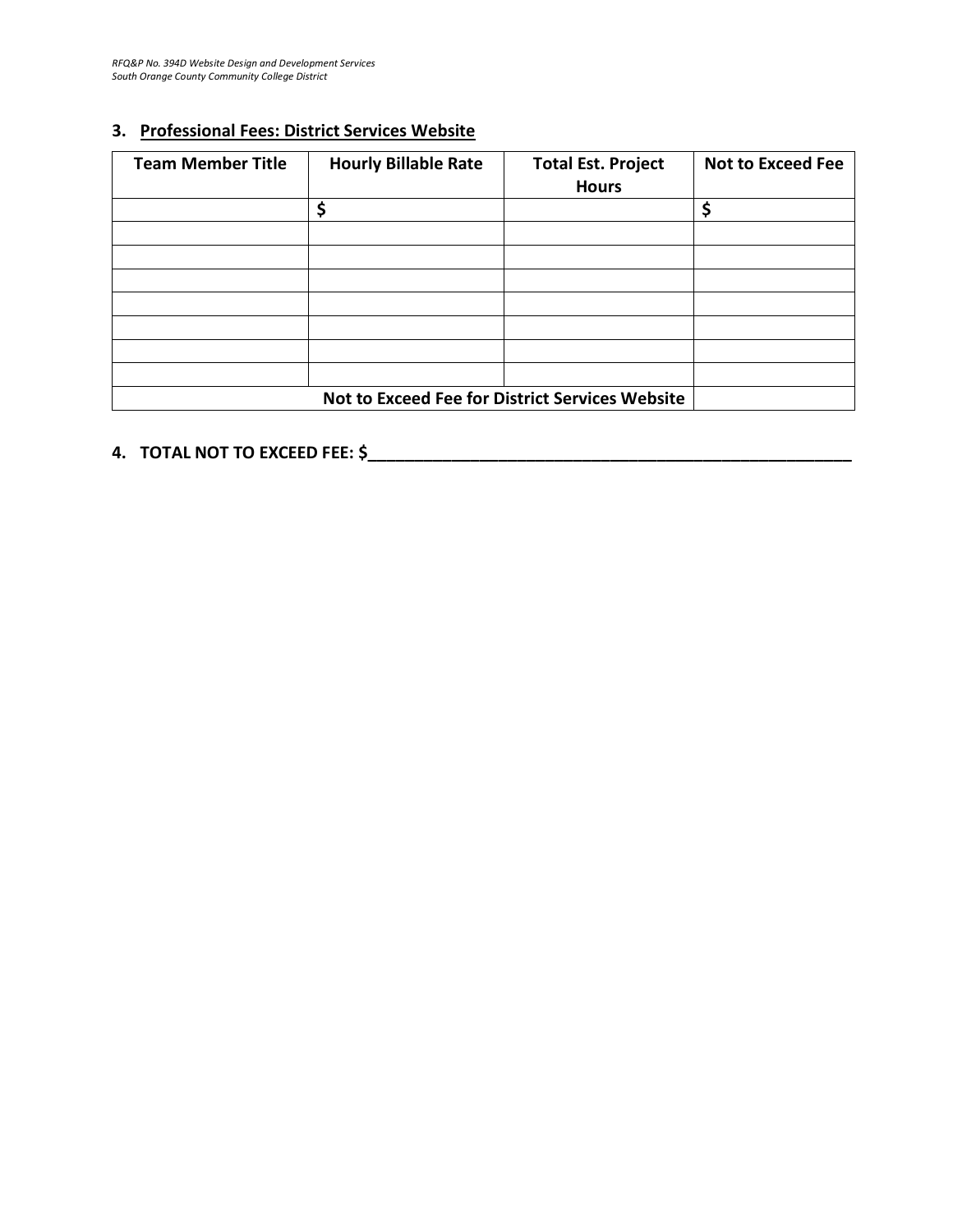# <span id="page-28-0"></span>**REVISED PROPOSAL FORM G GENERAL TERMS AND CONDITIONS**

**Offer Held Firm**: The Proposer agrees that it will not withdraw its offer for a period of *one hundred and eighty (180*) calendar days from the opening date.

**Right to Reject**: The Proposer understands that the District reserves the right to reject any or all proposals and to waive any irregularities and/or informalities in the evaluation of proposals. The District intends to verbally negotiate with the Proposers to reach a final agreement.

**Bidder Certification**: The Proposer certifies that this bid is made without previous understanding, agreement or connection with any person, firm, or corporation making a bid on the same services, and is in all respects fair and "without collusion or fraud."

**Execution of a Contract**: If awarded a contract, the Proposer agrees to execute a contract in accordance with this Proposal and the District's Instructions for Submittal of Proposals, Information for Proposers, General Conditions, and Service Requirements immediately upon receipt of written notice of acceptance of the Proposal by the District.

**Assumption of Contract**: The Proposer agrees to assume operations under the contract after the Board approval of contract and within ten (10) calendar days following the District's notification to proceed.

**Exceptions to Specifications**: In submitting a proposal, the Proposer affirms acceptance of the complete Conditions Specifications and Requirements associated with the District's RFQ&P document, unless otherwise stipulated. Any variances or exceptions which the Proposer wishes to note with respect to any of the Conditions, Specifications, or any District Service Requirements are to be stated herein or in an attachment to the RFQ&P submittal which is to be titled "Exceptions."

**Conflicts of Interest**: All Proposers must disclose the name of any Board of Trustees member, officer, director, or agent who is an employee of the South Orange County Community College District, which includes any District employee. Further all Proposers must disclose the name of any District or District employee, or Board of Trustees member, who has, directly or indirectly, any financial interests in the Proposer's firm or any of its branches. Submit this information on an attachment to the proposal which is titled "Conflict of Interest" and include the person's name, interest or position, and percent of ownership, if applicable**.**

**Financial Statement:** Prior to the award of contract, the District reserves the right to request and the proposer shall provide the current financial statement of the Proposer that is reviewed or audited by a Certified Public Accountant.

**Required Submittals**: The Proposer's detailed responses to the District's specifications and evaluation criteria must accompany this Proposal.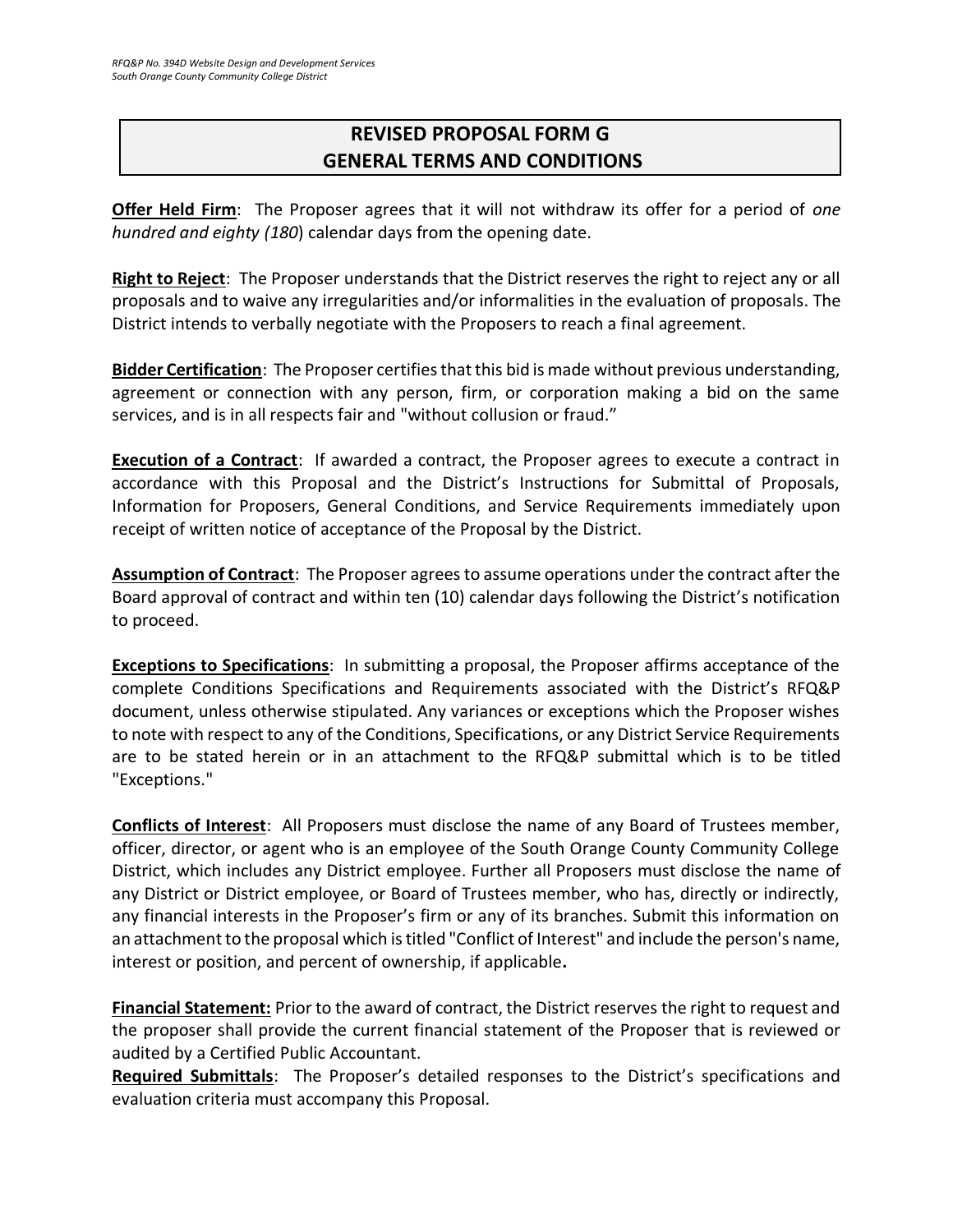**District's Right to Award**: The signer hereby acknowledges that the District reserves the right to make the award to the Proposer which the District judges to have submitted the proposal most favorable to the District, with the District being the sole judge thereof.

**Legally Binding**: It is further certified that the person whose signature appears below is legally empowered to bind the company in whose name the proposal is entered and declares under penalty of perjury under California law that the firm's proposal response to this RFQ&P is true and correct.

**Litigation History**: List all related litigation in the last five (5) years filed by either an owner, owner's consultant, or contractor, against the firm.

SUBMITTED BY:

| <b>Company Name:</b>                                                                                                               |      |                                                                                                                       |           |
|------------------------------------------------------------------------------------------------------------------------------------|------|-----------------------------------------------------------------------------------------------------------------------|-----------|
|                                                                                                                                    |      |                                                                                                                       |           |
| <b>Contact Person:</b>                                                                                                             |      | <u>and the state of the state of the state of the state of the state of the state of the state of the state of th</u> |           |
|                                                                                                                                    |      |                                                                                                                       |           |
| Address:<br><u> 1989 - Johann Stoff, deutscher Stoffen und der Stoffen und der Stoffen und der Stoffen und der Stoffen und der</u> |      |                                                                                                                       |           |
|                                                                                                                                    |      |                                                                                                                       |           |
| City:                                                                                                                              |      | State:                                                                                                                | $Zip:$ __ |
|                                                                                                                                    |      |                                                                                                                       |           |
| Phone Number:                                                                                                                      | Fax: | <u> 1989 - Andrea Station Barbara, amerikan per</u>                                                                   |           |
|                                                                                                                                    |      |                                                                                                                       |           |
| Email:<br><u> 1989 - Johann Barnett, fransk politiker (d. 1989)</u>                                                                |      |                                                                                                                       |           |
|                                                                                                                                    |      |                                                                                                                       |           |
|                                                                                                                                    |      |                                                                                                                       |           |
| By: Signature (Manual)                                                                                                             |      |                                                                                                                       |           |
|                                                                                                                                    |      |                                                                                                                       |           |
|                                                                                                                                    |      |                                                                                                                       |           |

By: Signature (Typed or Printed)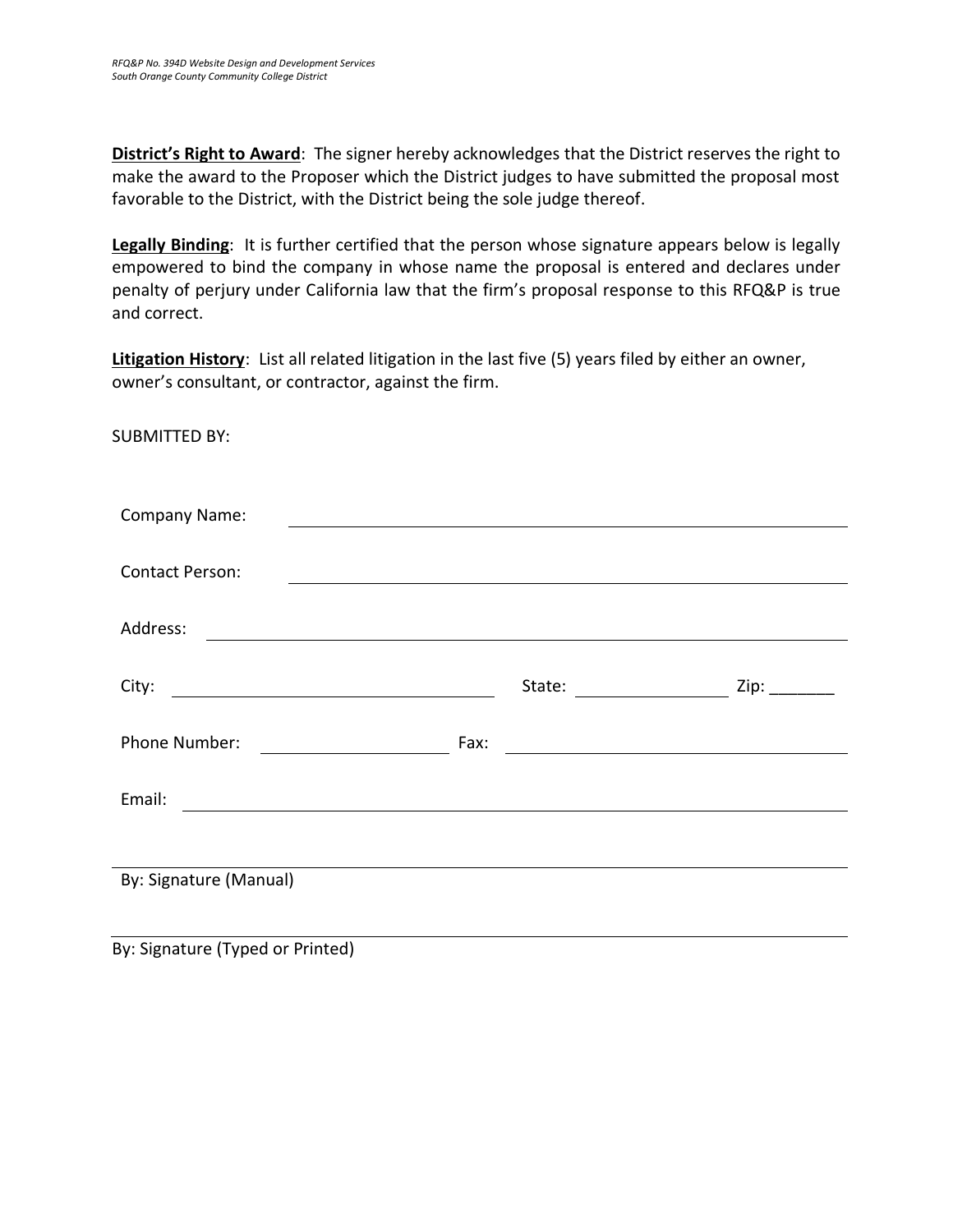# **PROPOSAL FORM H REFERENCES**

<span id="page-30-0"></span>Each Proposer must be able to present both current and past evidence of satisfactory experience in providing services requested. List all four-year higher education and community college districts that you or your firm has contracted with in the last five (5) years. Include the name of the institution or district, contact person, email address and phone number of individuals who can evaluate work that has been completed by the consultant(s)/firm/team member(s) in the past five (5) years. The District has prioritized collegiality and collaboration, and assessing how consultant(s) will function within that culture will be a critical evaluation component.

### **REFERENCES**

| Name of Entity:                                                                                                                  |        |                      |
|----------------------------------------------------------------------------------------------------------------------------------|--------|----------------------|
|                                                                                                                                  |        |                      |
| <b>Contact Person:</b>                                                                                                           |        |                      |
| Address:<br><u> 1989 - Andrea State Barbara, amerikan personal di sebagai personal di sebagai personal di sebagai personal d</u> |        |                      |
| City:                                                                                                                            | State: | Zip: $\qquad \qquad$ |
| <u> 1989 - Johann Barbara, martxa amerikan per</u>                                                                               |        |                      |
| Phone Number:                                                                                                                    | Fax:   |                      |
| Email:                                                                                                                           |        |                      |
| Dates of Services:<br>From:                                                                                                      | To:    |                      |
| Types of Services Provided:                                                                                                      |        |                      |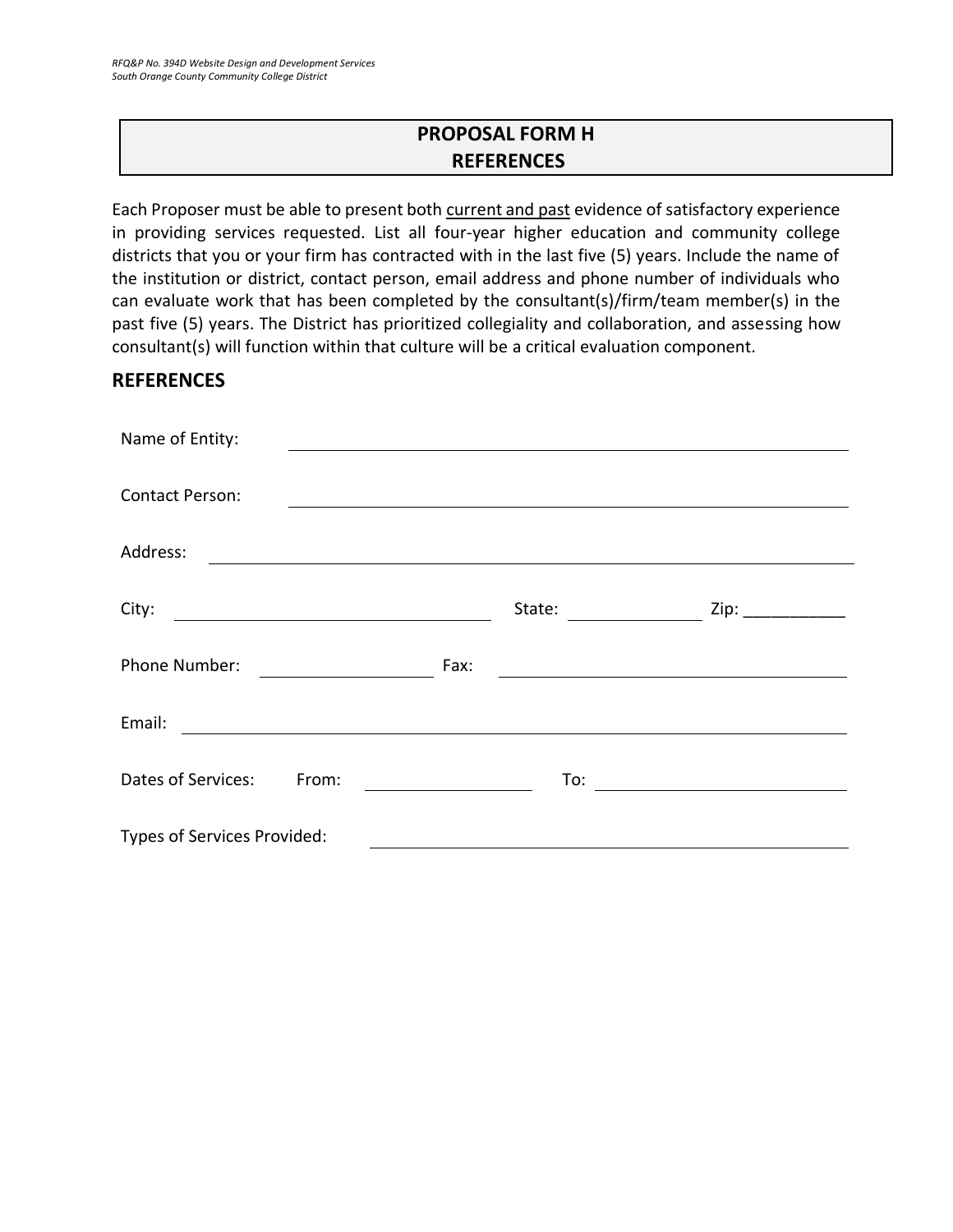## **PROPOSAL FORM I Addenda Acknowledgement**

<span id="page-31-0"></span>**Addenda**: Changes or corrections to the proposal document will be issued via a numbered addendum format at the time of the pre-proposal conference or at least five (5) calendar days prior to submittal date. Record below the number(s) and date(s) of addenda received, if applicable.

| Addendum #_________ |  |
|---------------------|--|
| Addendum #_________ |  |
| Addendum #________  |  |
| Addendum #_________ |  |
| Addendum #          |  |
| Addendum #_________ |  |
| Addendum #________  |  |
| Addendum #_________ |  |
| Addendum #_________ |  |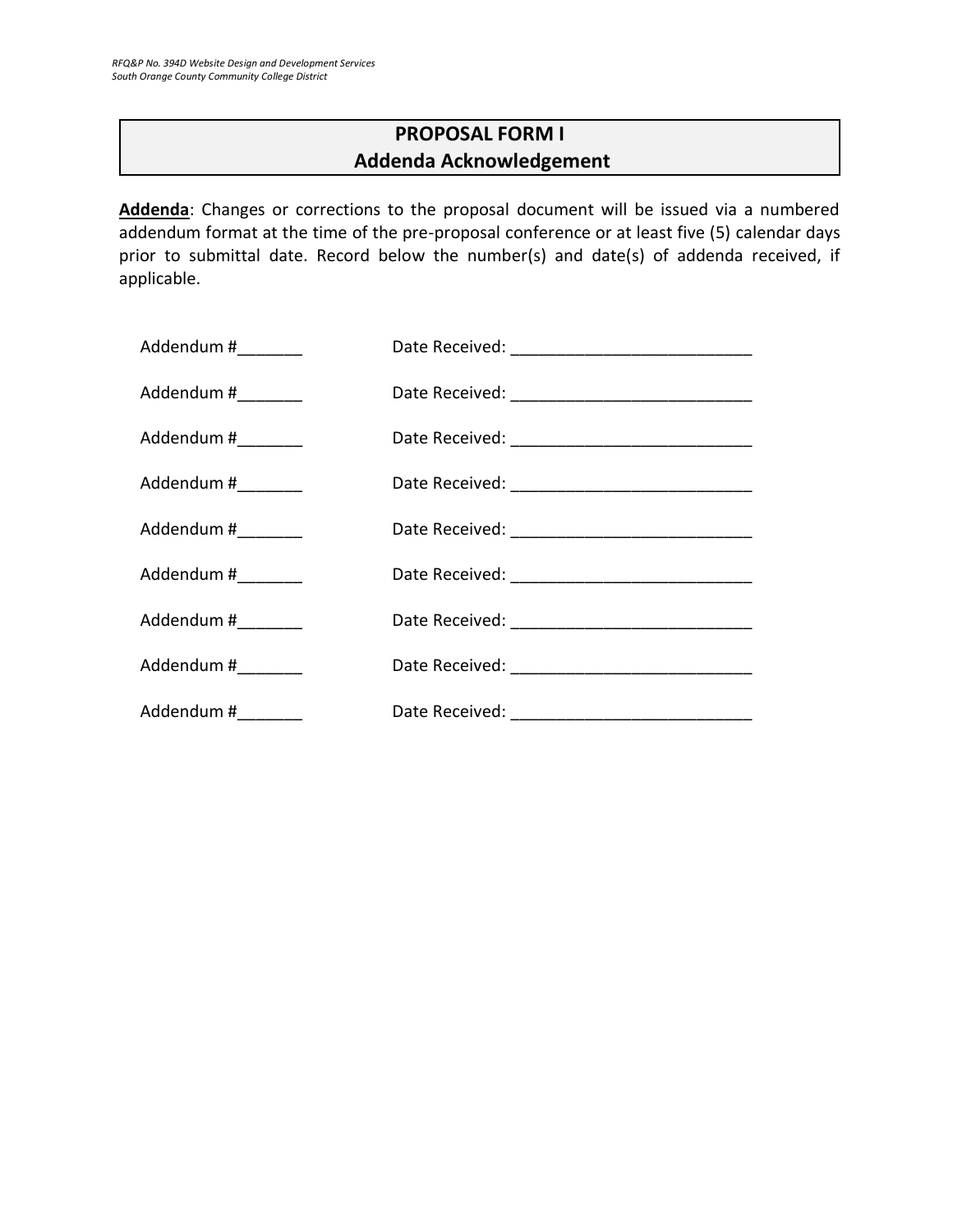# **APPENDIX A Non-Collusion Declaration**

### <span id="page-32-0"></span>**NON-COLLUSION DECLARATION TO BE EXECUTED BY PROPOSER AND SUBMITTED WITH PROPOSAL**

|           | State of California |    |     |     |    |                                              |
|-----------|---------------------|----|-----|-----|----|----------------------------------------------|
|           |                     |    | SS. |     |    |                                              |
| County of |                     |    |     |     |    |                                              |
|           |                     |    |     |     |    | being first duly sworn, deposes and          |
| says      | that                | he | or  | she | IS |                                              |
|           |                     |    |     |     |    | the party making the foregoing proposal that |

the proposal is not made in the interest of, or on behalf of, any undisclosed person, Proposer, company, association, organization, or corporation; that the proposal is genuine and not collusive or sham; that the Proposer has not directly or indirectly induced or solicited any other Proposer to put in a false or sham proposal, and has not directly or indirectly colluded, conspired, connived, or agreed with any Proposer or anyone else to put in a sham proposal, or that anyone shall refrain from submitting a proposal; that the Proposer has not in any manner, directly or indirectly, sought by agreement, communication, or conference with anyone to fix the proposal price of the Proposer or any other Proposer, or to fix any overhead, profit, or cost element of the proposal price, or that of any other Proposer, or to secure any advantage against the public body awarding the contract of anyone interested in the proposed contract; that all statements contained in the proposal are true; and, further, that the Proposer has not, directly or indirectly, submitted his or her proposal price or any breakdown thereof, or the contents thereof, or divulged information or data relative thereto, or paid, and will not pay, any fee to any corporation, Proposer, company association, organization, or to any member or agent thereof to effectuate a collusive or sham proposal.

I certify (or declare) under penalty of perjury that the foregoing is true and correct.

\_\_\_\_\_\_\_\_\_\_\_\_\_\_\_\_\_\_\_\_\_\_\_\_\_\_\_\_\_\_\_\_\_\_\_\_\_\_\_\_\_\_\_\_\_

\_\_\_\_\_\_\_\_\_\_\_\_\_\_\_\_\_\_\_\_\_\_\_\_\_\_\_\_\_\_\_\_\_\_\_\_\_\_\_\_\_\_\_\_\_

Print Name

Signature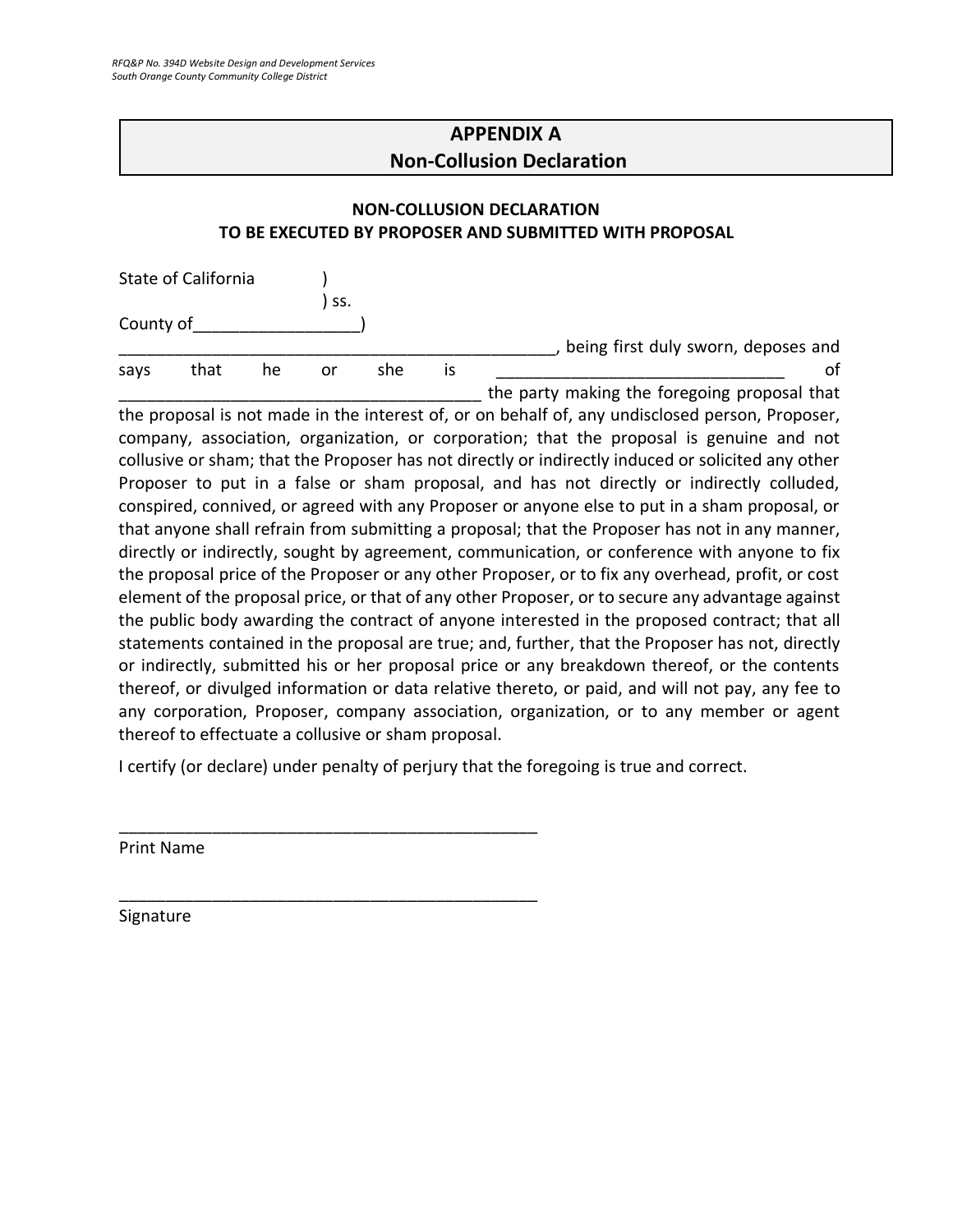(Corporate Seal)

# <span id="page-33-0"></span>**APPENDIX B Equal Opportunity Affirmative Action Statement**

### **SOUTH ORANGE COUNTY COMMUNITY COLLEGE DISTRICT EQUAL OPPORTUNITY AFFIRMATIVE ACTION STATEMENT**

Proposer hereby certifies that in performing work or providing products for the District, there shall be no discrimination in its hiring or employment practices because of age, sex, race, color, ancestry, national origin, religious creed, physical handicap, medical condition, marital status, or sexual orientation, except as provided for in Section 12940 of the California Government Code. Proposer shall comply with applicable federal and California anti-discrimination laws, including but not limited to the California Fair Employment and Housing Act, beginning with Section 12900 of the California Government Code.

IN WITNESS WHEREOF, the undersigned has executed this Certificate of Non-Discrimination this day of , 2018.

|          | Name of individual, company or corporation |          |
|----------|--------------------------------------------|----------|
|          |                                            |          |
|          |                                            |          |
| Address: |                                            |          |
|          |                                            |          |
| City     | State                                      | Zip Code |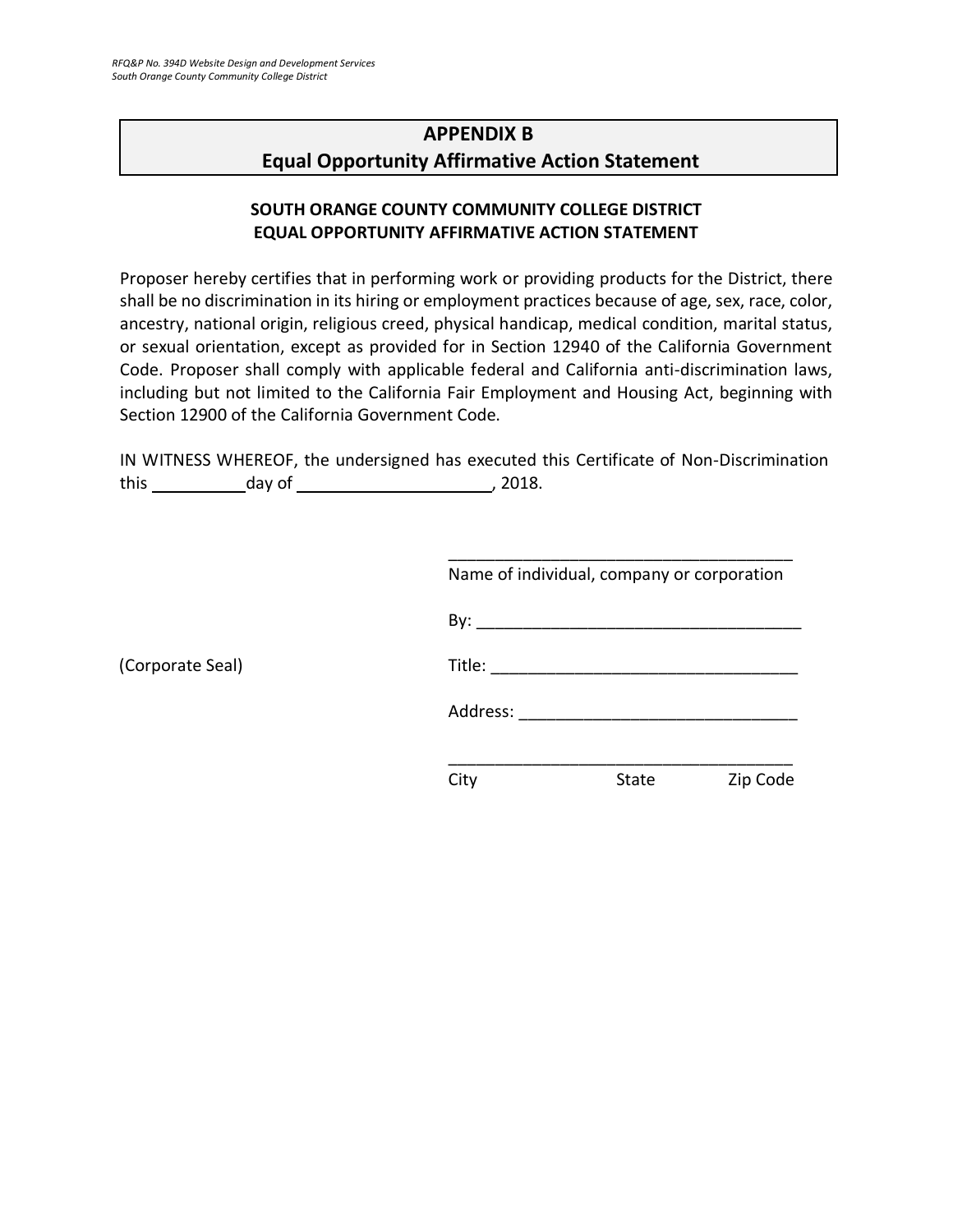# **APPENDIX C Firm's Certificate Regarding Worker's Compensation**

<span id="page-34-0"></span>Labor Code Section 3700 in relevant part provides:

Every employer except the State shall secure the payment of compensation in one or more of the following ways:

- (a) By being insured against liability to pay compensation in one or more insurers duly authorized to write compensation insurance in this State.
- (b) By securing from the Director of Industrial Relations a certificate of consent to self-insure, which may be given upon furnishing proof satisfactory to the Director of Industrial Relations of ability to self-insure and to pay any compensation that may become due to his employees.

I am aware of the provisions of Section 3700 of the Labor Code which require every employer to be insured against liability for Workers' Compensation or to undertake self-insurance in accordance with the provisions of that code, and I will comply with such provisions before commencing the performance of the work of this contract.

|          | Name of individual, company or corporation |          |
|----------|--------------------------------------------|----------|
|          |                                            |          |
| Title:   |                                            |          |
| Address: |                                            |          |
| City     | <b>State</b>                               | Zip Code |

(In accordance with Article 5 (commencing at Section 1860), Chapter 1, Part 7, Division 2 of the Labor Code, the above certificate must be signed and filed with the awarding body prior to performing any work under this contract.)

(Corporate Seal)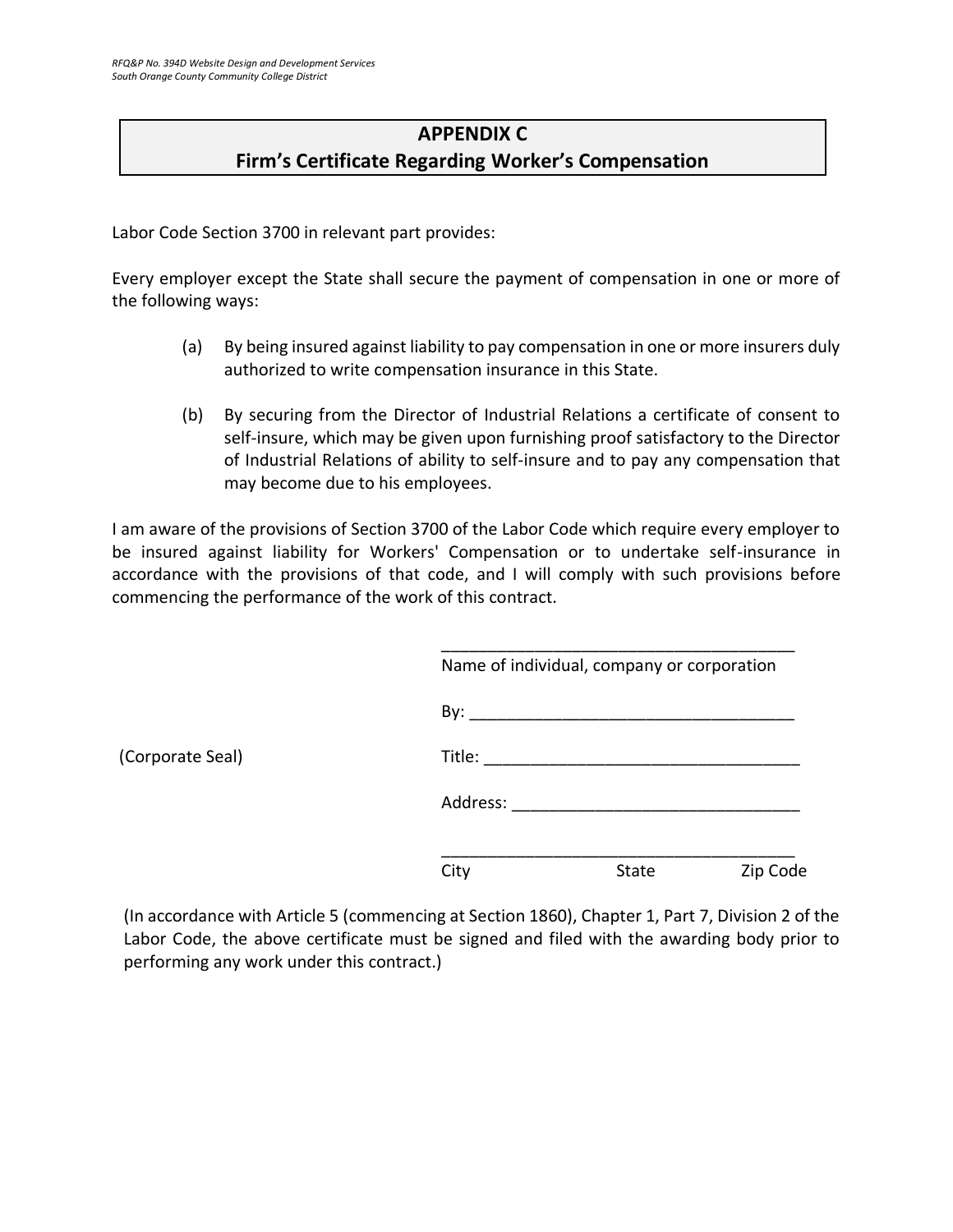# **APPENDIX D Sample Agreement Website Design and Development Services**

<span id="page-35-0"></span>The Respondent shall thoroughly review the below Agreement. As part of the proposal submission, indicate in a separate Tab of the RFQ&P Response the Respondent's acceptance of all terms and conditions set forth in the Agreement. If there is any term or condition of the Agreement, which a Respondent requests to be modified, the Respondent must: (i) specifically identify such term or condition; and (ii) set forth the specific text of the modification requested for each such term or condition. Notwithstanding any requested modification to any term or condition of the Agreement, no such modifications are binding on the District or enforceable against the District unless the District affirmatively and specifically accepts any such requested modification. Any Respondent whose RFQ&P Response does not identify requested modifications to terms or conditions of the Agreement will be deemed to have agreed to all terms and conditions set forth therein; if awarded the Agreement, such Respondent must execute the Agreement in the form and content attached hereto subject only to elements of such Respondent's RFQ&P Response accepted by the District.

Proposer agrees to the Agreement's terms and conditions with no exceptions.

YES □ NO □

If no, pursuant to the above instructions, submit all exceptions in a separate tab.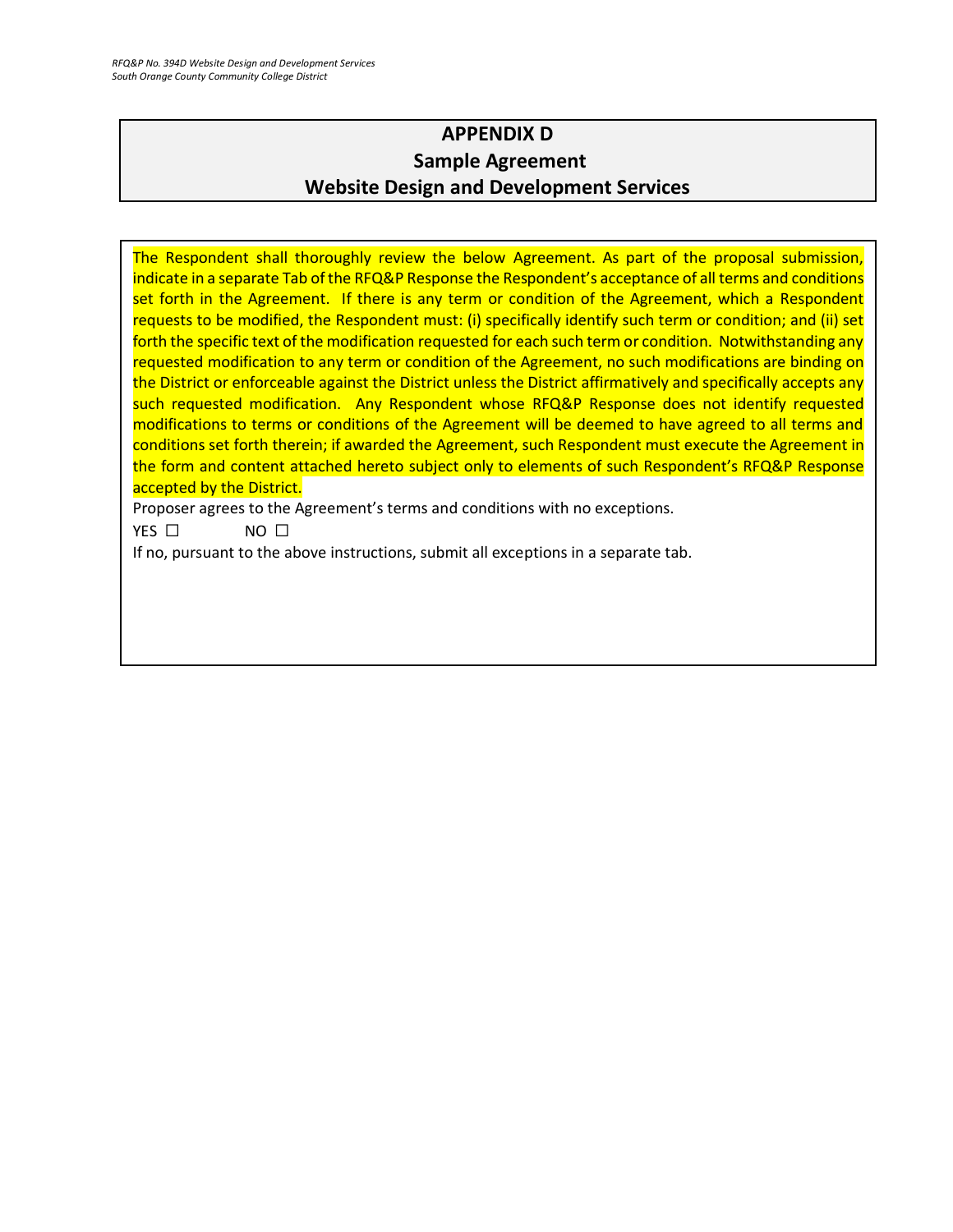

### SOUTH ORANGE COUNTY COMMUNITY COLLEGE DISTRICT

#### **INFORMATION TECHNOLOGY PROFESSIONAL SERVICES AGREEMENT**

This Professional Services Agreement ("Agreement") is between South Orange County Community College District **[[ Campus Location ]]** ("District"), a California community college district and political subdivision of the State of California, and **[[ Name (Primary Second Party) ]]** ("Consultant"). District and Consultant are also referred to collectively as the "Parties" and individually as "Party."

WHEREAS, District is in need of such special services and advice; and

WHEREAS, Consultant is specially trained and experienced and competent to perform the special services required by the District, and such services are needed on a limited basis; and

WHEREAS, District desires to obtain specialized services and/or advice stated in Article 1 and is hereinafter referred to as the "Project" or "Services," located within the District.

NOW THEREFORE, in consideration of these mutual promises, the Parties agree as follows:

- 1. **Statement of Service.** Consultant agrees to undertake, carry-out, and complete for the District, in a satisfactorily and competent manner, the following services: [[ Statement of Services ]]
- 2. **Term.** This Agreement shall commence on **[[ Start Date ]]**, and shall end no later than **[[ End Date ]]**, and may be modified only by mutual written agreement of the Parties. The District shall have the discretion to terminate this Agreement at any time by providing Consultant thirty (30) days prior written notice specifying the date of termination.
- **3. Payment.** District agrees to pay the Consultant, as full consideration and compensation for Consultant's performance of the Work under this Agreement, a total amount not to exceed **[[ Contract Total Amount (Spelled Out) ]]** Dollars \$**[[ Contract Total Amount ]]** ("Contract Amount"). Additional details: **[[ Payment Details ]].**

The District shall not be liable to Consultant for any costs or expenses paid or incurred by Consultant in performing services for the District, unless otherwise specifically stated in this Article. The Consultant's mileage and travel time shall not be considered as an allowable reimbursable expense.

The descriptive categories of expenses that may be considered for reimbursement shall be calculated in accordance with the rates set forth and are as follows, and any other reimbursable expenses must be approved in writing by the District:

- a. Approved reproduction of reports and/or other documents in excess of the copies required by this Agreement;
- b. Fees advanced for securing approval of authorities in connection with the Services rendered pursuant to this Agreement;
- c. Cost of UPS, Federal Express, and other deliverables; and
- d. Cost of subconsultants hired by Consultant with prior written approval of District.
- 4. **Invoices.** Consultant to send invoices to [AccountsPayable@socccd.edu](mailto:AccountsPayable@socccd.edu) or mail to South Orange County Community College District, 28000 Marguerite Parkway, Mission Viejo, CA 92692, Attn: Accounts Payable. Payment shall be net 30 days upon satisfactory completion and acceptance of Services. If payment term differs, it must be noted in Article 3. **To ensure prompt and accurate payment, all invoices related to this agreement shall reference the following Agreement Number: [[ Contract Number ]]**

All District-authorized expenses shall be documented with original receipts and shall be pre-approved in writing by District, unless such expenses are specifically authorized by this Agreement. Invoices shall include the invoice date, date(s) of service(s), District's Purchase Order number, and Consultant's Taxpayer Identification Number. Invoices shall be paid on a "net 30-day basis" for Work satisfactorily rendered (as determined by the District)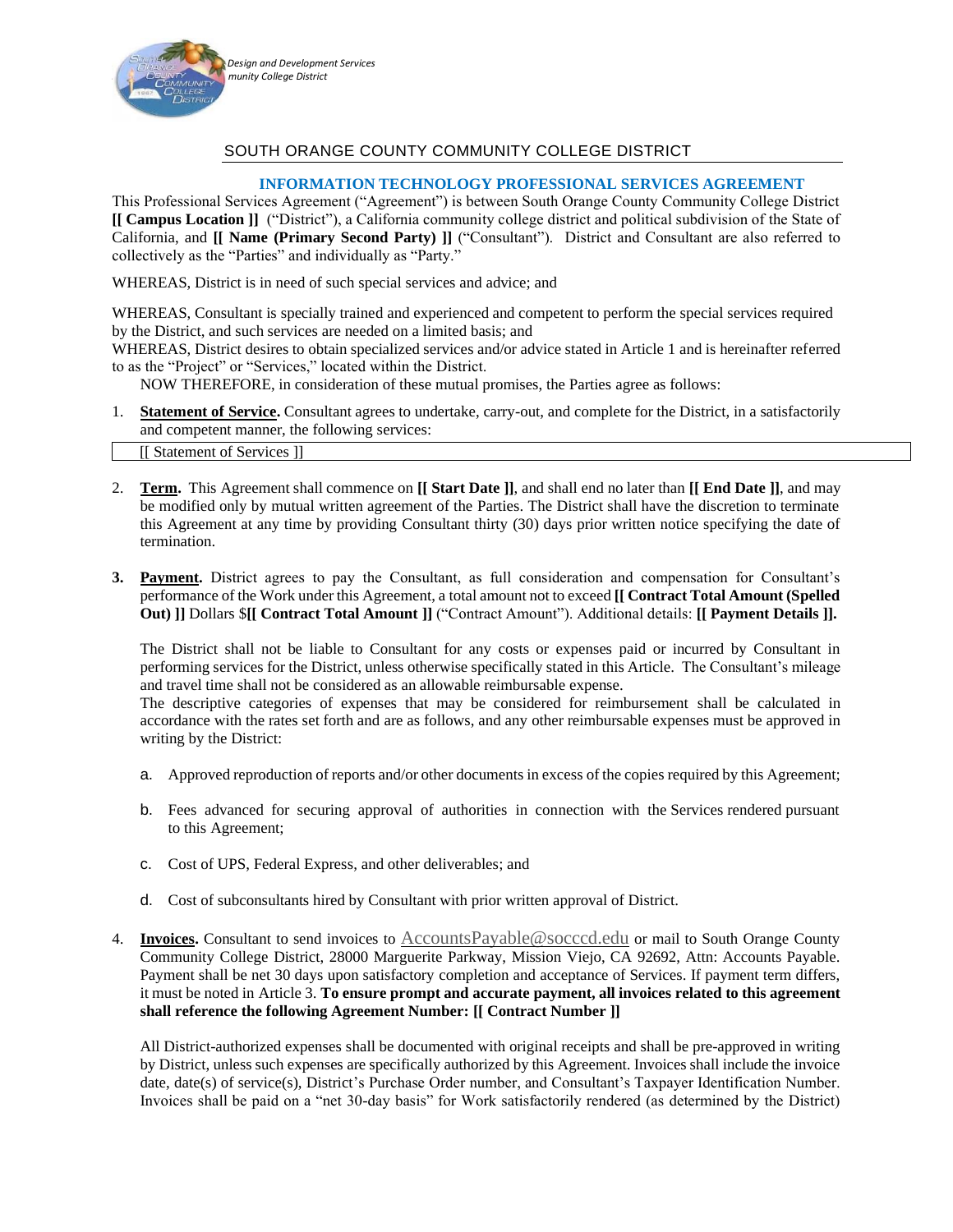pursuant to this Agreement. An invoice cannot be paid unless this Agreement has been signed by Consultant and has been properly executed by District, and Consultant has submitted a completed Vendor Form/Substitute Form W-9 to District's Contract and Procurement Services Department.

- 5. **Materials and Expenses.** Consultant shall furnish, at their own expense, all labor, materials, equipment, supplies and other items necessary to complete the Work to be provided pursuant to this Agreement. District shall not be liable to Consultant for any costs or expenses paid or incurred by Consultant in performing Work for District.
- 6. **Transportation.** Consultant hereby acknowledges and understands that it is their responsibility to arrange for transportation to provide all services necessary and/or required by this Agreement and is solely responsible for all associated costs. The District is in no way responsible for, nor does District assume any liability for, any injury or loss, which may result from Consultant's transportation for which the Consultant shall indemnify the District in accordance with the Hold Harmless and Indemnification provision herein.
- 7. **Taxes.** Consultant acknowledges and agrees that it is their sole responsibility to report as income their compensation received from the District and to make the requisite tax filings and payments to the appropriate federal, state and/or local taxation authorities. No part of Consultant's compensation shall be subject to withholding by the District for the payment of social security, unemployment, or disability insurance or any other similar state or federal tax obligation.
- 8. **California State Tax Withholding for Nonresidents of California.** It is mutually understood that if Consultant is a nonresident of California, which may include California nonresidents, corporations, limited liability companies, non-profits, and partnerships that do not have a permanent place of business in the State of California, the District is obligated to abide by California Franchise Tax Board (FTB) withholding requirements. The District is required to withhold from all payments or distributions of California source income made to a nonresident when payments or distributions are greater than One Thousand Five Hundred Dollars (\$1,500) for the calendar year unless the District receives authorization for a waiver or a reduced withholding rate from FTB. As of January 1, 2008, the standard withholding amount for all payments to nonresident California contractors is Seven Percent (7%). District will deduct the amount ordered by the State of California from the payment hereunder and will pay such amount directly to the Consultant's California State Income Tax Account, settlement of which must be made by Consultant directly with the State of California through Withholding Coordinator, Franchise Tax Board, P.O. Box 651, Sacramento, California, 95812-0651; telephone (916) 845-6262. Completion and submission of the appropriate form shall be the obligation of the nonresident Consultant and Consultant shall defend, indemnify, and hold harmless the District against any loss, expense, or liability arising out of Consultant's acts or omissions with respect to this nonresident requirement. Consultant shall provide all necessary documentation and information to help District comply with all tax requirements related to California nonresidents.
- 9. **Standard of Care and Professional Conduct.** Consultant shall perform all Services under this Agreement in a skillful, competent and timely manner, consistent with the standards generally recognized as being employed by professionals in the same discipline in the State of California. Consultant represents and maintains that it is skilled in the professional calling necessary to perform the Services. Consultant warrants that all of Consultant's employees and subconsultants shall have sufficient skill and experience to perform the Services assigned to them. Consultant further represents that it, its employees and subconsultants have all licenses, permits, qualifications and approvals of whatever nature that are legally required to perform the services, and that such licenses and approvals shall be maintained throughout the term of this Agreement. The services completed herein must meet the approval of the District and shall be subject to the District's general right of inspection to secure the satisfactory completion thereof.

Consultant or Consultant's employees who are determined by District to be uncooperative, incompetent, a threat to the adequate or timely completion of the Project, a threat to the safety of persons or property, or any of Consultant's employees who fail or refuse to perform the services in a manner acceptable to District, shall be promptly removed from the Project by the Consultant and shall not be re-employed to perform any of the services or to work on the Project.

10. **Audit and Inspection of Records.** At any time during the normal business hours and as often as District may deem necessary, Consultant shall make available to District for examination at District's place of business as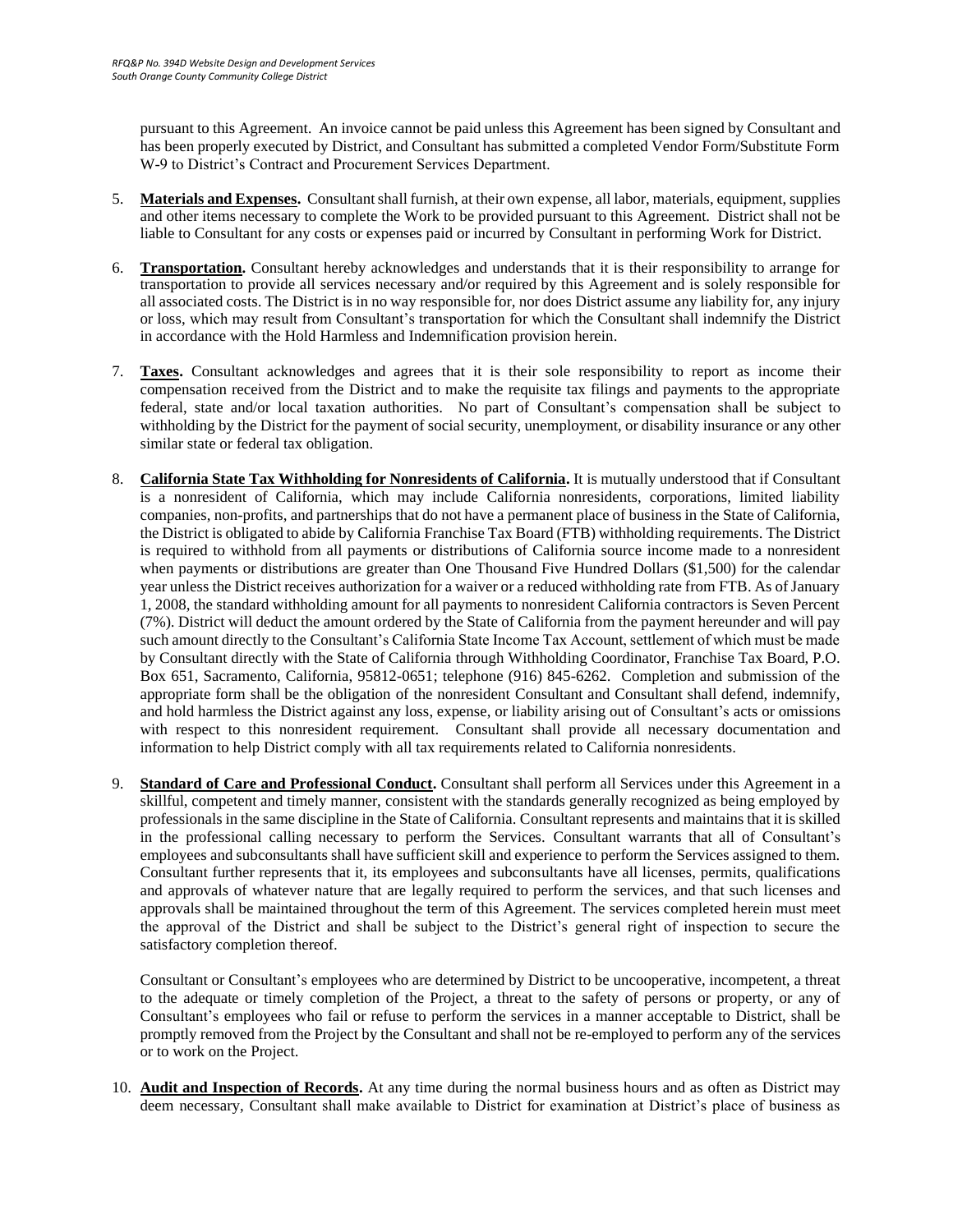specified herein, all data, records, investigation reports and all other materials respecting matters covered by this Agreement and Consultant will permit the District to audit, and to make audits of all invoices, materials, payrolls, records of personnel and other data related to all matters covered by this Agreement.

11. **Time is of the Essence.** Time is of the essence with respect to all provisions of this Agreement.

#### 12. **Termination.**

- A. Grounds for Termination. District may, by written notice to Consultant, terminate the whole or any part of this Agreement at any time and without cause by giving written notice to Consultant of such termination, and specifying the effective date thereof, at thirty (30) days before the effective date of such termination. Upon termination, Consultant shall be compensated only for those services which have been adequately rendered to District, and Consultant shall be entitled to no further compensation. Consultant may not terminate this Agreement except for cause.
- B. Effect of Termination. If this Agreement is terminated as provided in this Article, Consultant shall be required to provide all finished or unfinished documents, data, programming source code, reports, or any other items prepared by Consultant in connection with the performance of services under this Agreement within fifteen (15) days of the request.
- C. Additional Services. In the event this Agreement is terminated in whole or in part as provided herein, the District may procure, upon such terms and in such manner as it may determine appropriate, services similar or identical to those terminated.
- 13. **Hold Harmless and Indemnification.** To the fullest extent permitted by law, the Consultant shall defend (with counsel of District's choosing), indemnify, and hold harmless the District, its Board of Trustees, officers, agents, employees, representatives, and volunteers (collectively "Indemnified Parties") from any and all claims, demands, causes of action, costs, expenses, liabilities, losses, in law or equity, property damage, personal injury, damages or injuries/illnesses (including COVID-19) of any kind, including wrongful death, in any manner arising out of, pertaining to, or incident to losses including, but not limited to allegations that the Consultant's Services, software, documentation, product, output, presentation, materials or the like infringed any trademark, copyright or patent or misappropriated any trade secret of a third party, exposure of confidential information to unauthorized parties by Consultant's Services, software, or documentation, or Consultant's introduction of any unauthorized material (including but not limited to viruses, Trojans, rootkits, ransomware, blockchain, or other malware) to the District's computer network, including any cloud, storage, or extension thereof, and any alleged acts, errors or omissions, negligence, recklessness or willful misconduct of Consultant, its officials, officers, agents, employees, representatives, subconsultant, or volunteers, in connection with the performance of the Consultant's Services of this Agreement or obligations hereunder, including without limitation the payment of all consequential damages, expert witness fees, attorney's fees, and other related costs and expenses. In the event any article sold and delivered hereunder is covered by any patent, copyright, or application thereof, Consultant shall defend, indemnify, and hold harmless South Orange County Community College District, its Board of Trustees, officers, agents, employees, representatives, and volunteers from any and all losses, costs or expenses resulting from claims, suits or judgments rendered for violation of rights under such patents, copyright, or application. Consultant shall reimburse the District, its Board of Trustees, officers, agents, employees, representatives, and/or volunteers for all legal expenses and costs incurred by each of them in connection therewith or in enforcing the indemnity provided herein. This hold harmless and indemnification includes, but is not limited to, compensatory damages, regulatory fines, penalties, and extra-contractual liability. In no event shall the District, its Board of Trustees, officers, agents, employees, representatives, and/or volunteers be liable for any loss of Consultant's business, revenues or profits, or special, consequential, incidental, indirect or punitive damages of any nature, even if the District its Board of Trustees, officers, agents, employees, representatives, and/or volunteers have been advised in advance of the possibility of such damages.
	- A. Consultant's obligation to indemnify the District, its Board of Trustees, officers, agents, employees, representatives, and/or volunteers shall not be restricted to insurance proceeds, if any, received by the District, its Board of Trustees, officers, agents, employees, representatives, and/or volunteers.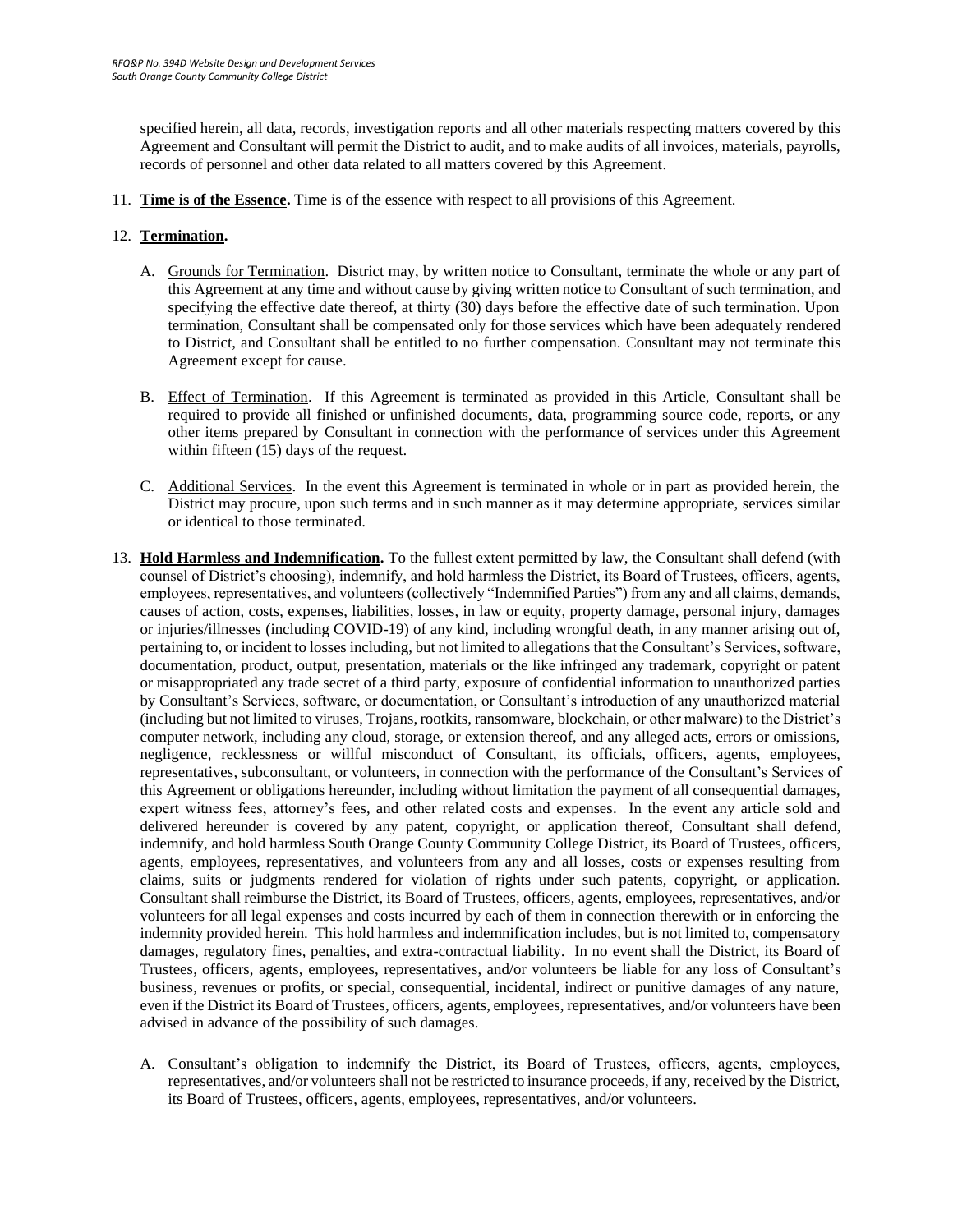- B. The Parties understand and agree that this shall be the sole indemnity, as defined by California Civil Code § 2772, governing this Agreement. Any other indemnity that may be attached to this Agreement as an Exhibit shall be void and unenforceable between the Parties.
- C. Neither termination of this Agreement nor completion of the acts to be performed under this Agreement shall release Consultant from its obligations to indemnify as to any claims or causes of action asserted so long as the event(s) upon which such claim or cause of action is predicated shall have occurred prior to the effective date of termination or completion.
- 14. **Insurance.** The Consultant and its subconsultants shall maintain in full force and effect throughout the term of this Agreement the following policies of insurance with no less than the limits set forth herein. District may adjust, Consultant's required minimum coverage limits set forth herein at the commencement of a renewal term by providing Consultant and subconsultant (if applicable) written notice.
	- A. A.M. Best Financial Rating. Consultant and its subconsultant's policies of insurance required herein shall be issued by insurers with an A.M. Best financial rating of A:VII or better.
	- B. Admitted Carrier(s). Consultant and its subconsultants' policies of insurance shall be afforded by insurers who are admitted - licensed to transact business in the State of California.
	- C. Workers' Compensation and Employer's Liability. In accordance with the laws of the State of California, Consultant shall maintain Workers' Compensation insurance and Employer's Liability coverage with not less than One Million Dollars (\$1,000,000) for Each Accident, One Million Dollars (\$1,000,000) for Disease - Each Employee, and One Million Dollars (\$1,000,000) for Disease - Policy Limit.
	- D. Commercial General Liability. Insurance with limits of not less than One Million Dollars (\$1,000,000) per occurrence and Two Million Dollars (\$2,000,000) general aggregate to cover losses including, but not limited to blanket contractual, broad form property damage, products & completed operations, personal injury, and wrongful death.
	- E. Automobile Liability. Insurance with combined single limits of not less than One Million Dollars (\$1,000,000) per occurrence and Two Million Dollars (\$2,000,000) general aggregate to cover losses involving "Any Auto".
	- F. Technology Professional Liability aka Errors and Omissions. Consultant and its subconsultants shall each procure and maintain throughout the term of this Agreement, Technology Professional Liability insurance with limits of not less than One Million Dollars (\$1,000,000) per occurrence or claim and Two Million Dollars (\$2,000,000) general aggregate to cover against liability claims/lawsuits related to the technology professional's Services as stated herein. If coverage is written on a claims made and reported form, such coverage shall contain an Extended Reporting Period (aka tail coverage) for a minimum of two (2) years following the termination date of this Agreement.
	- G. Cyber Liability (1<sup>st</sup> and 3<sup>rd</sup> Party Coverage). Consultant and its subconsultants shall each procure and maintain throughout the term of this Agreement, Cyber Liability insurance with limits not less than One Million Dollars (\$1,000,000) per occurrence and Two Million Dollars (\$2,000,000) general aggregate. Such coverage shall protect against causes of loss including but not limited to invasion of privacy violations, breach of data, disruption of networks, information theft, damage to or destruction of electronic information, release of private information, alteration of electronic information, introduction or intrusion of a virus, malware, notification, credit monitoring, breach response costs, regulatory fines and penalties, extortion and network security, and also infringement of intellectual property.
	- H. Additional Insured Endorsement. Consultant and its subconsultants shall each issue District an endorsement naming District, its Board of Trustees, officers, agents, employees, representatives, invitees, and volunteers as Additional Insureds to Consultant and Consultant's subconsultant's Commercial General Liability and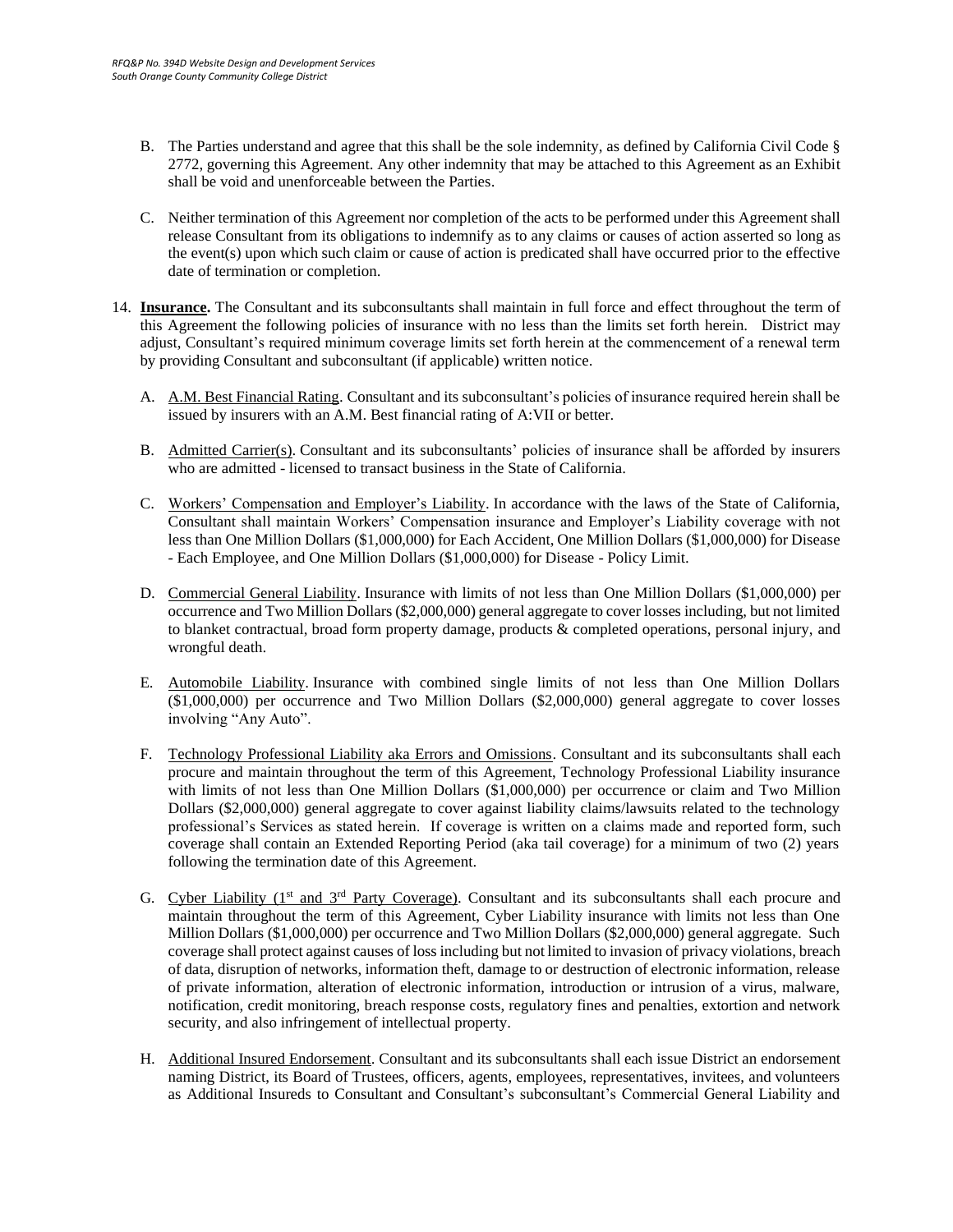Automobile Liability insurance policies.

- I. Primary and non-contributory endorsement. Consultant and its subconsultants insurance coverage and limits shall be primary and any of the District's insurance coverage and limits shall be non-contributory.
- J. Waiver of Subrogation Endorsements. Consultant and its subconsultants shall each issue District an endorsement waiving all rights of subrogation against the District, its Board of Trustees, officers, agents, employees, representatives, invitees, and volunteers with respect to Consultant and subconsultant's commercial general liability, automobile liability, and workers' compensation policies.
- K. No Cancellation or Material Modification. Consultant and its subconsultant's policies of insurance and accompanying endorsements required by this Agreement shall not be cancelled or materially modified, except upon thirty (30) days' advance written notice to District. Written notice of cancellation or material modification shall be from the insurer(s) issuing the policy(ies) of insurance to the District.
- L. Certificate(s) of Insurance and Endorsement(s). Certificate(s) and Endorsement(s) evidencing the required coverages and limits set forth herein shall be provided to District upon Consultant's execution of this Agreement. No Services shall commence by Consultant or its subconsultants until the required certificate(s) of insurance and endorsement(s) have been furnished to the District.
- 15. **Public Retirement System Retirees.** Consultant must disclose to District if Consultant has retired from the California State Teachers' Retirement System ("CalSTRS") or the California Public Employees' Retirement System ("CalPERS"). Pursuant to California Education Code Section 24214 and 24214.5, there are postretirement limitations on earnings if Consultant has retired from CalSTRS and hours worked limitations if Consultant has retired from CalPERS. If Consultant has retired from either CalSTRS or CalPERS, Consultant should be aware that the District is required to report all payments under this and any additional Agreements in any given year  $(July 1 - June 30).$
- 16. **Independent Consultant.** Consultant, in the performance of this Agreement, shall be and act as an independent Consultant and not an employee of the District. Consultant and its subconsultants, understand and agree that they shall not be considered officers, agents, employees, or volunteers of the District, and are not entitled to benefits of any kind or nature normally provided employees of the District and/or to which District's employees are normally entitled, including, but not limited to, State Unemployment Compensation or Workers' Compensation. Consultant assumes the full responsibility of their actions and/or liabilities including those of their employees or agents as they relate to the Services to be provided under this Agreement. Consultant shall assume full responsibility for withholding and payment of all federal, state, local and applicable income taxes; workers' compensation; contributions, including but not limited to, unemployment insurance and social security with respect to Consultant and Consultant's employees. Consultant should be aware that the IRS regulations require District to report total income exceeding six hundred dollars (\$600) under this and any additional Agreements in any given year. The District will not withhold taxes, unemployment insurance or social security for Consultant or Consultant's employees or subconsultants. Consultant agrees to defend, indemnify and hold the District, its Board of Trustees, officers, agents, employees, representatives, and volunteers harmless from and against any and all liability arising from any failure or alleged failure of Consultant to withhold or pay any applicable tax, unemployment insurance or social security when due or any failure or alleged failure to comply with any applicable regulation applicable to Consultant's employees or subconsultants.
- 17. **Use of Subconsultants.** The obligations of the Consultant pursuant to this Agreement shall not be assigned by the Consultant without the express written approval of the District. Consultant must obtain District's prior written approval to use any subconsultants while performing any portion of this Agreement and such approval may be conditioned on approval of the subcontract between Consultant and subconsultant. Such approval must include approval of the proposed subconsultant and the terms of compensation. If written approval for Consultant's use of a subconsultant is provided by the District, Consultant warrants that said subconsultant shall have sufficient skill and experience to perform the services assigned to them. Consultant further represents that its subconsultants have all licenses, permits, qualifications, and approvals of whatever nature that are legally required to perform the services, and that such licenses and approvals shall be maintained throughout the term of this Agreement.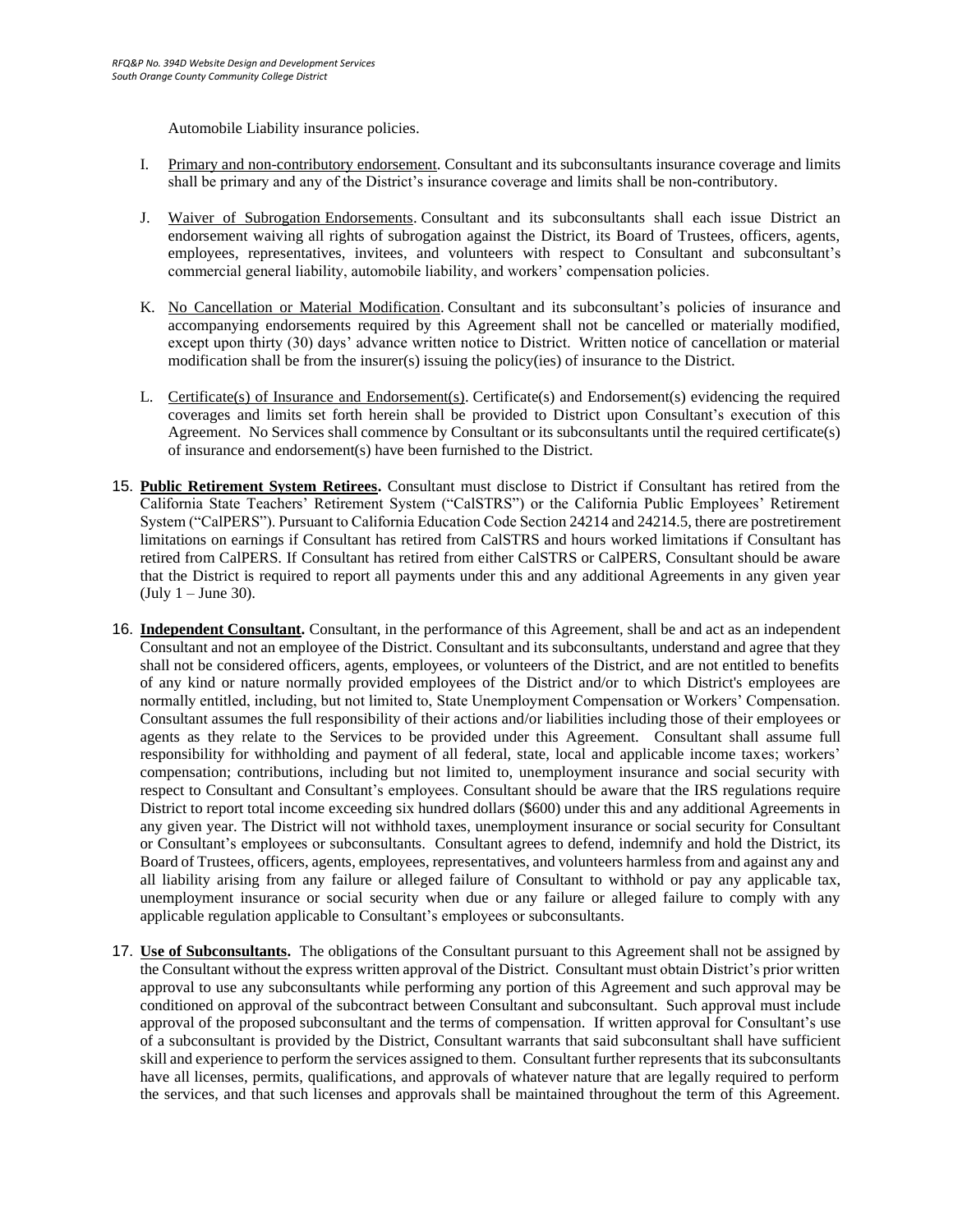District retains the right to obtain copies of subconsultant's insurance coverage at any time. Nothing in this Article shall be interpreted as creating a contractual relationship between District and any approved subconsultant. Notwithstanding District's approval of any subconsultant's contract, Consultant shall remain solely responsible for any harm, damage, or claim arising from any subconsultant's acts or omissions as set forth in the Hold Harmless and Indemnification provision herein.

- 18. **Assignment.** This Agreement is not assignable by Consultant, either in whole or in part, nor shall the Consultant further contract for the performance of any of its obligations hereunder, without the prior written consent of District.
- 19. **Employment with Public Agency.** If Consultant is an employee of another public agency, Consultant agrees that they will not receive salary or remuneration, other than vacation pay, for the actual time in which services are actually being performed pursuant to this Agreement.
- 20. **Representations and Warranties.** Consultant on its own behalf and on behalf of all its employees, makes the following certifications, representations, and warranties for the benefit of the District. In addition, Consultant acknowledges and agrees that the District, in deciding to engage Consultant pursuant to this Agreement, is relying upon the truth and validity of the following certifications, representations and warranties and their effectiveness throughout the term of this Agreement and the course of Consultant's engagement hereunder:

Consultant and its employees are qualified in all respects to provide to the District all of the services contemplated by this Agreement and, to the extent required by any applicable laws, Consultant and its employees have all licenses, permits, qualifications, and/or governmental approvals that are legally required to perform the Services as described herein. Such licenses, permits, qualifications, and/or governmental approvals shall be maintained throughout the term of this Agreement.

Consultant, in providing the services and in otherwise carrying out its obligations to the District under this Agreement, shall, at all times, comply with all applicable federal, state, and local laws, rules, regulations, and ordinances, including workers' compensation and equal protection and non-discrimination laws. Consultant shall be liable for all violations of such laws and regulations in connection with the services as described herein.

21. **Equal Opportunity/Non-Discrimination.** Consultant shall not discriminate against any individual with respect to his or her compensation, terms, conditions, or privileges of employment; or discriminate in any way which would deprive or tend to deprive any individual of employment opportunities or otherwise adversely affect his or her status as an employee because of such individual's race, color, religion, sex, national origin, age, disability, medical condition, marital status, veteran status, or any other category protected by law.

Consultant shall ensure that all services and benefits rendered to the District, its representatives, consultants/contractors and volunteers are provided free of any form of harassment and without regard to race, color, religion, sex, age, disability, medical condition, marital status, national origin, veteran status, or any other category protected by law. Consultant shall comply with the Americans with Disabilities Act and the Rehabilitation Act of 1973, as amended.

- 22. **Compliance with Applicable Laws, Policies, Procedures, Rules & Regulations.** Consultant agrees to comply with all federal, state and local laws, rules, regulations and ordinances that are now and may in the future become applicable to Consultant, Consultant's business, equipment and personnel engaged in services covered by this Agreement or accruing out of the performance of such services. Additionally, Consultant shall comply with District's policies, procedures, rules, regulations and/or guidelines that include but are not limited to smoke-free campus, alcohol and controlled substances, conflict of interest, workplace violence, code of conduct, harassment and discrimination prevention and drug-free environment.
- 23. **Certification Regarding the California Penal Code Section 290.** By executing this Agreement, Consultant agrees to comply with the rules and regulations of the Sex Offender Registration Act, California Penal Code Section 290.95. Consultant certifies and understands that every person required to register under Section 290 shall disclose his or her status as a registrant, upon application or acceptance of a position, to that person, group, or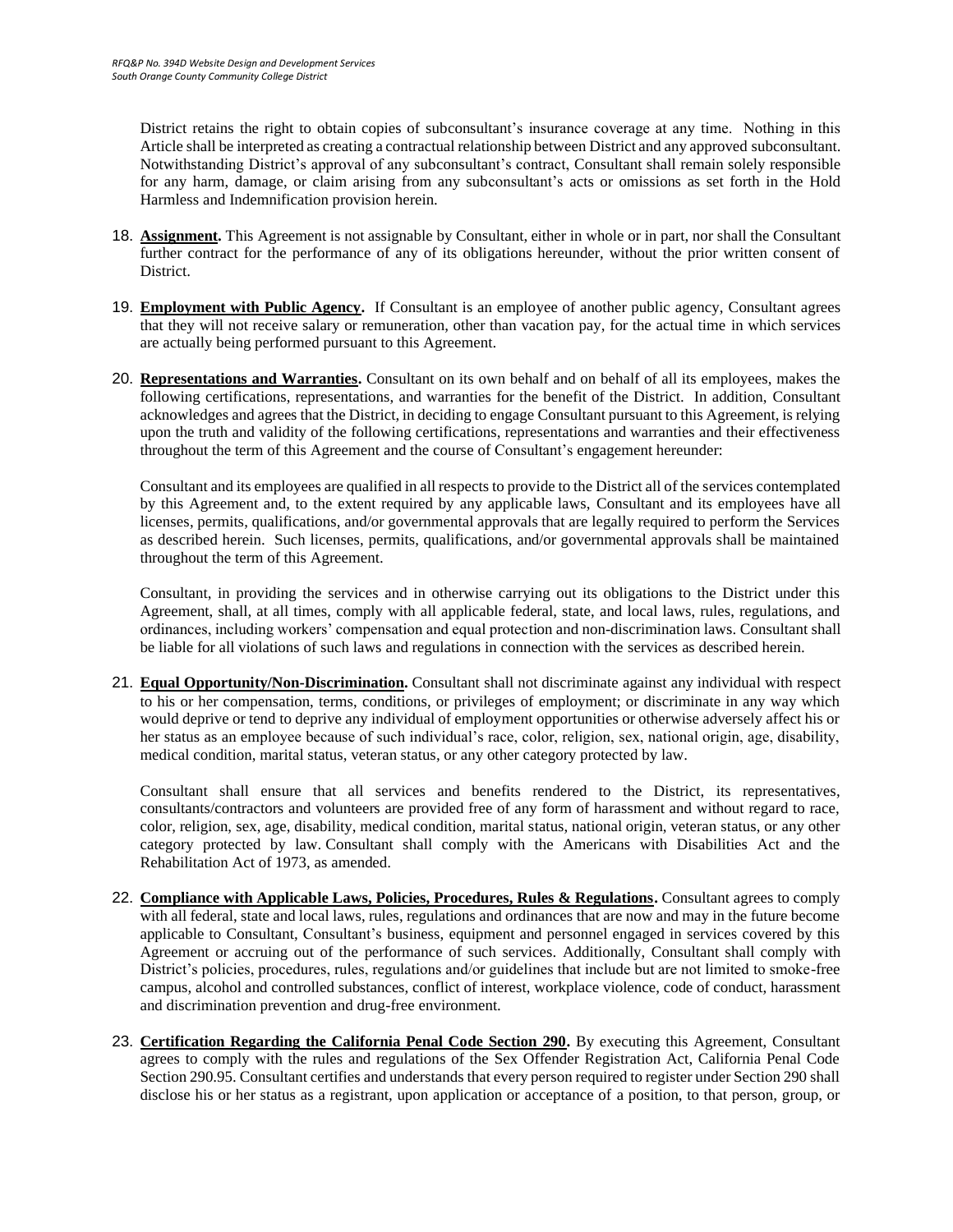organization. Furthermore, no person who is required to register under Section 290 because of a conviction for a crime where the victim was a minor under sixteen (16) years of age shall be an employer, employee, or independent Consultant, or act as a volunteer with any person, group, or organization in a capacity in which the registrant would be working directly and in an unaccompanied setting with minor children on more than an incidental and occasional basis or have supervision or disciplinary power over minor children. A violation of this Article is a misdemeanor punishable by imprisonment in a county jail for not exceeding six (6) months, by a fine not exceeding One Thousand Dollars (\$1,000), or by both that imprisonment and fine, and a violation of this Article shall not constitute a continuing offense.

- 24. **Background Check.** Consultant hereby certifies that Consultant has never been charged with a felony, including any "violent felony" as defined in California Civil Code section 667.5(c) or serious felony defined by California Civil Code section 1192.7 prior to, or on the date of, this Agreement. Consultant shall notify District in writing immediately if Consultant is charged with any felony during the term of this Agreement in which case District may terminate this Agreement immediately. Consultant further hereby authorizes the District or other organizations to conduct a comprehensive review of his/her background upon District's request. Consultant hereby consents to the background check to the fullest extent permitted by law. Consultant agrees to indemnify, defend and hold harmless the District from any claims, damages, harms, and costs, including legal and processing fees arising from the requirements of this Section, including any such issue arising from any felony Consultant has been charged with, or is charged with, during this Agreement. Failure to complete any required step to provide the background check and information required herein upon District request within thirty (30) days shall be grounds for termination of this Agreement.
- 25. **Certification Regarding Debarment, Suspension or Other Ineligibility.** (Applicable to all agreements funded in part or whole with federal funds).
	- a. By executing this contractual instrument, Consultant agrees to comply with applicable federal suspension and debarment regulations, including, but not limited to, regulations implementing Executive Order 12549 (29 C.F.R. Part 98) (see Appendix 15).
	- b. By executing this contractual instrument, Consultant certifies to the best of its knowledge and belief that it and its principals:
		- 1. Are not presently debarred, suspended, proposed for debarment, declared ineligible, or voluntarily excluded from covered transactions by any federal department or agency;
		- 2. Have not, within a three-year period preceding the execution of this contractual instrument, been convicted of, or had a civil judgment rendered against them, for: (a) Commission of fraud or a criminal offense in connection with obtaining, attempting to obtain, or performing a public (Federal, State or Local) or private transaction or contract; (b) Violation of Federal or State antitrust statutes; (c) Commission of embezzlement, theft, forgery, bribery, falsification or destruction of records, making false statements, tax evasion, receiving stolen property, making false claims, or obstruction of justice; or (d) Commission of any other offense indicating a lack of business integrity or business honesty that seriously and directly affects Consultant's present responsibility;
		- 3. Are not presently indicted for, or otherwise criminally or civilly charged by any government entity (Federal, State or Local), with commission of any of the offenses enumerated in b.2) above, of this certification;
		- 4. Have not, within a three-year period preceding the execution of this contractual instrument, had one or more public transaction (Federal, State or Local) terminated for cause or default;
		- 5. Shall not, except as otherwise provided under applicable federal regulations, knowingly enter into any lower tier covered transaction with a person who is proposed for debarment, debarred, suspended, declared ineligible, or voluntarily excluded by any federal department or agency from participation in such transaction; and
		- 6. Include in all lower tier covered transactions, and all solicitations for covered transactions, provisions substantially similar to those set forth herein.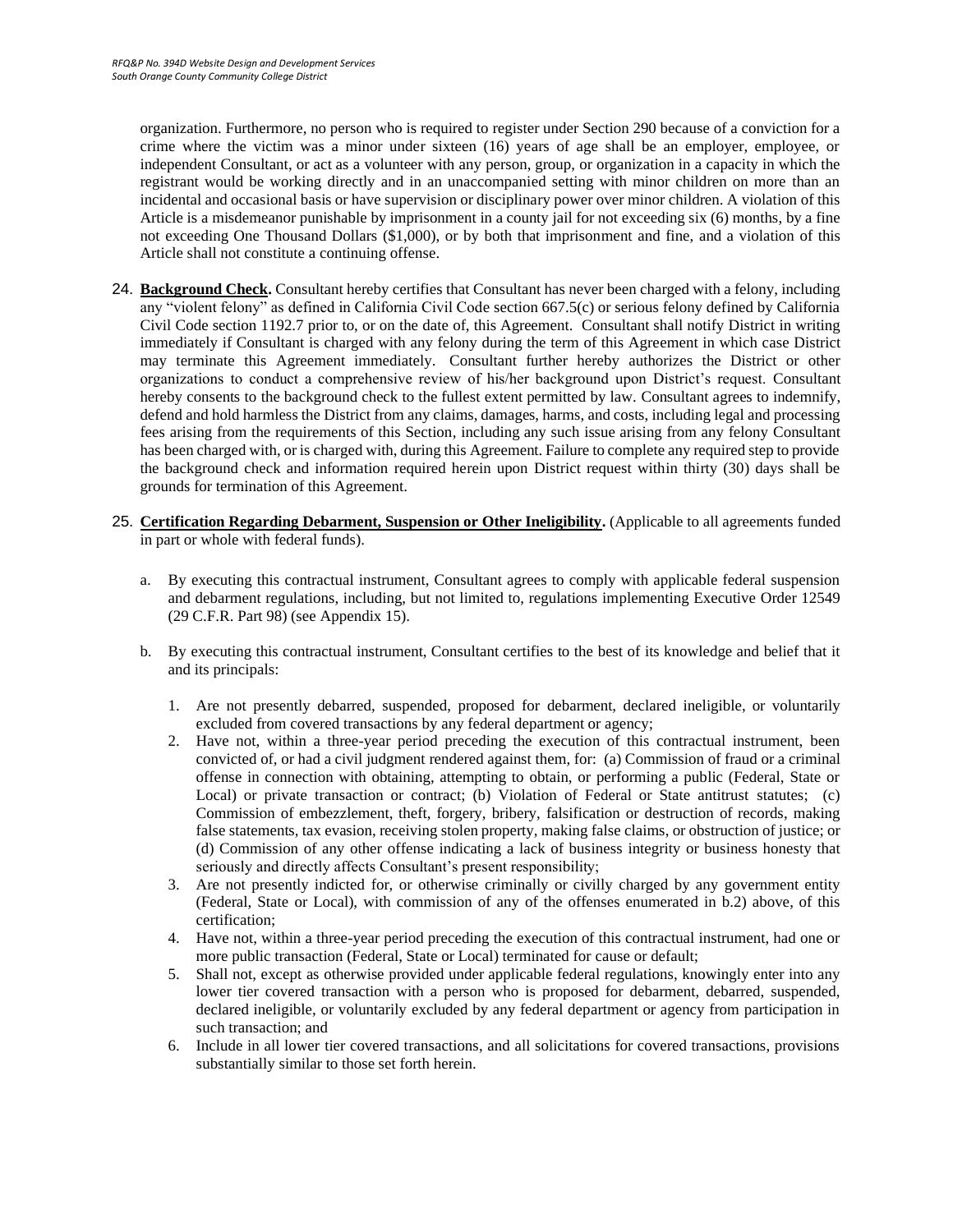- 26. **Profanity Prohibited.** Profanity, including, but not limited to, racial, ethnic, or sexual slurs or comments, which could be considered harassment on any District property is prohibited.
- 27. **Mandatory Dress Code.** Appropriate attire is mandatory. Therefore, clothing with inappropriate language/suggestions/gestures graphics, indecent exposure, tank tops, cut-offs, and shorts are not allowed. Additionally, what is written or pictured on clothing must comply with the requirements of acceptable language as stated in the above Article.
- 28. **Trademark/Logo Use.** Consultant must obtain written approval from District's Public and Government Affairs, Public Information Office ("PIO") to use the District's name and/or logos in any advertisements, promotions, press releases or other media. In the event permission is granted, PIO will furnish Consultant with camera-ready artwork for such use. District, at its sole discretion, may limit or otherwise place conditions on Consultant's use of District's name, and/or logos in which case such limitations shall be incorporated into this Agreement. Consultant shall not revise, change, or otherwise alter any material related to District's name and/or logo without written consent from District.
- 29. **Originality of Services.** Consultant agrees that all material produced by the Consultant and delivered to District hereunder shall be original, except for such portion as is included with permission of the copyright owners thereof, that it shall contain no libelous or unlawful statements or materials, and will not infringe upon any copyright, trademark, patent, statutory or other proprietary rights of others and that it will hold harmless the District, its Board of Trustees, officers, agents, employees, and volunteers from any costs, expenses and damages resulting from any breach of this representation.

Consultant understands and agrees that all matters produced under this Agreement shall become the property of District and cannot be used without District's express written permission. District shall have all rights, titles and interests in said matters, including the right to secure and maintain the copyright, trademark and/or patent of said matter in the name of the District. Consultant consents to use of Consultant's name in conjunction with the sale, use, performance, and distribution of the matters, for any purpose and in any medium.

- 30. **Rights to Data.** Consultant grants to the District the right to publish, translate, reproduce, deliver, use and dispose of, and to authorize others to do so, all data, including reports, drawings, blueprints, and technical information resulting from the performance of work under this Agreement.
- 31. **Personal Information.** During the course of this Agreement, should Consultant come into possession of any personal information that is considered sensitive, nonpublic personal data or contains personally identifiable information related to District's users, which include but are not limited to employees, students, and volunteers, Consultant shall immediately notify the District. Consultant shall not disclose this information to any third party under any circumstances.
- 32. **Confidentiality.** Consultant shall hold in trust for the District, and shall not disclose to any person, any confidential information. Confidential information is information, which is related to the District's research, development, trade secrets and business affairs; but does not include information, which is generally known or easily ascertainable by nonparties through available public documentation.

Consultant shall advise the District of any and all materials used, or recommended for use by Consultant to achieve the project goals, that are subject to any copyright restrictions or requirements. In the event Consultant shall fail to so advise the District and as a result of the use of any programs or materials developed by Consultant under this Agreement the District should be found in violation of any copyright restrictions or requirements, or the District should be alleged to be in violation of any copyright restrictions or requirements, Consultant agrees to indemnify, defend and hold harmless, District against any action or claim brought by the copyright holder.

Notwithstanding the above requirements, to the extent any records or documents associated with the Consultant's services and/or the project are or become public records, they shall be subject to disclosure pursuant to the Public Records Act and applicable California law.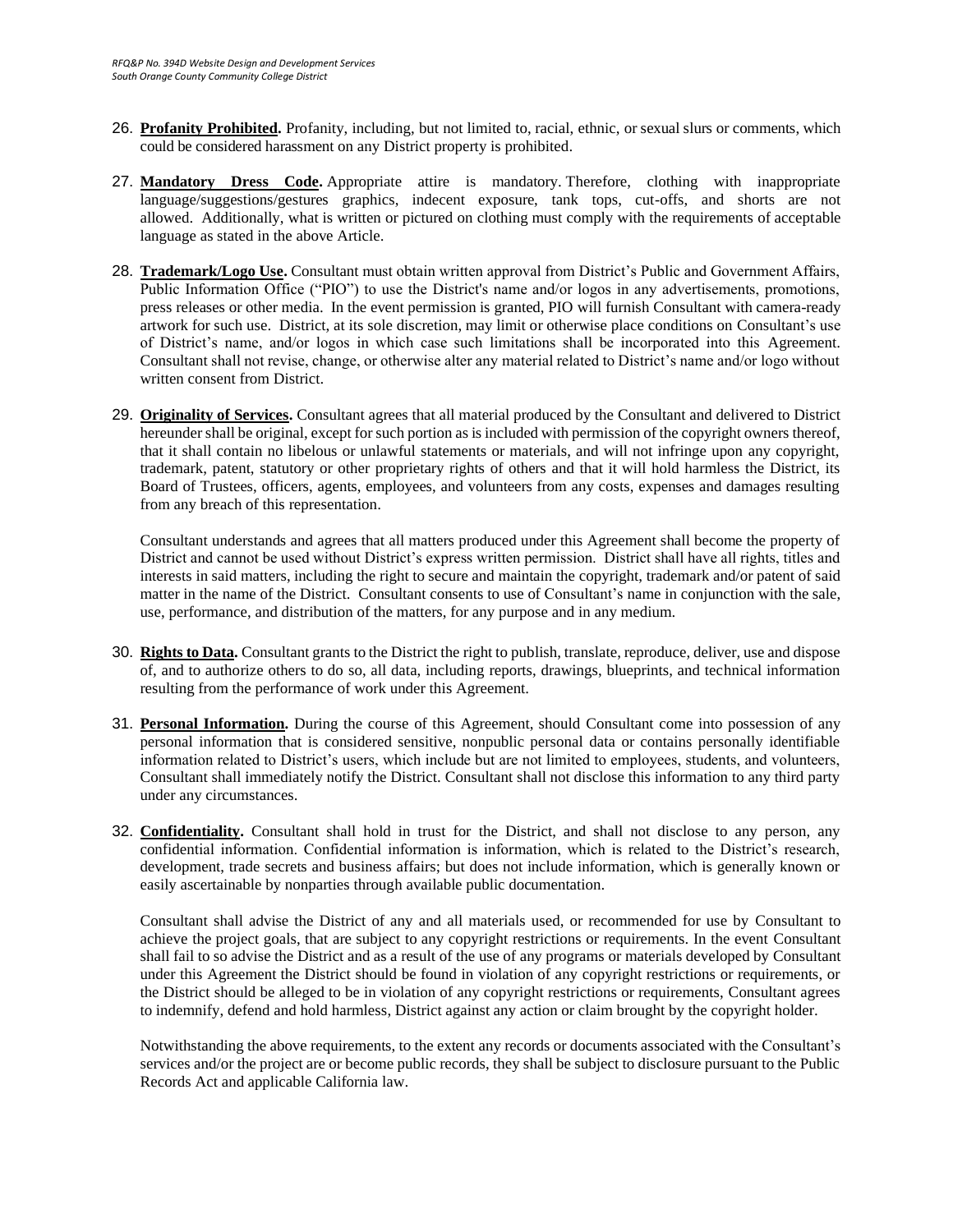- 33. **Non-Waiver.** The failure of District or Consultant to seek redress for violation of, or to insist upon, the strict performance of any term or condition of this Agreement shall not be deemed a waiver by that party of such term or condition, or prevent a subsequent similar act from again constituting a violation of such term or condition.
- 34. **Notices.** All notices to any party hereunder shall be in writing, signed by the party giving it, and shall be sufficiently given or served, if personally served or if sent by registered mail addressed to the parties at their address indicated in this Agreement.

DISTRICT: South Orange County Community College District Priya Jerome, Executive Director, Procurement, Central Services, and Risk Management 28000 Marguerite Parkway Mission Viejo, CA 92692 (949) 582-4850 / PJerome@socccd.edu

#### CONSULTANT:

|                                                           | [[ Name (Primary Second Party) ]]                                     |
|-----------------------------------------------------------|-----------------------------------------------------------------------|
|                                                           | [[ Contact Name (Primary Second Party Contact) ]], [[ Contact Title   |
| (Primary Second Party Contact) []                         |                                                                       |
|                                                           | [[ Street Line 1 (Primary Second Party) ]]                            |
|                                                           | [[ City/Town (Primary Second Party) ]], [[ State/Province (Primary    |
| Second Party) ]] [[ Postal Code (Primary Second Party) ]] |                                                                       |
|                                                           | [[Contact Phone Number (Primary Second Party Contact) ]] / [[Contact] |
| E-mail (Primary Second Party Contact) []                  |                                                                       |
|                                                           |                                                                       |

### **The table below contains details about the potential clauses which could appear in a contract. It is not displayed on the contract.**

#### **Selected CCF: Is legal notice contact information different from Second Party Contact Name (Contractor Name)?**

| <b>Response Type</b>     | <b>Default Clause</b>         | <b>Fallback</b> | <b>Fallback</b> | <b>Fallback</b> |
|--------------------------|-------------------------------|-----------------|-----------------|-----------------|
|                          |                               |                 |                 |                 |
| Default or No            | <b>Second Party Notices 2</b> |                 |                 |                 |
| <b>Response Selected</b> | (inserted above)              |                 |                 |                 |
| N <sub>o</sub>           | <b>Second Party Notices 2</b> | N/A             | N/A             | N/A             |
| Yes                      | <b>Legal Notices 2</b>        | N/A             | N/A             | N/A             |

A Party may change their designated representative and/or address for the purposes of receiving notices and communication under this Agreement by notifying the other Party of the change in writing and in the manner described in this Article.

- 35. **Supersedes.** This Agreement constitutes the entire agreement and understanding between the parties to this Agreement and supersedes all prior and contemporaneous negotiations and understandings between the parties whether oral or written, expressed or implied.
- 36. **Governing Law.** The terms and conditions of this Agreement shall be governed by the laws of the State of California with jurisdiction/venue in Orange, California.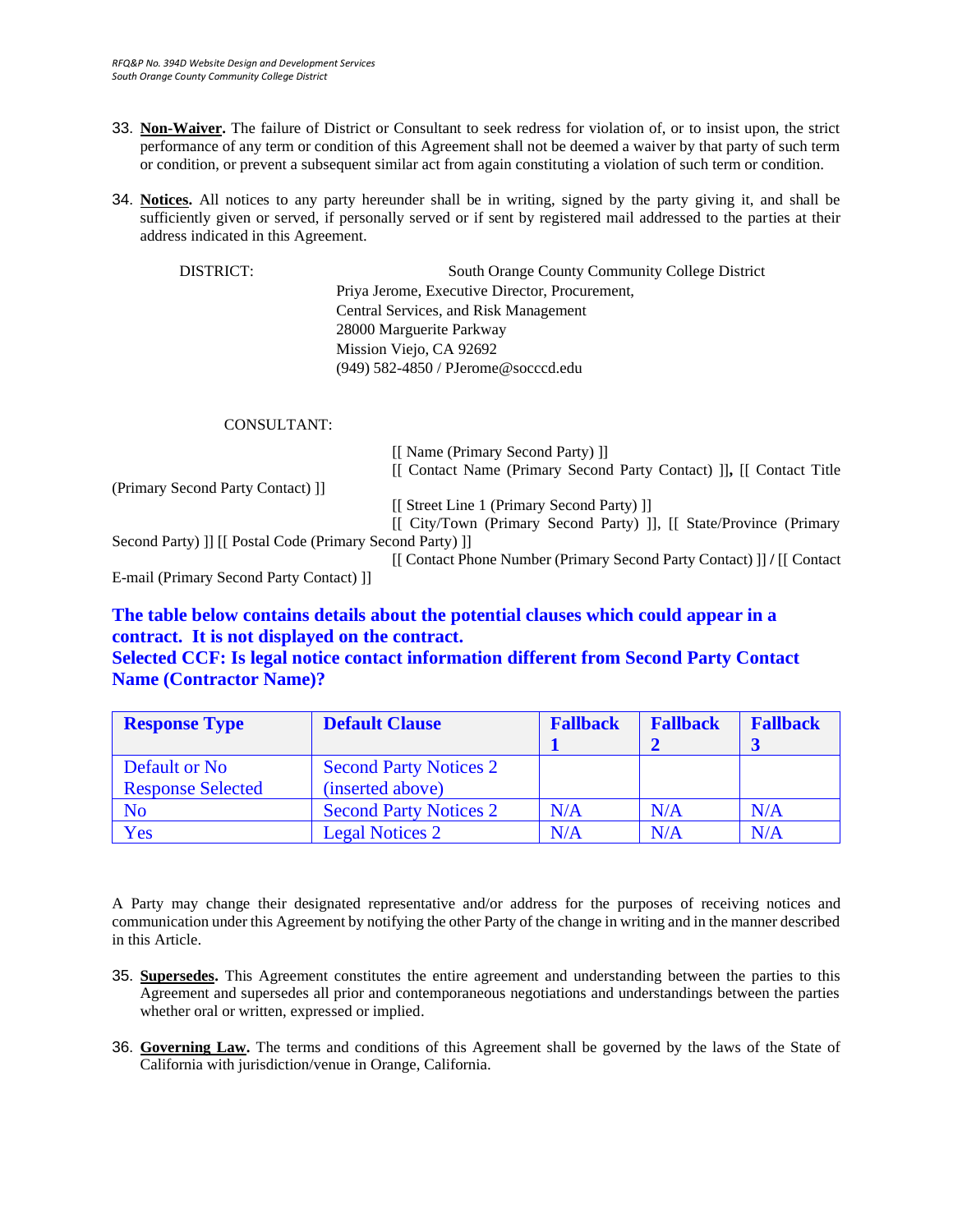- 37. **Force Majeure.** The Consultant and District are excused from performance during the time and to the extent that they are prevented from obtaining, performing any act or rendering any services required under this Agreement by a Force Majeure Event. If a Force Majeure Event caused the failure or delay beyond the Parties' control and which by the Parties' exercise of due diligence could not reasonably have been avoided, an extension of contract times in an amount equal to the time loss due to such delay shall be the Consultant's sole and exclusive remedy for such delay. A "Force Majeure Event" shall mean events or circumstances occurring by acts of God, such as tornadoes, lightning, earthquakes, hurricanes, floods, or other natural disasters; epidemics; pandemics; quarantine restrictions; fire; strikes; lock-out; commandeering of materials, products, plants or facilities by the government; terrorist attacks; wars; riots; civil disturbances; or governmental acts, including sanction, embargo, and import or export regulation, or order; when satisfactory evidence thereof is presented to the other party, provided that it is satisfactorily established that the non-performance is not due to the fault or neglect of the party not performing.
- 38. **Severability.** If any term, condition or provision of this Agreement is held by a court of competent jurisdiction to be invalid, void, or unenforceable, the remaining provisions will nevertheless continue in full force and effect and shall not be affected, impaired or invalidated in any way.
- 39. **Interpretation.** In interpreting this Agreement, it shall be deemed to have been prepared by the Parties jointly, and no ambiguity shall be resolved against District on the premise that it or its attorneys were responsible for drafting this Agreement or any provision hereof. The captions or heading set forth in this Agreement are for convenience only and in no way define, limit, or describe the scope or intent of any Articles or other provisions of this Agreement. Any reference in this Agreement to an Article, unless specified otherwise, shall be a reference to an Article of this Agreement.
- 40. **Conflict of Interest.** Consultant hereby represents, warrants and covenants that (i) at the time of execution of this Agreement, Consultant has no interest and shall not acquire any interest in the future, whether direct or indirect, which would conflict in any manner or degree with the performance of services under this Agreement; (ii) Consultant has no business or financial interests which are in conflict with Consultant's obligations to the District under this Agreement; and (iii) Consultant shall not employ in the performance of services under this Agreement any person or entity having any such interests.
- 41. **Accessibility of Information and Communication Technology.** The Consultant hereby warrants that the goods or services to be provided to the District comply with the accessibility requirements of Section 508 of the Rehabilitation Act of 1973, as amended (29 US.C. S794d), and its implementing regulations set forth at Title 36, Code of Federal Regulations, Part 194. The Consultant agrees to promptly respond to and resolve any complaint regarding accessibility of its products or services. Consultant further agrees to indemnify and hold harmless the District from any claim arising out of its failure to comply with the aforesaid requirements. Failure to comply with these requirements shall constitute a breach and be grounds for termination of this order or Agreement.

Consultant is responsible for following all Federal and California accessibility laws set forth under Sec 508 of the Rehabilitation Act of 1973, passed in 2000 and updated in 2017 and California Government Code Section 7405. All materials and Information and Communication Technology (ICT) produced or provided by the Consultant, as part of this contract must meet the standards set forth under these laws. These requirements include, but are not limited to, closed captioning of all videos or portions of videos; all presentations; training materials; curriculum; computers; and all other ICT as defined under the law, must be created and delivered in a manner where they meet accessible requirements. All websites developed and maintained must be accessible, built to the most current and highest Web Content Accessibility Guidelines (WCAG), and be delivered with documentation allowing the District to certify it as accessible and in compliance with California Government Code Sections 7405 and 11135. Consultant is responsible for all claims and expenses borne by the District, which arise out of the work under this contract, found to be non-compliant with Federal and California Laws. These costs include but are not limited to legal costs, court costs, and costs for remediation of work produced.

42. **Entire Agreement and Amendment.** The Agreement documents consist of this Agreement, any exhibits attached to or referenced herein, and all amendments and/or modifications issued in writing, duly approved or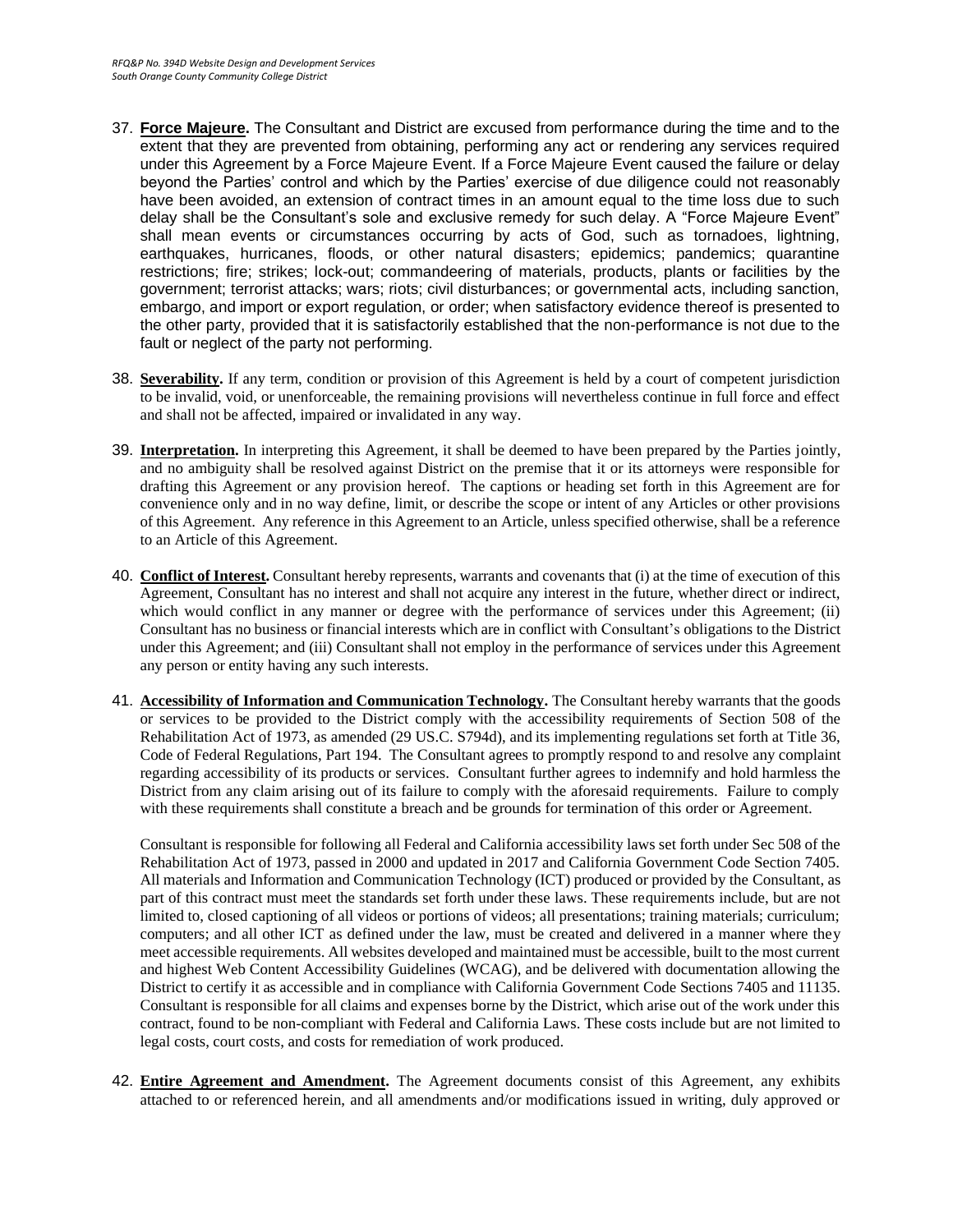ratified by District's Board of Trustees, and executed by the Parties shall be interpreted to the benefit of the District. Conflicting provisions hereof, if any, shall prevail in the following descending order of precedence: (a) provisions set forth in this Agreement, (b) provisions set forth in any referenced attachments or exhibits to this Agreement attached or incorporated herein by reference. However, the Parties understand and agree that the service specified in the Agreement and any provisions set forth in any referenced attachments or exhibits to this Agreement is intended to cooperate and be complementary; provided further, however, that in the event of a conflict between the Agreement and the provisions set forth in any referenced attachments or exhibits, the Agreement shall control, unless the provisions set forth in any referenced attachments or exhibits to this Agreement provides the District with greater benefits or more expansive services in which case the provisions set forth in any referenced attachments or exhibits to this Agreement shall compliment the terms of this Agreement.

- 43. **Authority to Execute.** The individual(s) executing this Agreement on behalf of the Consultant is/are duly and fully authorized to execute this Agreement on behalf of Consultant and to bind the Consultant to each and every term, condition, and covenant of this Agreement.
- 44. **Approval by District's Board of Trustees.** Pursuant to Education Code Section 81655, this Agreement is not valid and does not constitute an enforceable obligation against District unless and until District's Board of Trustees has approved or ratified this Agreement as evidenced by a motion duly passed and adopted by the Board of Trustees.

**IN WITNESS WHEREOF**, this Agreement has been executed by and on behalf of the Parties, the day and year signed below.

**CONSULTANT**

**DISTRICT**

| [[ NAME (PRIMARY SECOND PARTY) ]] | SOUTH ORANGE COUNTY COMMUNITY COLLEGE<br><b>DISTRICT</b> |
|-----------------------------------|----------------------------------------------------------|
| Signature:                        | Signature:                                               |
| Print Name:                       | Print Name:                                              |
| Title:                            | Title:                                                   |
| Date:                             | Date:                                                    |